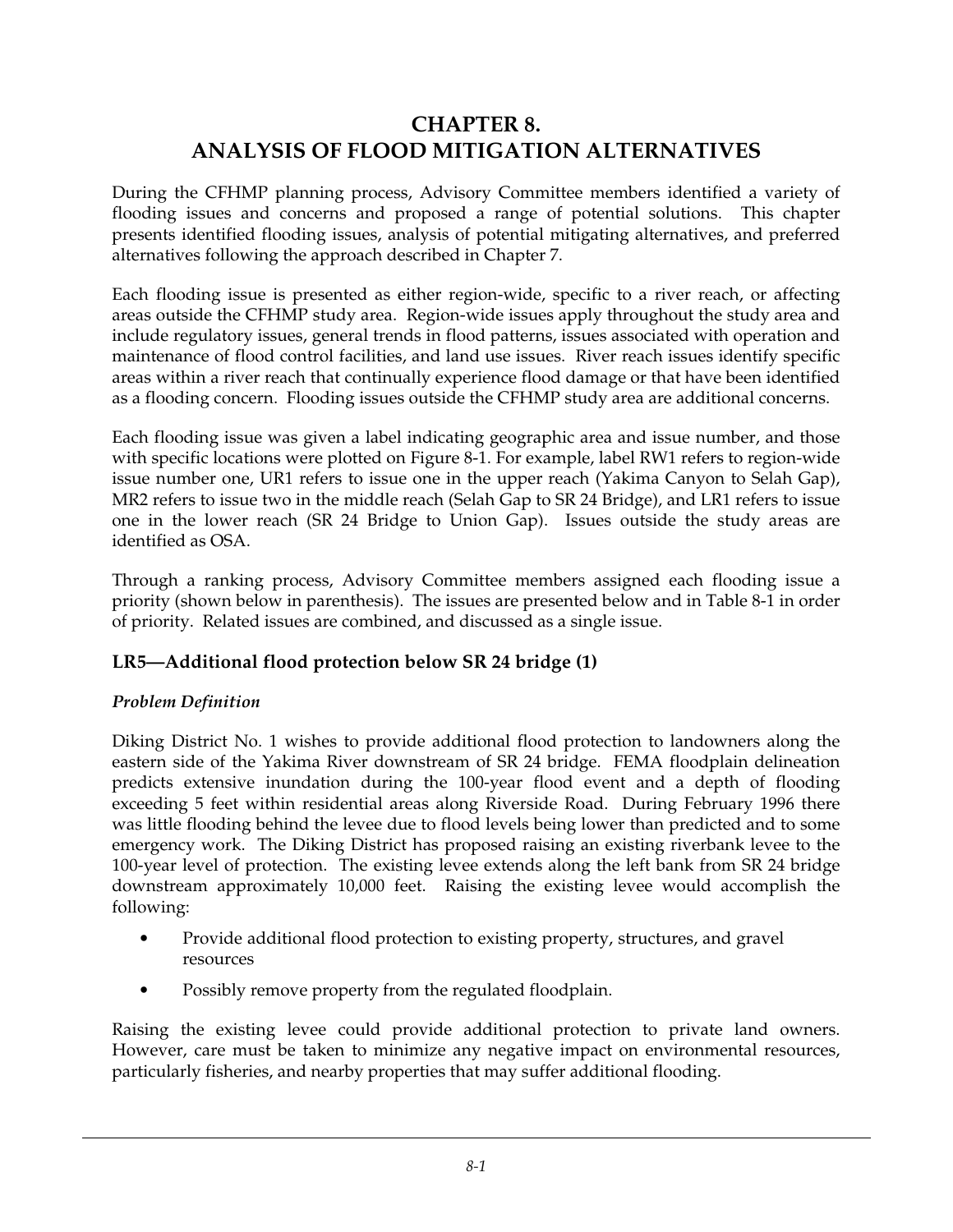| TABLE 8-1.<br>ADVISORY COMMITTEE RANKING OF FLOODING ISSUES |                                                       |                |  |
|-------------------------------------------------------------|-------------------------------------------------------|----------------|--|
| ID                                                          | <b>Flooding Issue</b>                                 | Rank           |  |
| LR5                                                         | Additional Flood Protection Below SR 24 Bridge        | 1              |  |
| MR <sub>2</sub>                                             | Yakima Beech Street Gravel Pit Levee                  | $\overline{2}$ |  |
| MR5                                                         | Development near Hartford Road                        | 3              |  |
| RW1                                                         | Floodplain Mapping                                    | 4              |  |
| UR <sub>2</sub>                                             | Development of Pomona, East Selah, Selah Areas        | 5              |  |
| <b>RW13</b>                                                 | Funding for Flood Control Work and Restoration Proj.  | 6              |  |
| <b>RW11</b>                                                 | Inconsistent Land Use and Zoning in the Floodplain    | 7              |  |
| RW <sub>6</sub>                                             | Public Disclosure of Floodplain Status                | 8              |  |
| <b>RW12</b>                                                 | Protection of State and County Roads                  | 9              |  |
| RW3                                                         | <b>Channel Migration</b>                              | 10             |  |
| RW9                                                         | Diversity of Opinions Relating to River Management    | 11             |  |
| RW4                                                         | Flood Hazard Ordinance                                | 12             |  |
| LR <sub>2</sub>                                             | Protection of Private Property below SR 24            | 13             |  |
| LR <sub>3</sub>                                             | Increased Flood Elevation near Union Gap              | 14             |  |
| <b>RW14</b>                                                 | Use of Nonstructural versus Structural Flood Control  | 15             |  |
| RW <sub>2</sub>                                             | Loss of Fisheries Habitat and Riparian Areas          | 16             |  |
| MR1                                                         | Gordon Lake Levee                                     | 17             |  |
| LR1                                                         | Erosion of Agricultural Land                          | 18             |  |
| <b>RW17</b>                                                 | Existing Structures in the Floodplain                 | 19             |  |
| RW <sub>8</sub>                                             | County Policy on Flood Hazard Management              | 20             |  |
| <b>RW16</b>                                                 | Operation and Maintenance of Flood Control Facilities | 21             |  |
| LR4                                                         | Development near Riverside Road                       | 22             |  |
| <b>RW10</b>                                                 | Acquisition / Preservation of Floodplain Open Space   | 23             |  |
| <b>RW19</b>                                                 | Flood Warning and Emergency Response                  | 24             |  |
| <b>RW18</b>                                                 | <b>Community Rating System</b>                        | 25             |  |
| UR1                                                         | Erosion of Agricultural Land                          | 26             |  |
| <b>RW15</b>                                                 | Use of GIS Data                                       | 27             |  |
| UR5                                                         | East Selah Gravel Pit Levee                           | 28             |  |
| RW <sub>5</sub>                                             | Revision and Consistency of Critical Areas Ordinance  | 29             |  |
| <b>OSA</b>                                                  | Continued Flood Damage Outside CFHMP Area             | 30             |  |
| MR4                                                         | Right Bank Yakima River Levee near Boise Cascade      | 31             |  |
| RW7                                                         | Flood Insurance and Public Education                  | 32             |  |
| LR6                                                         | Spring Creek Backwater Flooding                       | 33             |  |
| MR3                                                         | KOA Campground Levee                                  | 34             |  |
| MR7                                                         | Flood Damage to Robertson Landing                     | 35             |  |
| MR8                                                         | Borrow Pit Levee Upstream of Terrace Heights Bridge   | 36             |  |
| MR <sub>6</sub>                                             | Flood Damage to Greenway Path near Boise Cascade      | 37             |  |
| UR3                                                         | Flood Damage to Harlan Landing                        | 38             |  |
| UR4                                                         | Inundation of Elks Golf Course                        | 39             |  |

#### *Discussion of Alternatives*

To evaluate the potential for flood hazard reduction below SR 24 bridge, the following levee alternatives were examined:

• Strengthen the existing levee but maintain its current elevation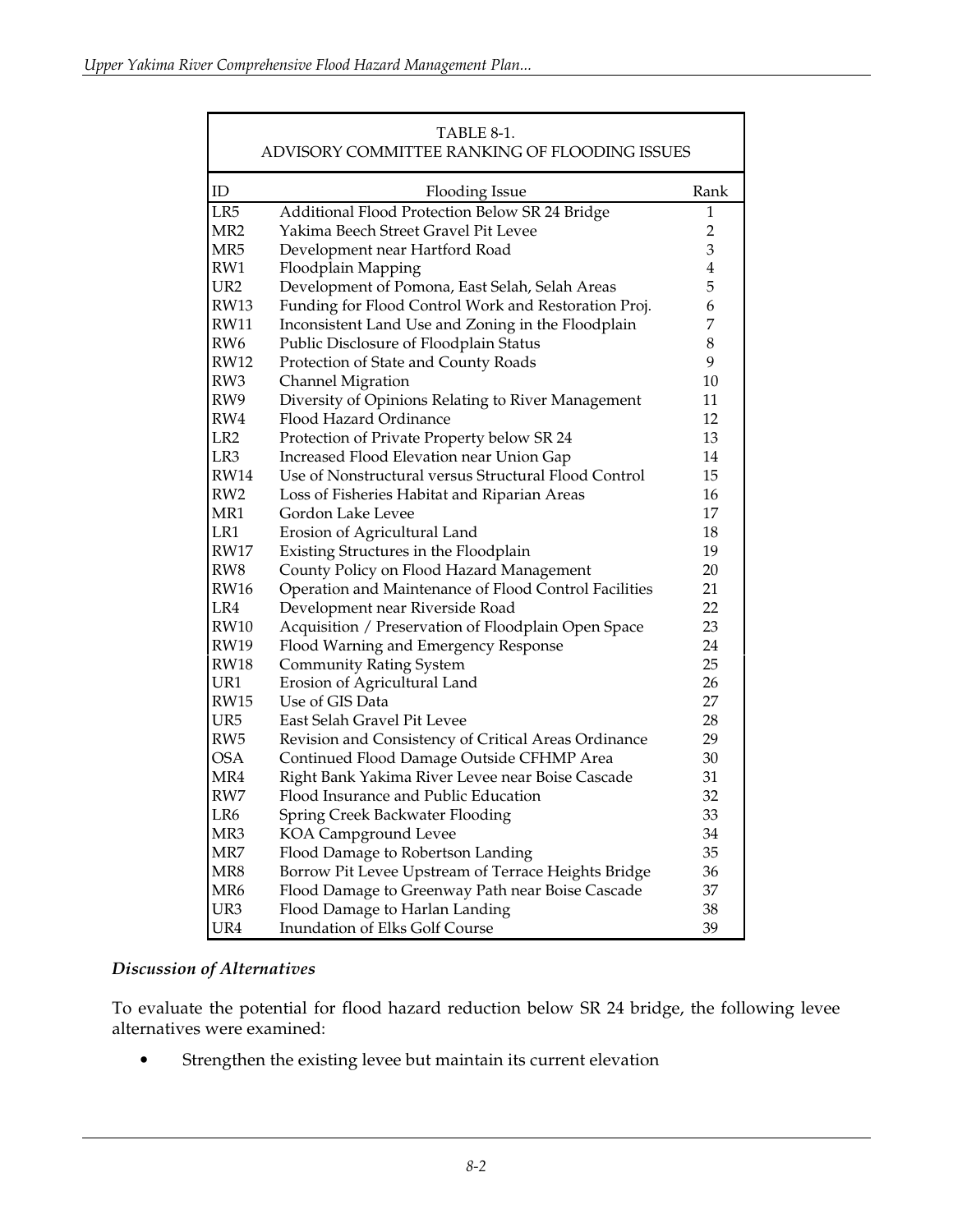- Raise the existing riverbank levee to provide 100-year protection, extending 2,000 feet downstream of SR 24 bridge
- Raise the existing riverbank levee to provide 100-year protection, extending approximately 10,000 feet downstream of SR 24 bridge
- Construct a 100-year setback levee along Blue Slough, extending approximately 2,500 feet downstream of SR 24 with no modification to the existing levee
- No modifications to the existing levee (No Action).

Levee alternatives were evaluated using a hydraulic computer model (HEC-2), the computer model used by FEMA to define the regulatory floodplain. FEMA HEC-2 data files were obtained from the COE and modified to reflect changes in river hydraulics caused by levee modifications. Several scenarios were simulated to determine the impact on flood elevations and floodplain boundaries. Objectives of the computer simulations were as follows:

- Determine how high the existing riverbank levee must be raised to provide 100-year protection
- Determine the level of protection provided by the existing levee
- Determine amount of flow, depth of flooding, and floodplain boundaries east of the existing levee if the levee was overtopped
- Examine changes in floodplain boundaries and flood elevations if a 100-year levee extended 2,000 feet downstream of SR 24 bridge (this was previously evaluated by the COE)
- Examine changes in floodplain boundaries and flood elevations if a 100-year levee extended 10,000 feet downstream of SR 24 bridge
- Examine changes in floodplain boundaries and flood elevations if a 100-year setback levee was constructed along Blue Slough.

## *Level of Protection for Existing Levee*

Computer analysis completed in 1995 revealed that the left bank levee existing at that time should provide approximately a 25-year level of protection with no freeboard. Therefore, at flows greater than 35,000 cubic feet per second (cfs), a 25-year event, the existing left riverbank levee would be close to overtopping. Overtopping would begin at a low point approximately 2,000 feet downstream of SR 24. For flows greater than 35,000 cfs, the area behind the levee (i.e., the left overbank) would be used to convey flood waters.

For a 100-year flood event (56,300 cfs at Parker), an additional 21,300 cfs must be conveyed in the channel and behind existing levees. To confine the 100-year flood flow within the left bank levee, the levee would need to be raised between 1.5 and 6.0 feet to provide 3 feet of freeboard (specific increases in elevation depend on the location along the levee).

Emergency modifications to the levee were made in response to the February 9, 1996, flood (peak flow reached approximately 56,000 cfs). There were concerns that the levee would overtop and possibly fail. Emergency construction kept floodwater contained within the main channel and prevented the levee from overtopping. Minimal flow was observed behind the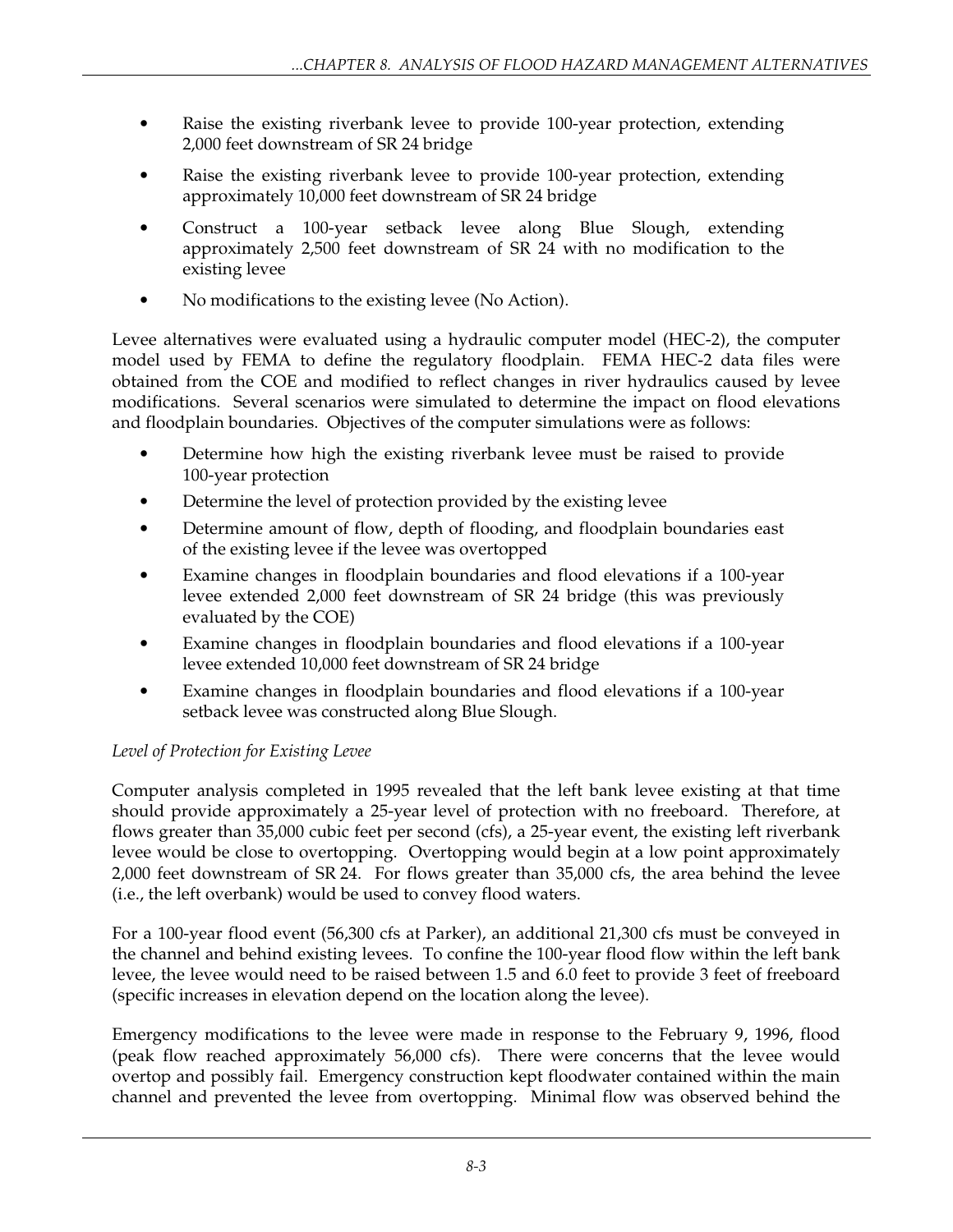levee for this flood event; therefore, the levee provided greater protection than predicted in the hydraulic analysis, which should be re-examined.

#### *Review of Existing Hydraulic Conditions*

Yakima River hydraulic conditions were reviewed to assess the accuracy of existing floodplain boundaries. This involved reviewing the hydraulic model FEMA used to determine the revised preliminary regulatory floodplain (FEMA 1995).

Reviewing FEMA's computer model revealed that the existing left bank levee below SR 24 bridge was not represented in the data This is standard practice if the levee does not meet FEMA elevation requirements to confine the 100-year flood flow with 3 feet of freeboard. Therefore, FEMA floodplain boundaries were determined as if the levee did not exist. To examine if this overestimated the extent of floodplain boundaries, computer model runs were performed with the left riverbank levee in place. The analysis used surveyed levee elevations collected prior to the February 1996 flood. The following scenarios were simulated:

- Allow the levee to overtop without any structural failure
- Allow a 1,000 foot levee failure at the lowest elevation location.

Allowing the existing left bank levee to overtop or fail during a 100-year event results in flood waters being conveyed within the left overbank. Water surface elevations and floodplain boundaries were estimated using these predicted overbank flows. Table 8-2 displays predicted water surface elevations for estimated flow rates conveyed in the left overbank. If the levee was overtopped with no structural failure, an estimated 8,500 cfs would be conveyed within the left overbank. If the levee failed at its lowest elevation, an estimated 12,000 cfs would be conveyed within the left overbank. Both scenarios convey considerably less flow than predicted by FEMA's model.

Compared to FEMA's flood elevations, including the existing levee in the computer model results in higher water surface elevations in the channel but lower flood elevations within the left overbank. Therefore, if the existing 25-year levee overtopped without failure during a 100-year event, left overbank water surface elevations are estimated to be 0.9 to 2.4 feet lower than those predicted by FEMA. However, water surface elevations in the main channel were predicted to be 0.6 to 2.0 feet higher. The increase in estimated channel water surface elevations represents less flooding in the left overbank than FEMA estimated, but more flooding on the right overbank than shown by FEMA.

Similarly, if the left bank levee failed, left overbank water surface elevations are predicted to be 0.2 to 1.9 feet lower than those predicted by FEMA. However, water surface elevations in the main channel would be by 0.2 to 1.7 feet higher. Compared to FEMA flood predictions, the levee failure scenario also represents a decrease in flooding in the left overbank and higher flood elevations in the right overbank. Therefore, representing hydraulic conditions with the existing 25-year levee generally displays a decrease in flood hazard within the left overbank in comparison to hydraulic conditions without the levee as modeled by FEMA.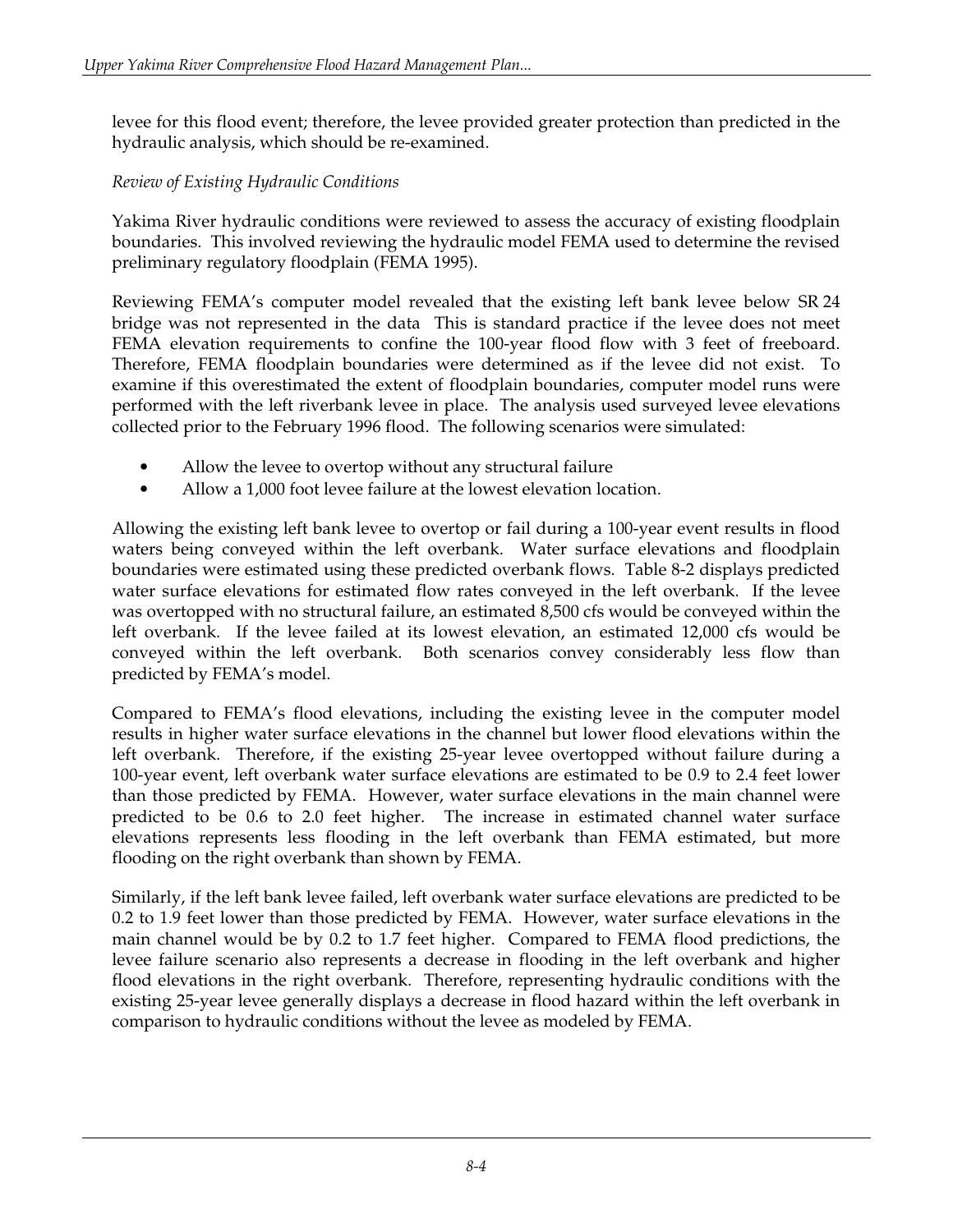#### *Levee Alternatives*

Hydraulic conditions were modified in the computer model to represent the various levee alternatives listed above. The various model simulations predict changes in water surface elevations, floodplain boundaries, and assessed value protected relative to the preliminary revised FEMA floodplain conditions (Figures 8-2 and 8-3).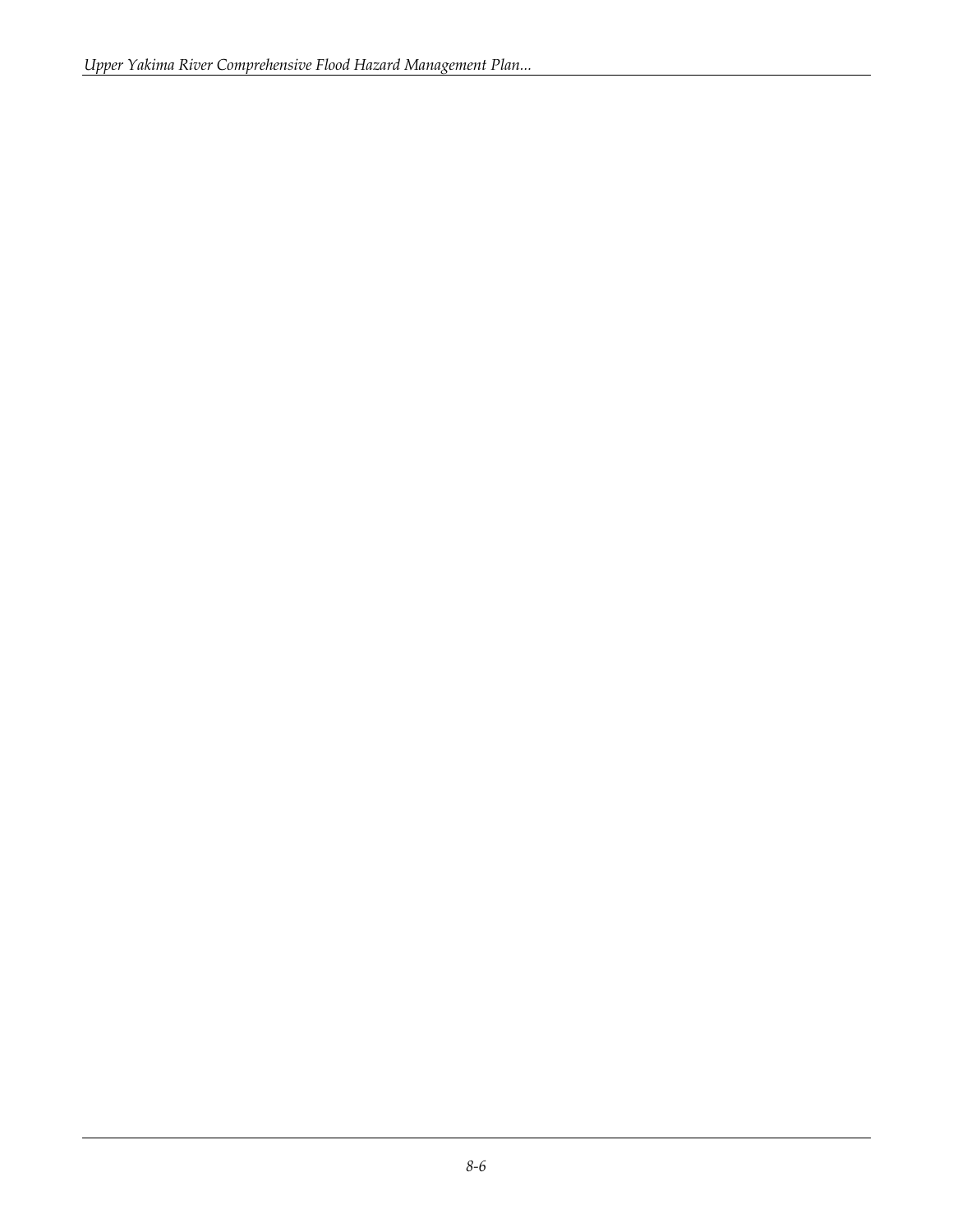

Integrating a structurally sound 25-year left riverbank levee into the existing river hydraulic conditions shows that flood hazards are not as severe as those represented on FEMA floodplain maps. A 25-year levee reduces floodplain area by 21 percent, and decreases assessed property value within the floodplain by 13 percent from FEMA floodplain conditions. In addition, it reduces the potential for catastrophic failure and the need for emergency flood fighting.

Raising the existing left riverbank levee for 2,000 feet downstream of SR 24 bridge to provide 100-year protection would reduce the floodplain area by 1 percent and increase the assessed property value within the floodplain by 7 percent from FEMA floodplain conditions. Assessed property value within the predicted floodplain increases due to high value property becoming inundated on the right bank. This alternative would also increase velocities in the river channel and reduce potential fish habitat.

Raising the existing left riverbank levee for 10,000 feet downstream of SR 24 bridge to provide 100-year protection would reduce the floodplain area by 46 percent and decrease the assessed property value within the floodplain by 12 percent from FEMA floodplain conditions. Floodplain area decreases on the left bank, but increases on the right bank, where assessed property values are higher. This alternative also increases velocities in the river channel and reduces potential fish habitat.

Constructing a 100-year setback levee 2,500 feet downstream of SR 24 along Blue Slough would provide protection to development near Riverside Road, reduce the floodplain area by 24 percent, and decrease assessed property value within the floodplain by 15 percent from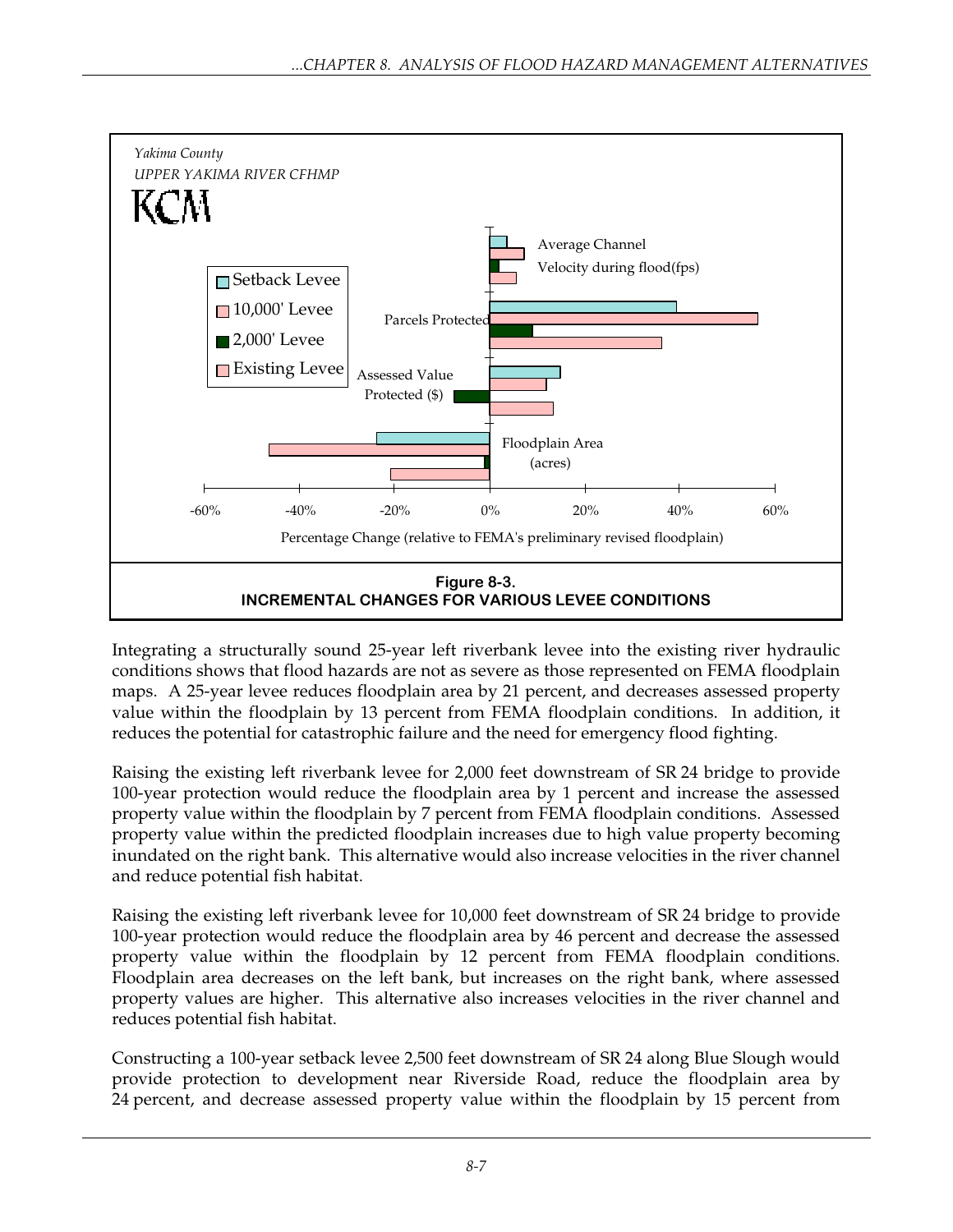FEMA conditions. However, this alternative increases the right overbank flooding and reduces potential future fish habitat. The existing levee is not represented in this hydraulic analysis. Analysis is representative of potential beneficial and adverse effects of the alternatives, and more analysis must be performed before a final selection is made.

#### *Additional Considerations*

Prior to selecting an alternative, additional considerations require examination of factors other than changes in water surface elevations, floodplain boundaries, channel velocities, and assessed value of property protected. Specifically, construction cost, the impact on environmental resources, the regulatory environment, and ownership of the flood protection facility must also be considered.

The proposed riverbank levee is currently located in the regulatory floodway, which is reserved to convey flood flows without further encroachment. If a community proposes to permit encroachments into the adopted regulatory floodway resulting in any increase in flood levels, as would building the proposed levee, and chooses to continue to participate in the National Flood Insurance Program, the following regulatory conditions or actions must be met (44 CFR 65.12):

- Request conditional approval of map change and submit appropriate initial fee
- Evaluate alternatives that would result in zero rise in the base flood elevation, demonstrating why these alternative are not feasible
- Document individual legal notice to all affected property owners within and outside the community, explaining the impact of the proposed action on their property
- Obtain concurrence of the Chief Executive Officer of any other communities affected by the proposed action
- Certify that no structures are located in areas that would be affected by the increased base flood elevation
- Request revision of base flood elevation determination according to the provisions of 44 CFR 65.6—Revisions of base flood elevation determinations
- A request for floodway revision in accordance with the provisions of 44 CFR 65.7—Floodway revisions
- Upon receipt of conditional approval of map change and prior to approving the proposed encroachments, provide evidence of the adoption of floodplain management ordinances incorporating the increased base flood elevations or revised floodway reflecting the post-project condition
- Upon completion of the proposed encroachments, provide as-built certification in accordance with 44 CFR 65.3—Requirement to submit new technical data. A final map revision will be initiated upon receipt of such certifications.

The proposed riverbank levee could also have an impact on environmental resources, specifically fisheries. While a detailed impact assessment will not be performed here, it should be recognized that the Yakima River supports populations of spring and fall Chinook salmon, rainbow trout, and steelhead. Chinook salmon currently spawn and rear in the vicinity of the proposed levee. Raising the riverbank levee could further decrease the potential for rearing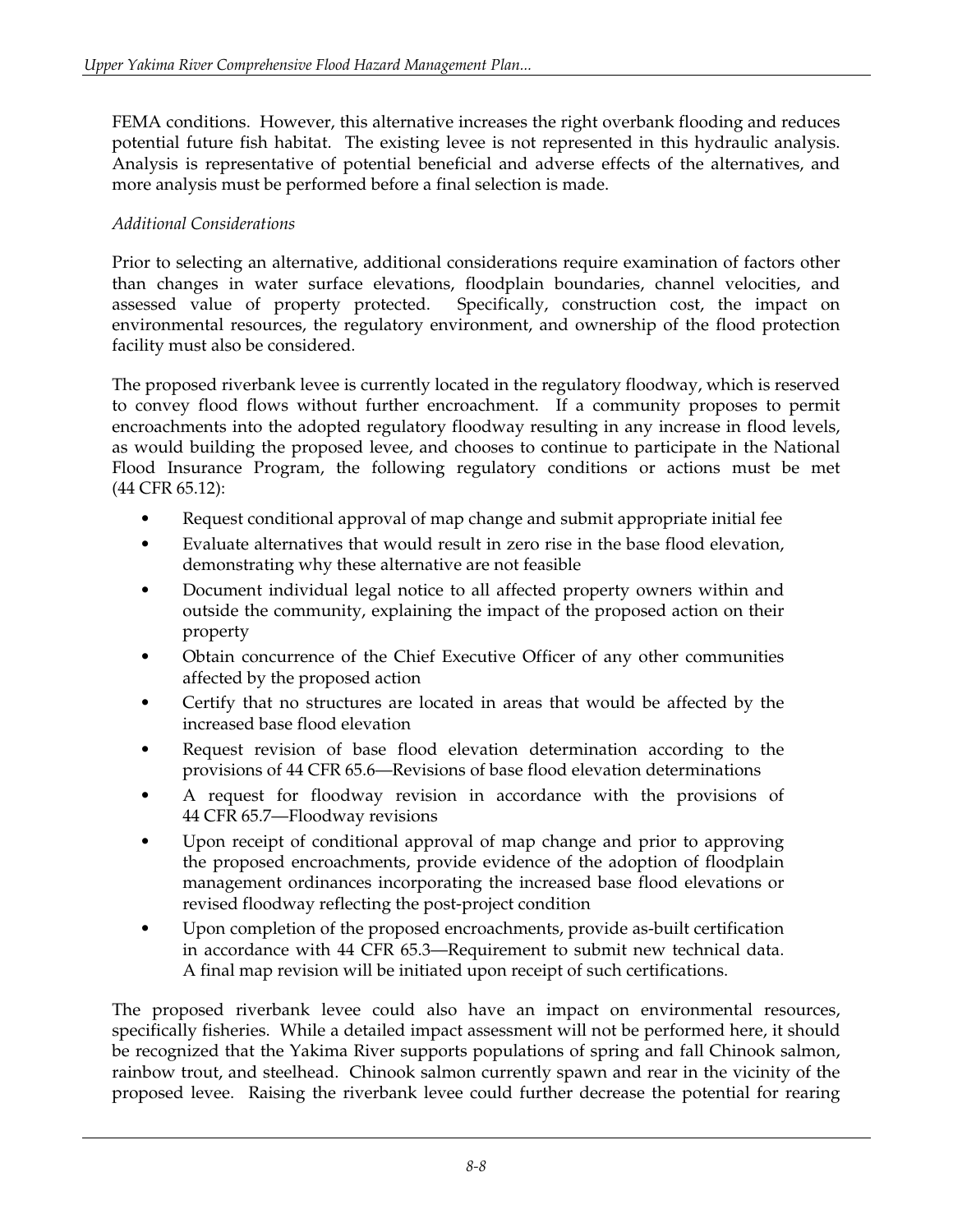habitat in an already limited river system. Raising the riverbank levee could also increase channel velocities during a significant flood, resulting in additional scour and erosion.

Overall public costs and benefits were also considered in evaluating the levee alternatives. Planning level costs and benefits are summarized in Table 8-3. Cost estimates for levee improvements include construction items, engineering, legal and administration, and a 30 percent construction contingency. Previous COE cost estimates (COE 1978), inflated to current dollars, were also used. Incremental benefits were evaluated by determining the assessed property value removed from the floodplain, therefore providing a measure of property value protected. Based on this analysis, the 2,000-foot levee alternative gives a negative benefit-to-cost ratio. The negative benefit results from an increase in the extent of the floodplain and the value of property contained within the floodplain. All other alternatives result in positive benefits, that is, valued property was removed from the floodplain. The setback levee alternative resulted in the largest benefit-cost ratio, and the 10,000-foot levee resulted in the smallest. Actual damage prevented will be less because the properties will not be completely destroyed.

| TABLE 8-3.<br>COSTS AND BENEFITS ASSOCIATED WITH LEVEE ALTERNATIVES DOWNSTREAM OF SR 24                                                                                                                           |                                  |                                     |                       |  |
|-------------------------------------------------------------------------------------------------------------------------------------------------------------------------------------------------------------------|----------------------------------|-------------------------------------|-----------------------|--|
| Alternative                                                                                                                                                                                                       | Incremental<br>Cost <sup>a</sup> | Incremental<br>Benefit <sup>b</sup> | Benefit/Cost<br>Ratio |  |
| Restore structural integrity of existing levee;<br>maintain current top elevation                                                                                                                                 | \$583,000                        | \$1,942,600                         | 3.3                   |  |
| Raise existing left riverbank levees to provide<br>100-year protection, extending 2,000 feet<br>downstream of SR 24 bridge                                                                                        | C                                | \$<1,056,100>                       | negative              |  |
| Raise existing left riverbank levee to provide<br>100-year protection, extending approximately<br>10,000 feet downstream of SR 24 bridge                                                                          | \$1,400,000                      | \$1,745,800                         | 1.2                   |  |
| Construct 100-year setback levee along Blue<br>Slough, extending approximately 2,500 feet<br>downstream of SR 24 bridge                                                                                           | \$624,000                        | \$2,166,700                         | 3.4                   |  |
| Based on planning level cost estimates or previous COE estimates (COE 1977) inflated to current<br>a.<br>dollars.                                                                                                 |                                  |                                     |                       |  |
| Estimated by calculating the increase in assessed value of property protected relative to the<br>b.<br>existing FEMA floodplain. Actual damage prevented will be less.<br>No soot octimate due to possive hopefit |                                  |                                     |                       |  |

c. No cost estimate due to negative benefit.

The final consideration is who will be the lead agency for construction and maintenance of the new levee facility. The Diking District is currently taking the lead role on the proposed levee. The District would need to secure resources for design, construction, maintenance, and flood fighting, or develop cost-share agreements with the County. Prior to project acceptance, a definitive funding mechanism and maintenance program need to be developed.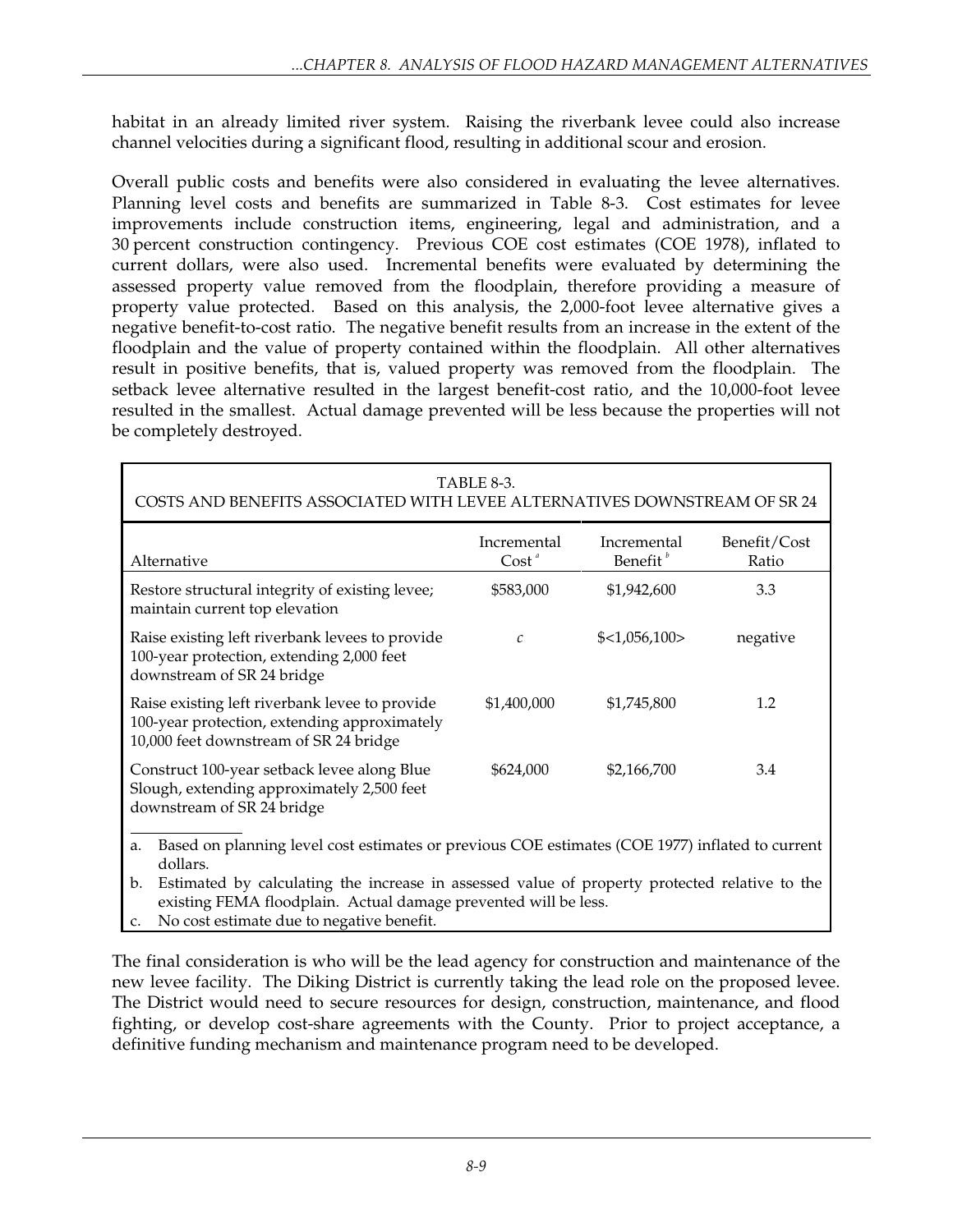### *Preferred Alternative*

Based on the above analysis and observations made during the February 1996 flood, a two-phased alternative is proposed. The first phase will provide additional flood protection not displayed in the preliminary revised FEMA floodplain maps at a minimal cost and impact to environmental resources. The final phase will allow the river to recapture some of its natural floodplain, provide additional storage for flood waters, enhance future fisheries habitat, protect property near Riverside roadand limit the impact of flooding on the western bank of the river.

#### *First Phase*

Strengthen the existing levee downstream from SR 24 to protect existing gravel operations, but maintain the current top elevation. Potential structural enhancements could include the following:

- Remove poorly graded levee fill and replace with compacted, well-graded fill
- Flatten embankment slopes

#### *Second Phase*

- Following gravel extraction, implement a reclamation plan that restores some of the floodplain's natural function. This could include modifying the existing levee and gravel ponds to allow flow to discharge through the gravel ponds and back to the Yakima River. Reclamation could involve producing a hydraulic link (groundwater or surface water) between the Yakima River and gravel ponds by using interconnecting, backwater, and egress channels between adjacent pits to increase flood storage capacity and enhance fisheries habitat.
- Obtain detailed topographic information and perform a hydraulic analysis to determine allowable flows behind the levee. Design flows should be selected to limit flooding impact on property near Riverside Road. If needed, a setback levee could be integrated into the design to protect property near Riverside Road.
- Promote open space land use between the Riverside Road and the Yakima River.

The Diking District is opposed to any modification of the levee or the land behind the levee following the end of gravel extraction.

#### **MR2 -Yakima Beech Street Gravel Pit Levee (2), and UR5—East Selah Gravel Pit Levee (28)**

#### *Problem Definition*

Gravel resources continue to be a concern within the study area. Two gravel pits were specifically mentioned in the CFHMP planning process; however, this discussion could apply to any surface mining operation within the Yakima Valley. There are currently four permitted gravel pits in the study area, and one permit pending approval. Existing and proposed gravel pits in the study area include the following:

- East Selah Pit
- Yakima Beech Street Pit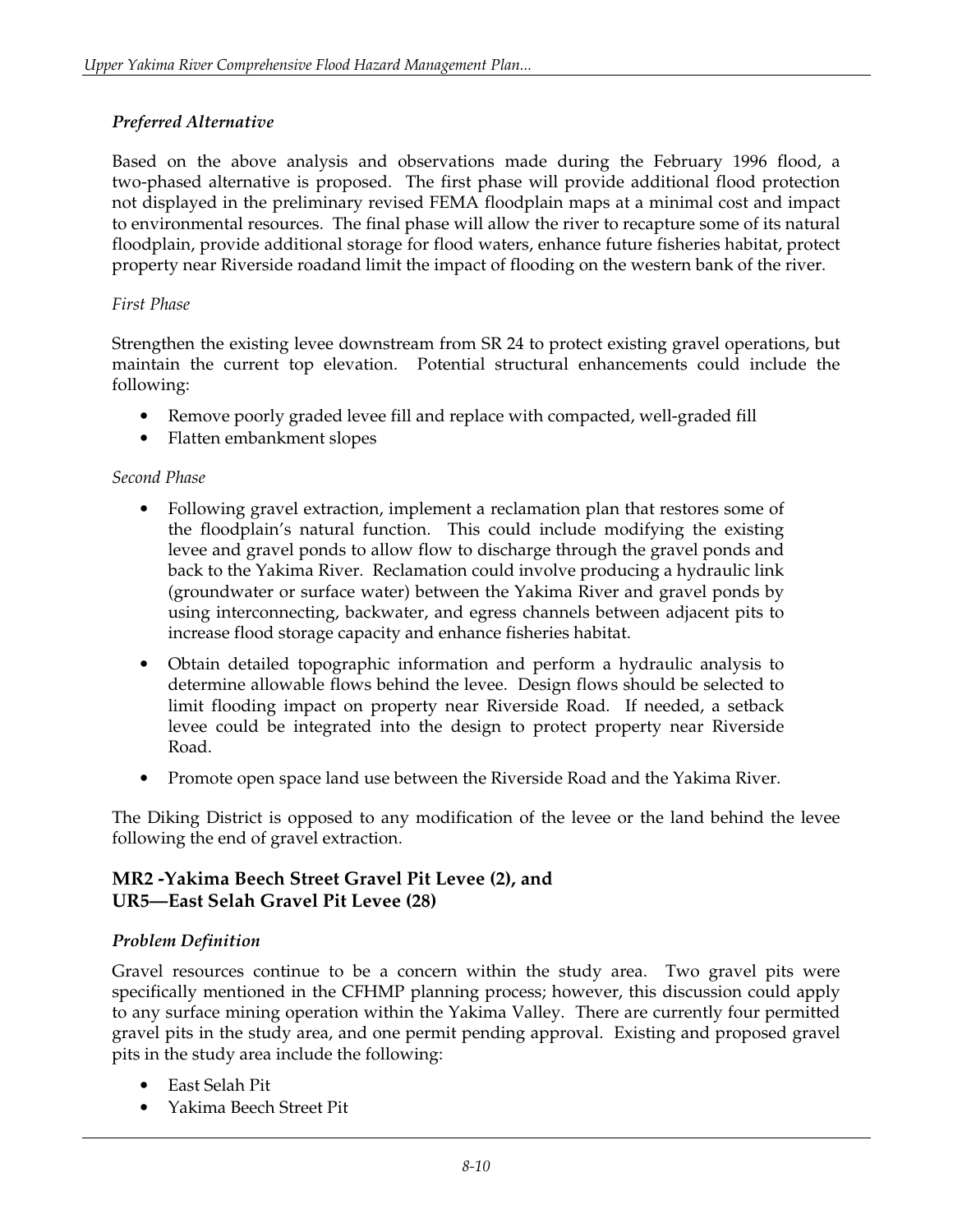- Newland Pit
- Riverside Pit
- The proposed Len Sali Pit near Union Gap.

Many of these gravel extraction areas shown in Figure 8-4, are designated natural resource lands under GMA (RCW 36.70A). This assures the conservation of natural resource lands while minimizing potential conflicts between adjacent land uses.

Concerns with floodplain gravel mining include the following:

- Providing a long-term source of gravel
- Protection of gravel resources and extraction equipment from flood damage
- Potential for severe flood damage caused by a sudden channel avulsion
- Increased flooding downstream or adjacent to gravel operations
- Increased river bank and riverbed erosion
- Impacts to groundwater quality and fisheries resources
- Consistency with future land use plans
- Maintaining floodplain storage capacity
- Gravel pit reclamation.

The Yakima Beech Street pit is separated from the Yakima River by a riverbank levee. The levee is part of the COE-authorized levee system and provides 100-year flood protection. Currently, gravel extraction has ceased at this location and reclamation is expected to be completed by 1998. A levee breach or failure during a significant flood event could cause a sudden and drastic channel migration, which could direct floodwaters into areas that previously experienced minimal flooding. This could result in significant flood damage, and could damage fish habitat. During the November 1990 and February 9, 1996, floods, County crews observed levee erosion and were concerned about a levee failure or breach.

The East Selah gravel pit is located adjacent to I-82, south of Harrison Road. The pit was protected by a riverbank levee along the west perimeter of the property prior to the February 9, 1996, flood. During that flood event, the levee failed and the river channel shifted through the gravel pit. The gravel pit was inundated, channel degradation and aggregation occurred, and part of southbound I-82 was lost to bank erosion just upstream of the pit. In addition, gravel pit levees directed floodwaters toward the right river bank, which overtopped and created an additional flow path toward the Selah wastewater treatment plant and Elks Golf Course. Following the February 1996 flood, gravel pit levees were rebuilt to pre-flood conditions.

#### *Discussion of Alternatives*

Gravel mining is and will continue to be a essential activity in the Yakima Valley. However, gravel mining does have an impact on flooding conditions and environmental resources. One of the goals of this CFHMP is to maintain the varied uses of existing floodplains while integrating flood management measures that preserve or enhance other beneficial uses. Therefore, the CFHMP process should prevent or mitigate increased flood hazards or environmental impact that might result from future gravel mining while still allowing mining to occur.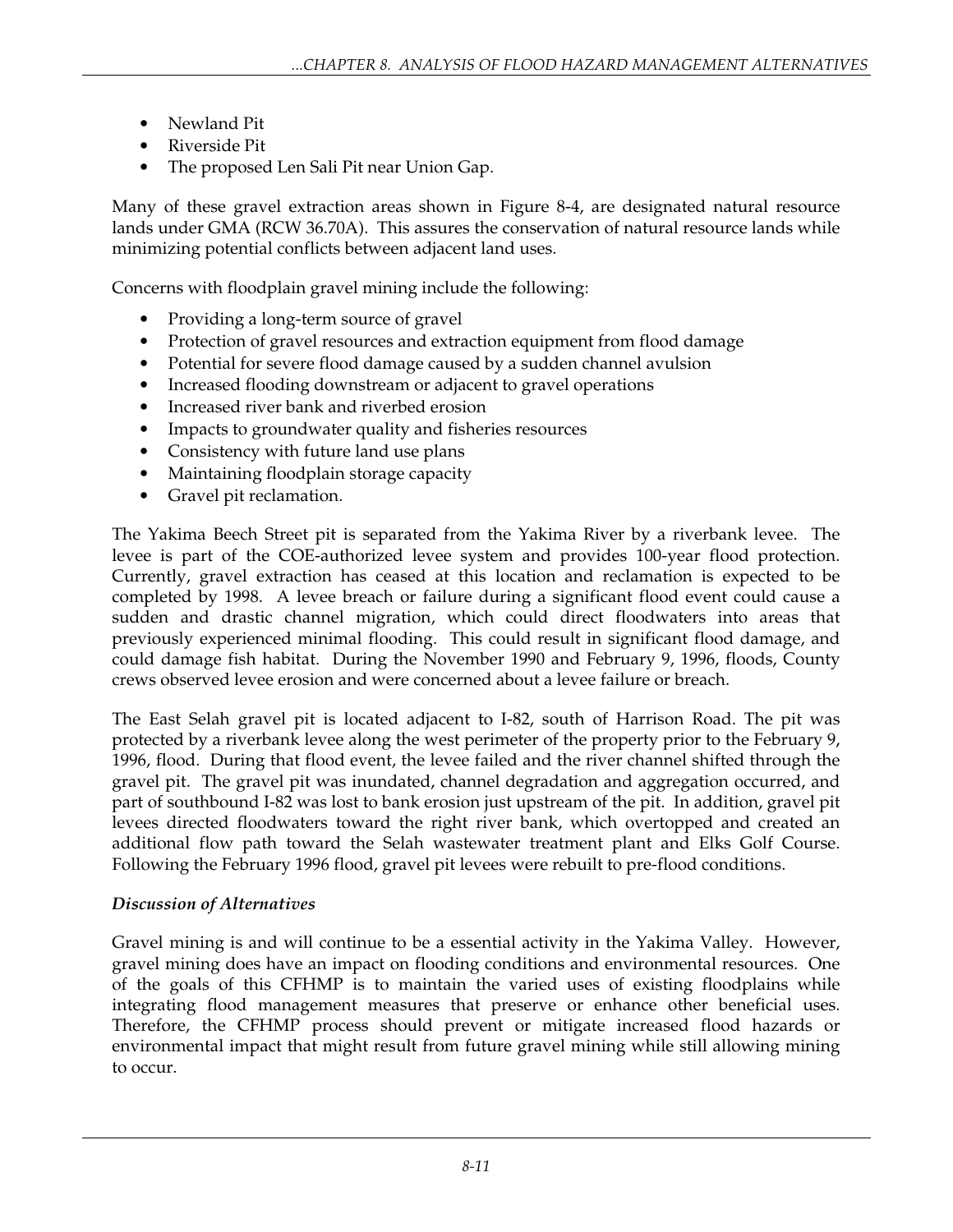To address concerns associated with gravel mining, the following alternatives were evaluated:

- Construct spur dikes or overtopping levees near gravel operations to address immediate erosion and flooding problems.
- Develop a surface mining advisory committee to work with gravel operators in developing reclamation plans that fulfill the objectives of this CFHMP, future land use plans, and other local river management plans and regulations (e.g., the Greenway Master Plan).
- Conduct a study of the river's hydraulics, hydrogeology, and geomorphology to determine the relationship between gravel removal quantities and the potential for increased flood protection benefits. Documenting increased flood protection by gravel mining could decrease gravel royalty rates. In addition, the study would determine proper gravel pit location, design, and operation to limit the potential for adverse impacts on groundwater, fisheries, and the natural ecological and hydraulic functions of the Yakima River. The study could result in a long-term gravel management plan for the County.
- No action.

If no action is taken the potential for loss of gravel production, channel avulsion, bank and channel erosion, increased flooding near or downstream of gravel operations, loss of fish habitat, and elimination of floodplain storage will remain. Alternatives that enhance flood control, reduce environmental impacts, and provide economical gravel extraction include the following:

- Siting gravel pits in areas of minimal channel migration or areas of future compatible land uses
- Using structural measures such as spur dikes or overtopping levees
- Using interconnecting, backwater, and egress channels between abandoned pits to convey floodwaters, add flood storage capacity and enhance fisheries.
- Stockpiling and processing extracted gravel off site in a low flood hazard areas
- Limiting gravel removal to average annual bedload recruitment.

Private operators, who carry out the majority of gravel removal in Yakima County, are generally responsible for obtaining required permits, excavating and processing the material, finding purchasers, and transporting the material to the purchaser. Operators are required to obtain lease agreements and report regularly to the Washington State Department of Natural Resources (DNR) on the volume of gravel they remove. DNR regulates surface mining under RCW 78.44. In addition, gravel operators must follow regulatory requirements outlined in the Washington State Hydraulic Code (WAC 220-110-010), Shoreline Management Program (WAC 173-19-470), State Environmental Policy Act (RCW 43.21), Washington State Growth Management Act (RCW 36.70A), and local Flood Hazard and Critical Areas Ordinances.

As numerous regulations govern gravel mining, it is necessary to work closely with gravel operators to develop an approach that is consistent with economic, regulatory, and CFHMP goals. Gravel operators are interested in a profitable operation; state agencies are concerned with limiting environmental impact; citizens are concerned with limiting flood potential; local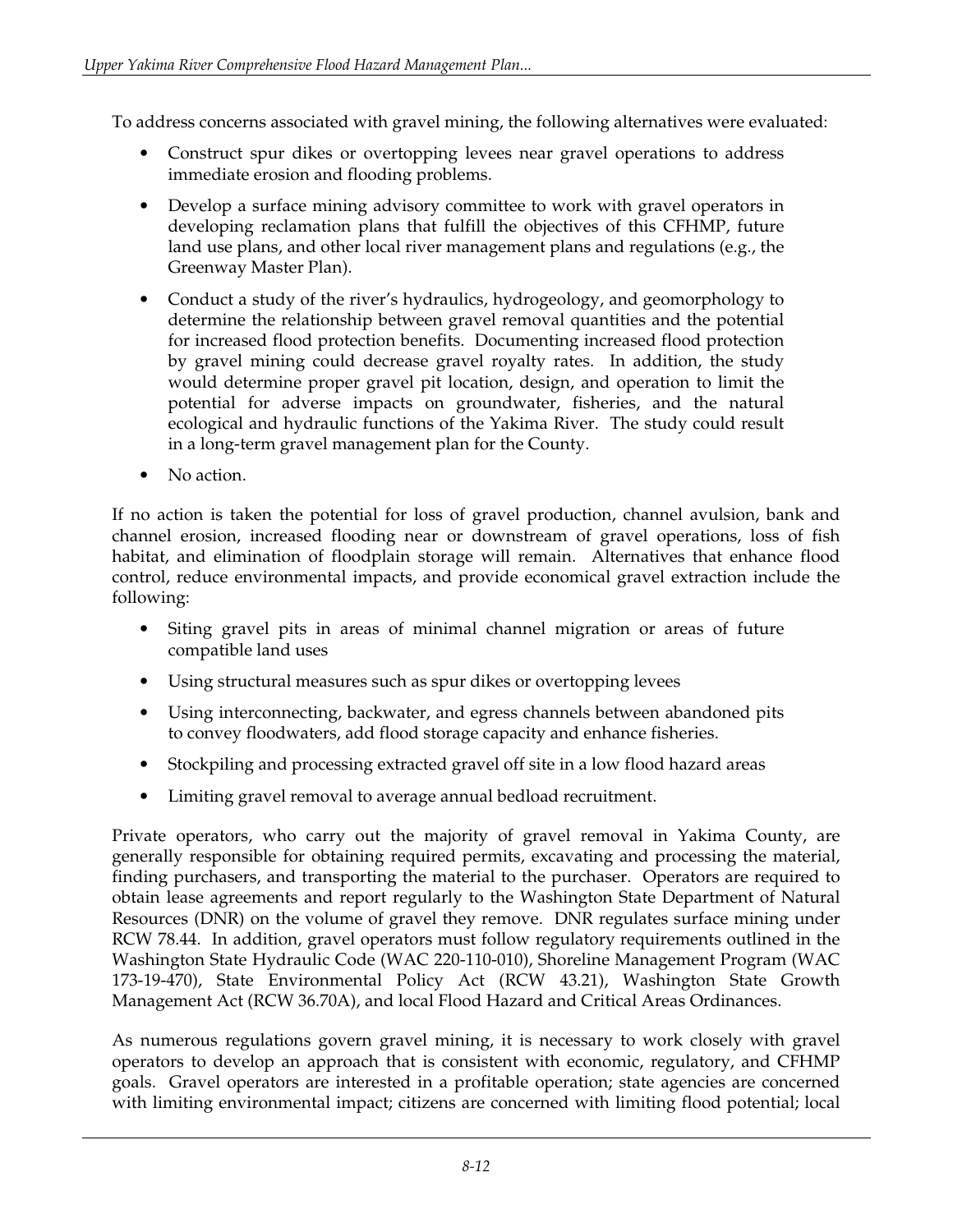agencies are concerned with compatible land use; and gravel consumers are interested in maintaining a reliable source of building materials. Incorporating these varied interests is critical to the success of providing a reliable source of gravel while maintaining the natural function of the Yakima River floodplain.

#### *Preferred Alternative*

To address immediate and future flooding issues, both short-term and long-term alternatives are proposed. Short-term recommendations address erosion and flooding issues while longterm recommendations address many of the issues voiced by a variety of affected parties.

#### *Short-term*

Spur dikes and additional bank protection are recommended along the Beech Street levee to reduce levee erosion. Spur dikes recently installed at the East Selah Gravel Pit should be monitored during flood events to ensure that they are protecting I-82 and the East Selah pit levee.

#### *Long-term*

Due to the location of the East Selah gravel pit, large flood events will continue to affect the property in this area. Following gravel extraction, long-term modifications should include a levee designed to overtop during large flows. The existing levee constricts the floodway and directs waters to the opposite bank. Long-term gravel pit restoration should enhance some of the floodway function. An overflow channel should be constructed within the gravel excavation area to provide conveyance of flood waters; this would increase floodway conveyance capacity and floodplain storage, reduce flood water elevations on the west bank, enhance fish habitat, and limit the potential for a sudden channel avulsion.

To provide a reliable source of gravel while maintaining the natural function of the Yakima River floodplain, it is recommended that DNR act as a lead agency with support from the County to develop a workable gravel management plan. Gravel reclamation plans should be distributed to local agencies and interested parties. Comments on proposed plans should be discussed and issues resolved. If there is sufficient interest, a surface mining advisory committee could be formed. RCW 36.70A.020 codifies the goal of encouraging the involvement of citizens in planning processes and coordinating between communities and jurisdictions to reconcile conflicts. The surface mining advisory committee could be an efficient way to address this planning issue. The committee is not required to do so, but would provide a means of obtaining public acceptance and interjurisdictional coordination in developing countywide gravel management goals and policies. If additional information is required, the committee should recommend additional studies to determine flood protection benefits associated with gravel extraction. The goal of the committee should be to produce a long-term gravel management plan.

The plan should be developed with the understanding that reclamation is not a static process. Rivers are dynamic systems; therefore, gravel management plans need to account for the possibility of river channel changes. Given the nature of the Yakima River, it is likely that the river will eventually recapture abandoned gravel pits. Policies should be developed to address how areas of rapid channel migration will be redeveloped or protected if the river begins to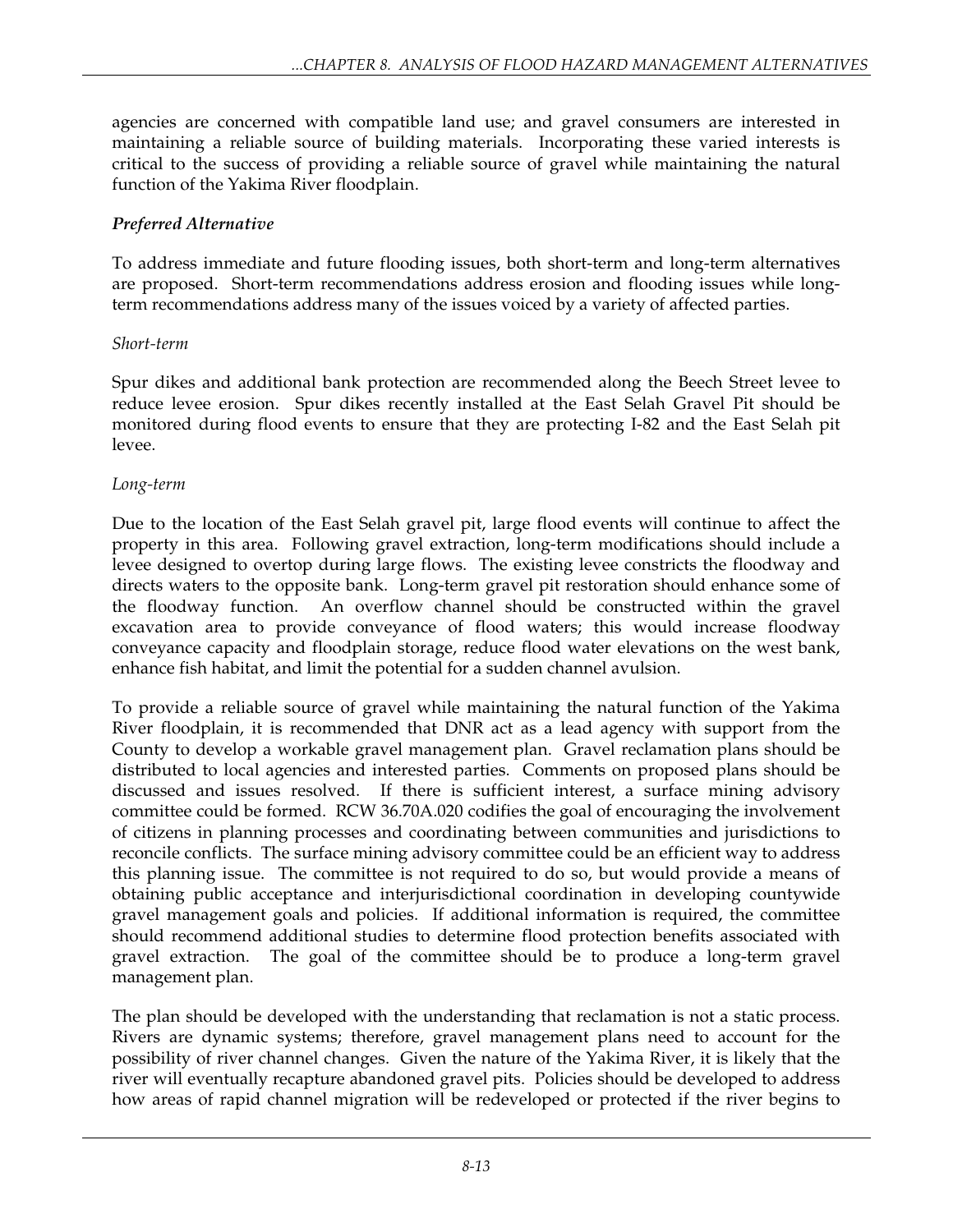migrate into those areas. Gravel management plans need to be flexible enough to respond to changing river conditions.

Long-term gravel planning and reclamation should allow the Yakima River to recapture the floodplain following gravel extraction. This could be done by constructing interconnection, backwater, and egress channels to increase floodwater conveyance capacity, reduce flood water elevations, enhance fish habitat, and limit the potential for sudden channel avulsions.

#### **MR5—Development near Hartford Road (3), and UR2—Development of Pomona, East Selah, and Selah Areas (5), and LR4—Development near Riverside Road (22)**

### *Problem Definition*

Development continues in the Yakima River floodplain. Concerns have been voiced regarding continued development near Hartford Road; in the Pomona, East Selah, and Selah areas; and near Riverside Road. If development continues based on existing zoning and proposed land uses under Plan 2015, the potential for flood damage will increase. Concerns over future development in these areas are addressed here and in issue RW11—Consistent Land Use and Zoning. Concerns over floodplain structures are addressed in issue RW17—Existing Structures in the Floodplain.

#### *Discussion of Alternatives*

Near Hartford Road, underlying zoning is Suburban Residential (SR), and the area is within both the Floodplain Overlay Zone (FOZ) and the Yakima Urban Area (YUA). The Yakima Urban Area Zoning Code requires allowable uses in this zone to undergo a Class 2 discretionary review due to the FOZ designation. A Class 2 review requires notification of adjacent property owners and the presentation of a site plan to the Planning Department. A Class 2 review gives the County more discretionary power in determining if the proposed use is consistent with anticipated flood hazards than does a Class 1 (permitted use building permit) review. The net effect of a Class 2 review is more scrutiny and public awareness of potential large scale developments in the floodplain.

Land uses most directly affected by this provision are single-wide or double-wide manufactured homes. These uses, permitted in the underlying SR zone, are not exempt from increased review requirements of the FOZ. All other land uses are either categorically exempt (single-family detached residences, agricultural buildings or duplexes) or already subject to a more stringent Class 2 or Class 3 review (all other land uses).

Developments that are categorically exempt must still meet the location and floodproofing requirements of the NFIP, as outlined in Chapter 5 of the CAO, but are not likely to be prohibited from the 100-year floodplain. Additionally, the SR zone contains a special caveat that restricts development density to one unit or less per net residential acre in areas prone to flooding.

According to these provisions, placement of SR zones in correlation to the floodplain becomes critical. The zone's mix of allowable uses, levels of review, and special caveats required for each use indicates it is somewhat compatible with flooding activity so long as the regulatory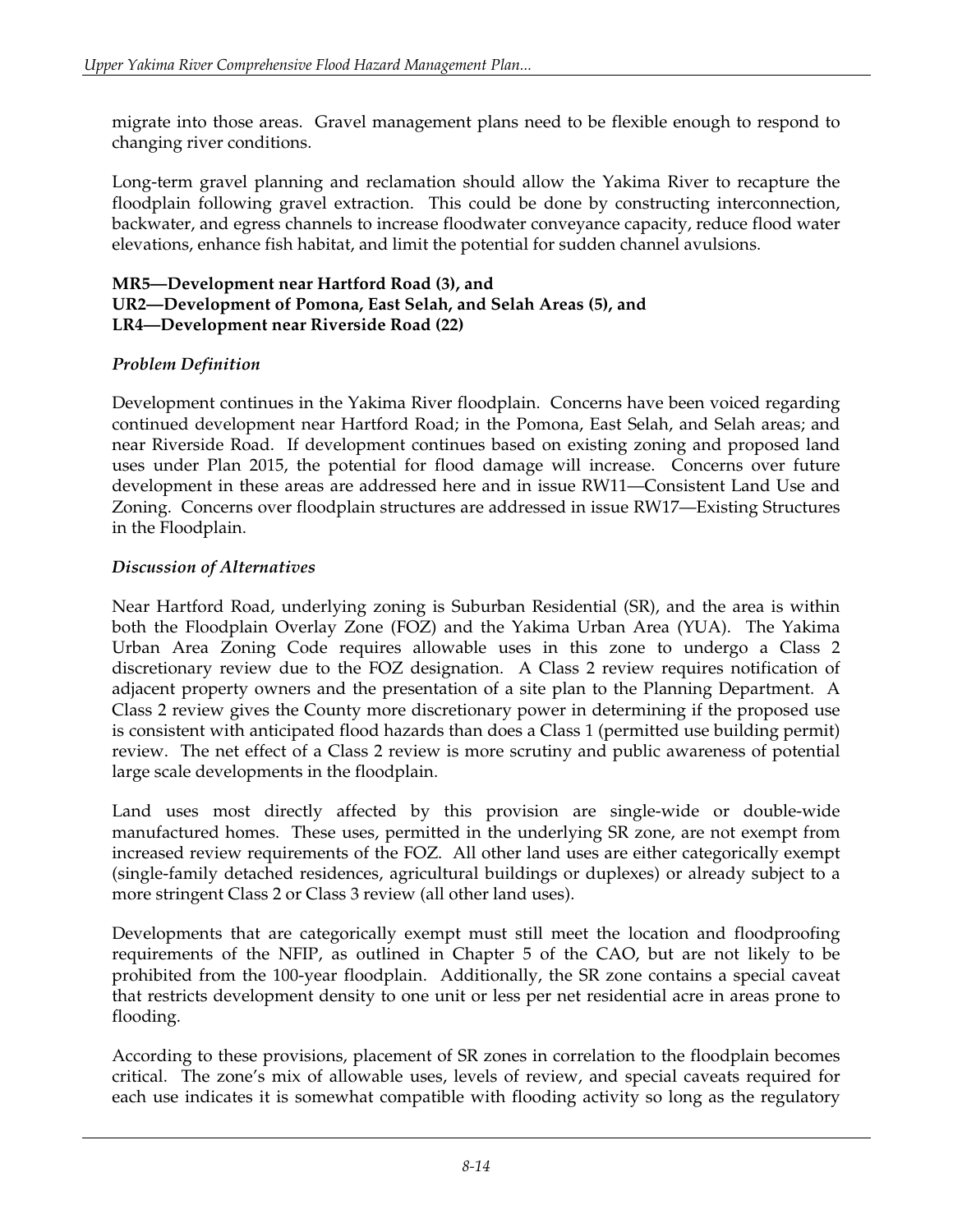floodplain is accurate (causing the FOZ to apply to areas of heavy flooding), and so long as the CAO is upheld both in Class 2 review of development proposals and in building permits issued for FOZ categorical exemptions.

The area near Hartford Road is within the City of Yakima's Urban Growth Area (UGA), indicating that the City's land use plan contains recommendations for future development of the area. Specific zoning requirements for this area will be developed by the City and County following completion of their respective comprehensive plans, although drastic changes from present zoning are not expected. If no action is taken, Suburban Residential zoning according to the current definition will continue in the area, resulting in moderate-density development.

In the areas of Pomona, East Selah, and Selah, existing zoning is primarily Exclusive Agriculture (EA) or General Rural (GR). The area is not within the Yakima Urban Area, indicating that the Yakima County Zoning Code has jurisdiction, and there is no FOZ associated with the regulatory floodplain. The EA zone enforces a minimum lot size of 40 acres and permits only agriculture-based land uses, one single-family dwelling or mobile home per 40-acre parcel, and accessory structures required for the practice of agriculture. The GR zone permits all uses within the EA zone, and also allows small-scale, low-density residential development. Minimum lot size within a GR zone is 1/2 acre. Potential developments in this area are subject to the County's standard review procedure, not the three-level review process associated with urban area zoning.

Future proposed land use is either Urban or Rural Transitional. This suggests a *gradual* shift in land use from agriculture to urban development. The areas designated Urban would transition within the current 20-year planning period. Residential development would be clustered in the transitional area north of Selah. Specific zoning requirements for these areas will be developed by the City of Selah and Yakima County following completion of their respective comprehensive plans, but are not expected to differ substantially from current conditions with the exception of the clustering requirements. Given these assumptions, significant flood effects are not expected to increase from current conditions. If no action is taken, the area will gradually transition from rural to clustered residential and transitional land uses. Project-specific impact would be mitigated in these areas using elevation and floodproofing requirements for development in the floodplain, as described in Selah's Flood Hazard Ordinance and Yakima County's CAO.

Near Riverside Road, existing zoning is General Rural, allowing for the continued practice of agriculture, but also allowing residential developments of up to 2 units per acre. Subdivision allowances in this limited access area may increase the development density, and therefore increase potential for flood damage. The area is not within the existing Yakima Urban Area; thus, the Yakima County Zoning Code applies to the area, and no FOZ is associated with the regulatory floodplain.

The area along Riverside Road near Birchfield Road and south of SR 24 is within the City of Yakima's future UGA. The remaining section of the road to the south is within an area proposed for self-sufficient land use. Specific zoning requirements for these areas will be developed by the City of Yakima and Yakima County following completion of their respective comprehensive plans, although no significant differences are anticipated since the goals of selfsufficient land use are consistent with the purposes of the General Rural zone. If no action is taken, General Rural zoning will remain in the area. One concern would be the zoning applied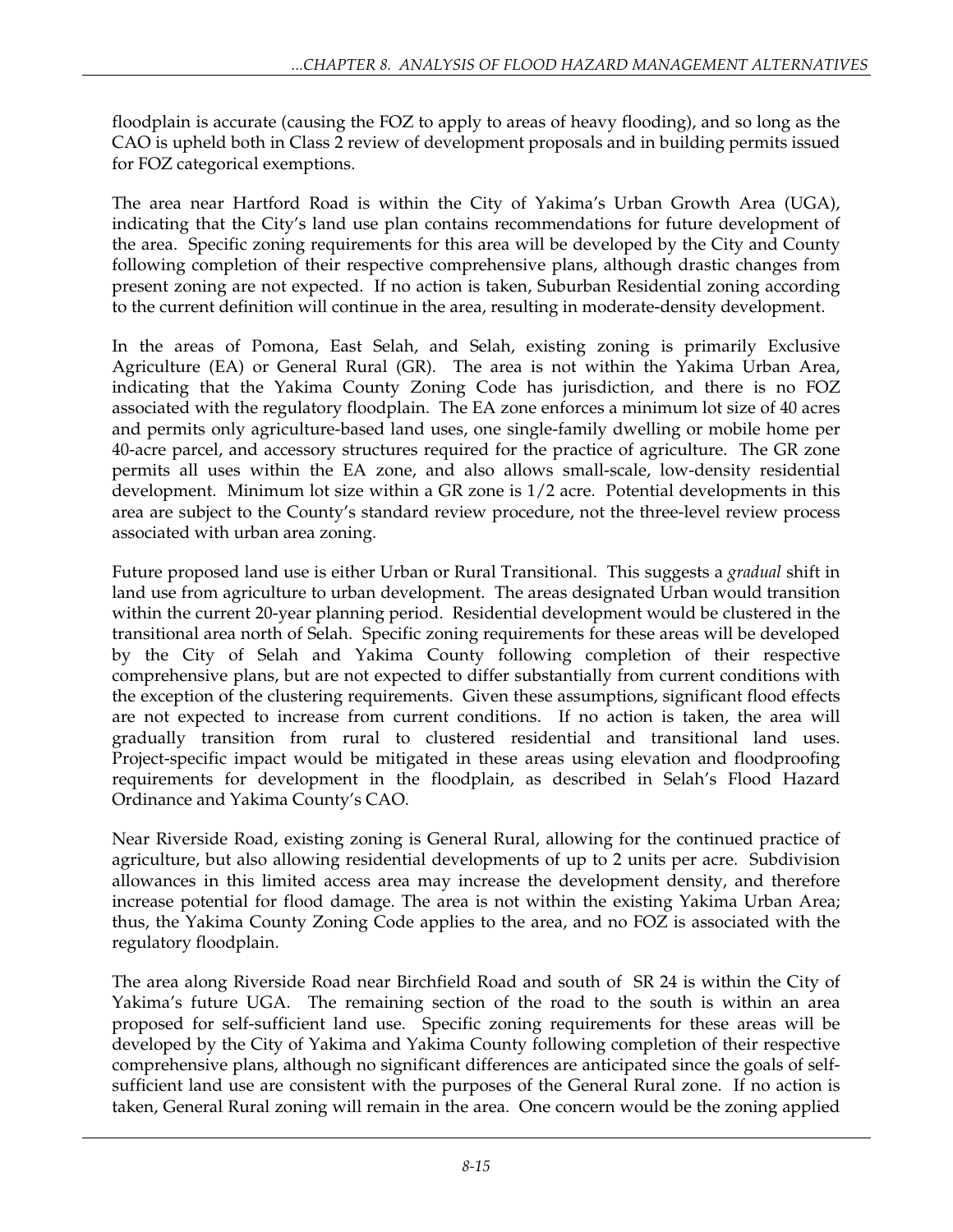to the north section of the road if it remains within the UGA and receives an urban zoning designation other than Suburban Residential, which has been determined to be somewhat consistent with flooding activity. Project-specific impact would be mitigated using elevation and floodproofing requirements present in Chapter 5 of Yakima County's CAO.

Additional regulatory tools can further reduce future flood damage potential in the Hartford Road, Pomona, East Selah, Selah, and Riverside Road areas. Regulatory control alternatives that were considered include the following:

- For the entire floodplain, apply a flood hazard overlay zone (FOZ), similar to the FOZ found in the Yakima Urban Area Zoning Code
- Revise the land use plan proposed in Plan 2015.

An FOZ reinforces flood hazard reduction requirements contained in Chapter 5 of Yakima County's CAO, and increases the scrutiny and public awareness of major development proposals in the floodplain. It adjusts procedure rather than regulation. No new regulatory requirements beyond those of the NFIP and CAO are introduced. Expanding the FOZ to contain the entire floodplain, whether or not the floodplain lies within the Yakima UGA, will provide consistent scrutiny and public awareness of flood hazards throughout the Mid and Upper Valleys.

The area near Hartford Road is within the Yakima Urban Area and is therefore subject to regulations in the Yakima Urban Area Zoning Code, including the existing flood overlay zone. Chapter 5 of Yakima County's CAO should continue to be enforced in this area.

Expanding the FOZ to include the Pomona, East Selah, Selah, and Riverside Road areas would provide a means by which the County and City could review development proposals and require appropriate and consistent mitigation strategies. Extending the FOZ to include these areas implies an addition to the County's zoning code. An interlocal agreement between jurisdictions or modifications to existing ordinances (see issue RW5—Revision and Consistency of Critical Areas Ordinances) would ensure that the same elevation, floodproofing and development prohibition requirements would apply.

Near Riverside Road, the County may either adopt an FOZ as part of the County zoning code or extend the Yakima Urban Area and UGA boundaries to include the Riverside Road area and apply the existing FOZ from the Yakima Urban Area Zoning Code. In either case, the overlay zone would extend the requirements of Chapter 5 of the County's CAO to new development within the zone.

The area near Hartford Road, currently zoned Suburban Residential (SR), should not remain as such. If 160 acres of SR zone within the floodplain near Hartford Road were allowed to develop to build out at a maximum density of 1 unit per net residential acre, this would result in an addition of approximately 30 dwelling units within the floodplain (Table 8-4).

Eventually, revision of the recommended land use plan and subsequent zoning should consider removing urban designations from the Pomona, East Selah, and Selah areas. Transitional designations should remain, but should require residential clustering and mitigation actions consistent with the CAO. Modifying the recommended land use plan should precede plan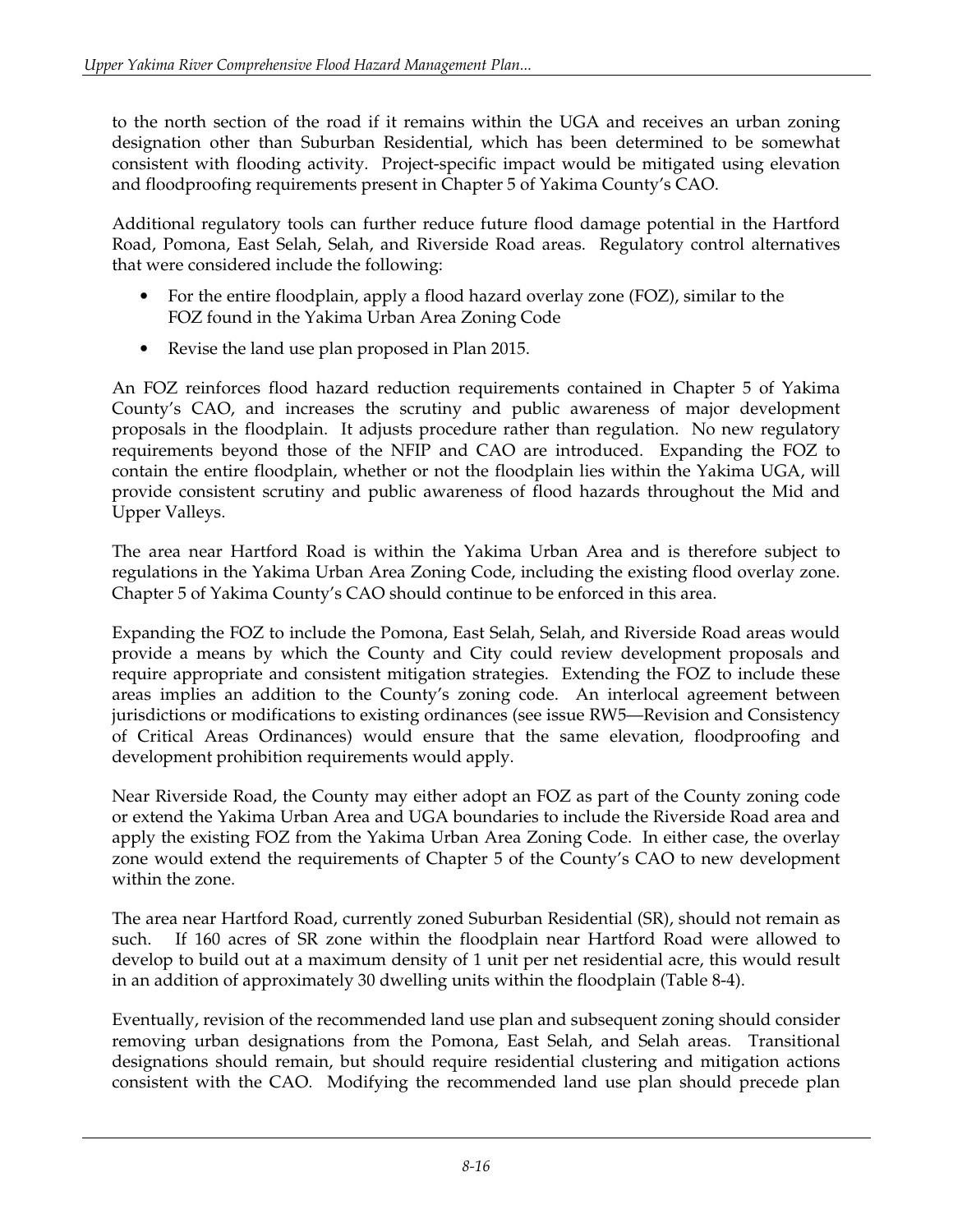adoption. Following adoption, a comprehensive plan amendment would be required; this is allowed no more than once a year under the Growth Management Act.

The primary effects of development near Riverside Road are expected to be long term. Adverse effects are likely only if subdivisions permitted under existing regulations are approved in the area. Such subdivisions are still subject to the minimum elevation and floodproofing requirements of the NFIP, as expressed in Chapter 5 of the CAO. Future flood hazards in this area could be effectively reduced by limiting excessive subdividing through a discretionary building permit process associated with extension of an FOZ.

| TABLE 8-4.<br><b>BUILD-OUT CALCULATION FOR HARTFORD ROAD</b>                                                                                              |                                                                              |                                      |  |  |
|-----------------------------------------------------------------------------------------------------------------------------------------------------------|------------------------------------------------------------------------------|--------------------------------------|--|--|
| Condition                                                                                                                                                 | Operation                                                                    | Yield                                |  |  |
| Floodplain area within SR zone in area<br>bounded by I-82, Terrace Heights Dr.<br>and Butterfield Rd.                                                     | Area measurement                                                             | 160 acres gross<br>developable area  |  |  |
| Deduction for rights-of-way and<br>Critical Areas                                                                                                         | 40% gross area deduction (56 acres)<br>25% Right-of-Way<br>15% Critical Area | 104 acres net<br>developable area    |  |  |
| Deduction for existing parcels in open<br>space tax status                                                                                                | Deduct 36 net acres                                                          | 68 acres net<br>developable area     |  |  |
| Deduction for existing residential<br>structures (Assuming conforming uses<br>and SF detached homes, 36 structures<br>at 1 unit per net residential acre) | Deduct 36 net acres                                                          | 32 acres net<br>developable area     |  |  |
| Additional residential capacity                                                                                                                           | Round to nearest 10<br>One unit per acre per SR zone                         | 30 additional units<br>in floodplain |  |  |

### *Preferred Alternative*

Implementation of flood hazard overlay zoning should be sufficient to mitigate short-term flood hazard impact of development near Hartford Road, Pomona, East Selah, Selah, and Riverside Road. Actions necessary to implement the FOZ alternative include the following:

- Enforce the requirements of Chapter 5 of the CAO to any future development in the Hartford Road area, either as part of a Class 2 review necessitated by the FOZ, or as a condition for approval of FOZ categorical exemptions.
- Expand the FOZ to include the entire floodplain. This designation should be similar to the FOZ found in the Yakima Urban Area Zoning Code. It should reinforce requirements for new development to be constructed to NFIP standards identified in the CAO. Site-planning and adjacent property notification procedures in the UA Zoning should be extended throughout the floodplain to heighten public awareness and increase scrutiny of development.
- Develop consistent ordinance requirements in the FOZ for all jurisdictions (see issue RW5—Revision and Consistency of Critical Areas Ordinances).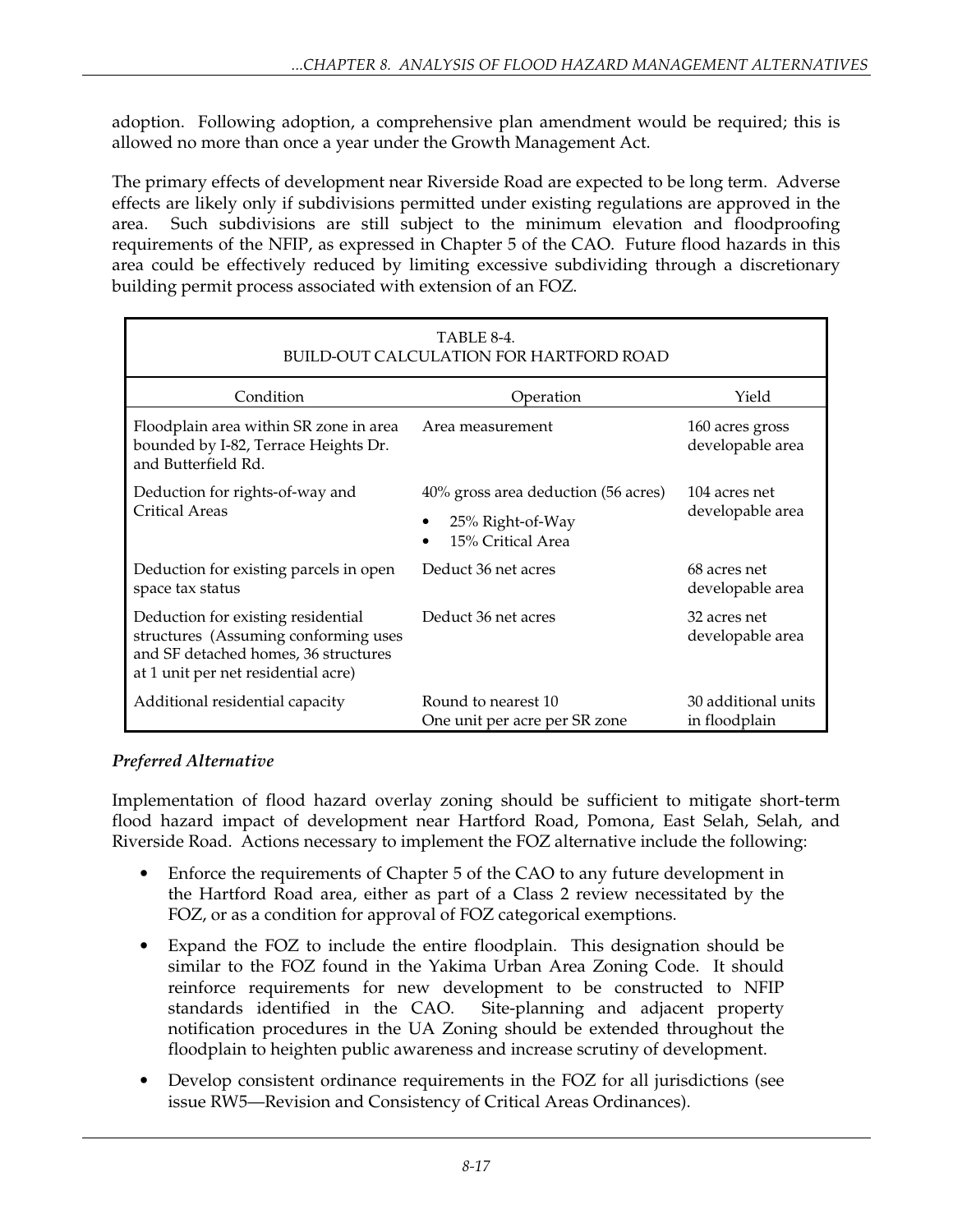The County should also revise the recommended land use plan, as well as its policy on permitted subdivisions within an FOZ. Actions necessary to implement long-term land use changes include the following:

- Monitor cumulative effects of subdivisions in FOZs. If warranted, develop review procedures to reduce cumulative effects of such development and amend the procedures to the existing subdivision ordinance.
- Revise land use plan by removing urban zoning designations from the floodplain near Hartford Road, Pomona, East Selah, and Selah areas or limit development density through Class 2 review process.
- Revise land use plan by removing urban designations within the floodplain from Hartford Road, Pomona, East Selah, and Selah areas or require residential clustering and mitigation actions consistent with the CAO.
- Monitor land use changes following adoption of the GMA comprehensive plan. Ensure that future plan amendments are consistent with overall CFHMP goals and policies, as well as recommendations pertaining to these specific locations.
- As part of future comprehensive plan amendments, consider adopting the CFHMP as a comprehensive plan element. GMA requirements for internal consistency will then apply to land use recommendations across both documents.

### **RW1—Floodplain Mapping (4); and MR1—Gordon Lake Levee (17)**

### *Problem Definition*

The extent of the 100-year floodplain boundaries has been debated since FEMA issued the initial floodplain maps in 1985. The accuracy and methods used to determine the floodplain boundaries have been questioned. Floodplain residents say the maps are frequently inaccurate or do not reflect existing conditions and historical flooding information. Specifically, floodplain boundaries are questioned downstream of Gordon Lake in the City of Yakima, in East Selah, and below the SR 24 bridge.

#### *Discussion of Alternatives*

FEMA maps are currently being updated to reflect a revised Yakima River Flood Insurance Study (FIS) performed in 1994. The Geographical Information System (GIS) representation of the revised preliminary FEMA floodplain maps is included in Appendix A. Final revised FEMA floodplain maps have yet to be adopted. The preliminary maps were issued December 7, 1995, and incorporate the following changes in hydrologic and hydraulic conditions:

- Revised hydrologic analysis to determine flood flows
- Installation of flood-control structures on Spring Creek. These include a flood gate installed north of Valley Mall Boulevard and diversion of Spring Creek flow to Wide Hollow Creek near its outlet by plugging Spring Creek's outlet culvert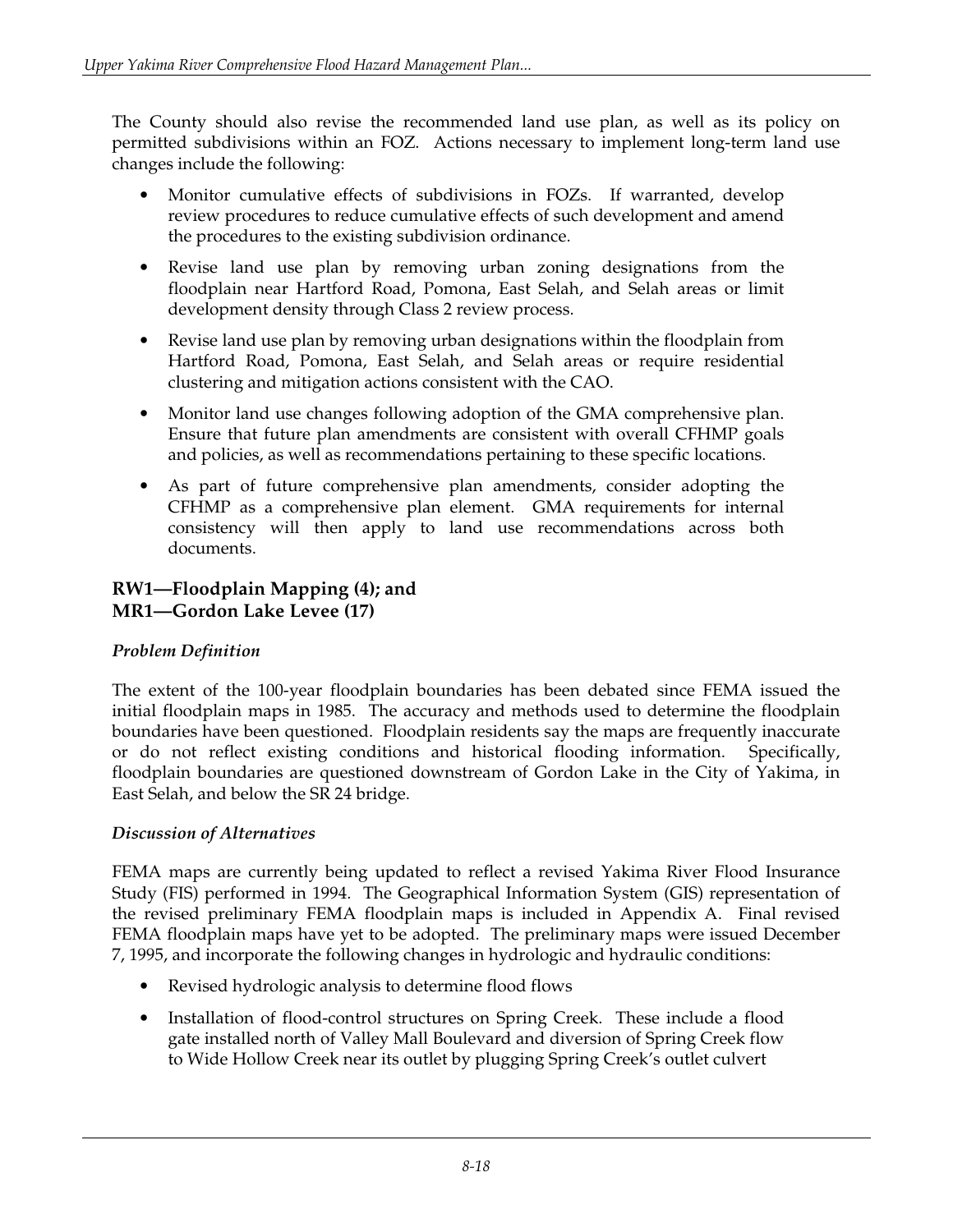- Incorporation of I-82 as a barrier to prevent floodwater from spreading to the west along the river reach between Selah Gap and the Burlington Northern Railroad bridge
- Raising and repairing the east bank levees upstream from West Birchfield Road to Terrace Heights Boulevard to provide 100-year level of protection
- Incorporation of COE-certified, 100-year KOA levee.

Many of the concerns over past floodplain boundaries have been addressed by incorporating the above changes. However, floodplain boundaries are still questioned in three areas: downstream of Gordon Lake in the City of Yakima, in East Selah east of I-82, and below the SR 24 bridge. To assess the accuracy of predicted floodplain boundaries, historical information was examined, especially the extent of inundation and flowpaths associated with the February 9, 1996, flood. This flood provided significant information on how a 100-year event would affect the study area. During this event, the peak flow was estimated at 57,500 cfs at the Parker gauge, near the predicted 100-year flood flow of 56,300 cfs. Table 8-5 compares high water elevations collected by the County following the February 9, 1996, flood to those predicted by FEMA for the 100-year flood event. Locations of the high water elevations are displayed in Appendix A. The largest discrepancies between the February 1996 flood and the predicted elevations by FEMA occur at river mile 114.55, 112.52, 110.7, and 107.27.

| TABLE 8-5<br>YAKIMA RIVER WATER SURFACE ELEVATIONS                                                                                                                                                                                             |                                                                                         |                                                                      |                                                                     |  |
|------------------------------------------------------------------------------------------------------------------------------------------------------------------------------------------------------------------------------------------------|-----------------------------------------------------------------------------------------|----------------------------------------------------------------------|---------------------------------------------------------------------|--|
| Cross-section<br>Location<br>(river mile)                                                                                                                                                                                                      | <b>Location Description</b>                                                             | February 9, 1996 Flood <sup>®</sup><br>$(Flow=58,150 \text{ cfs})^c$ | Predicted Base Flood <sup>®</sup><br>(Flow=56,300 cfs) <sup>c</sup> |  |
| 117.20                                                                                                                                                                                                                                         | Left side of Harlan Landing access road                                                 | 1085.4                                                               | 1084.7                                                              |  |
| 115.78                                                                                                                                                                                                                                         | Upstream end of R Street parking area                                                   | 1066.5                                                               | 1065.8                                                              |  |
| 114.55                                                                                                                                                                                                                                         | Left river bank $\approx 900$ feet downstream of<br>Burlington Northern Railroad bridge | 1050.2                                                               | 1043.8                                                              |  |
| 113.27                                                                                                                                                                                                                                         | Terrace Heights bridge                                                                  | 1030.8                                                               | 1030.7                                                              |  |
| 112.52                                                                                                                                                                                                                                         | Left bank levee $\approx 1,000$ feet upstream of<br>Blue Slough closure structure       | 1011.4                                                               | 1013.7                                                              |  |
| 111.58                                                                                                                                                                                                                                         | KOA campground levee downstream of<br>power pole                                        | 1005.4                                                               | 1005.5                                                              |  |
| 110.07                                                                                                                                                                                                                                         | Left bank levee $\approx 3,000$ feet downstream<br>of SR 24 bridge                      | 995.8                                                                | 994.0                                                               |  |
| 109.46                                                                                                                                                                                                                                         | Spring Creek flood gate                                                                 | 974.4                                                                | 974.3                                                               |  |
| 107.27                                                                                                                                                                                                                                         | Union Gap upstream of SR 12 bridge<br>(USGS gauging station)                            | $953.8^{d}$                                                          | 951.7 <sup>d</sup>                                                  |  |
| SOURCE: 1996 County Field Survey<br>a.<br>SOURCE: 1995 Revised Preliminary FEMA Flood Insurance Study<br>b.<br>Peak flow at Parker gauge as reported by the Bureau of Reclamation.<br>c.<br>SOURCE: USGS gauging station near Union Gap.<br>d. |                                                                                         |                                                                      |                                                                     |  |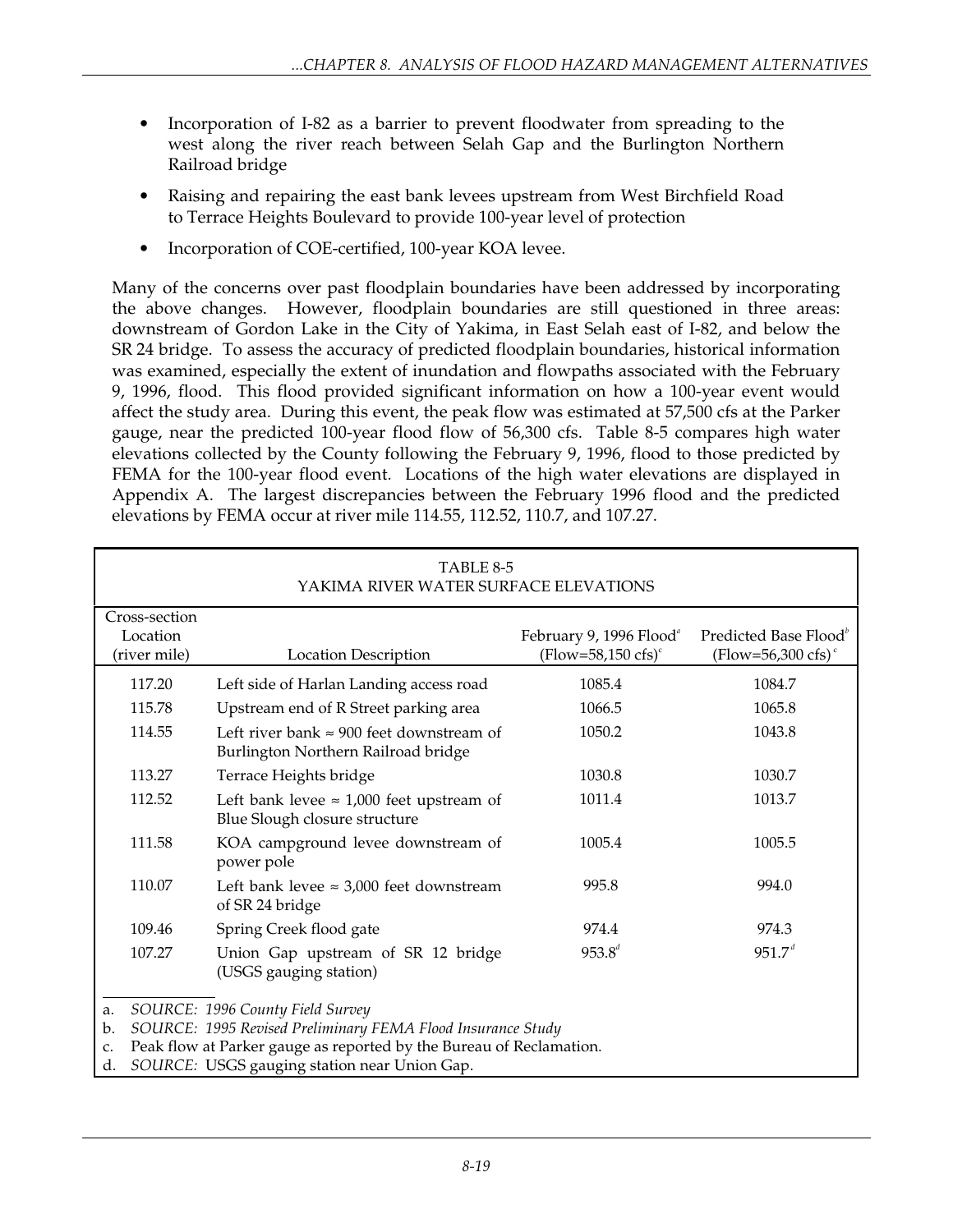### *Downstream of Gordon Lake in the City of Yakima*

The Gordon Lake levee extends along the right bank of the Naches River between I-82 and the Burlington Northern Railroad grade near the confluence of the Naches and Yakima Rivers. The revised Flood Insurance Study (FEMA 1995) identified elevations at the levee's east end to be below freeboard standards. As a result, the 100-year floodplain boundary extends downstream of Gordon Lake, across North First Street, and downstream along the west side of I-82. The levee contains floods up to and including the 100-year event, but has less than 3 feet of freeboard for events greater than the 50-year (FEMA 1995). Since levee elevations are below FEMA standards, floodplain boundaries in this area were determined as if this levee did not exist and weir flow would occur through the underpass of SR 12.

The existing levee elevations range from over 5 feet above the BFE to 1.2 feet above the BFE. To bring the levee up to FEMA freeboard standards, approximately 1,000 feet of levee would need to be raised. The raised levee section would begin approximately 500 feet northeast of the Burlington Northern railroad grade and extend to I-82. Approximately 7,000 cubic yards of fill material would be needed.

Raising the levee would have minimal environmental impact and allow removal of a portion of the regulatory floodplain. This reflects existing conditions, since historical flooding has produced minimal flood damage downstream of Gordon Lake. During the February 9, 1996, flood, floodwaters were estimated to be 2.0 feet below the top of the levee at its lowest elevation and no damage occurred on or downstream of the levee. If no action is taken, future development below Gordon Lake will continue to incur costs associated with floodproofing and elevation requirements even though a significant flood hazard does not exist.

#### *East Selah*

In this area, floodwaters are predicted to overtop I-82 south of the Harrison Road interchange and extend toward East Selah Road. Based on this prediction, a large portion of East Selah would be inundated. However, this did not occur during the February 9, 1996, flood event. I-82 actually acted as a barrier to limit the spreading of floodwater into East Selah. The river eroded portions of the I-82 embankment downstream of the Harrison Road interchange, but did not overtop the freeway. Floodwaters entering East Selah appeared to be a result of a drainage canal east of I-82 that is linked to the Yakima River. The limited conveyance capacity of this drainage channel resulted in some flooding, but not as severe as was predicted in the preliminary floodplain maps.

### *Below SR 24 Bridge*

Floodplain boundaries below the SR 24 bridge are predicted to extend east toward Riverside and West Birchfield Roads. A 25-year levee currently exists on the east riverbank. In determining floodplain boundaries, FEMA represented the river hydraulics as if the levee did not exist, as it did not meet FEMA's freeboard standards. As discussed in issue LR5— Additional Flood Protection Below SR 24 Bridge, floodplain boundaries are overestimated since the levee was disregarded in the FEMA hydraulic analysis. If the 25-year levee was represented in the hydraulic analysis, it is predicted that flood boundaries would not extend as far to the east as shown by FEMA. In addition, in the event of February 9, 1996, floodwaters were contained within the existing 25-year levee.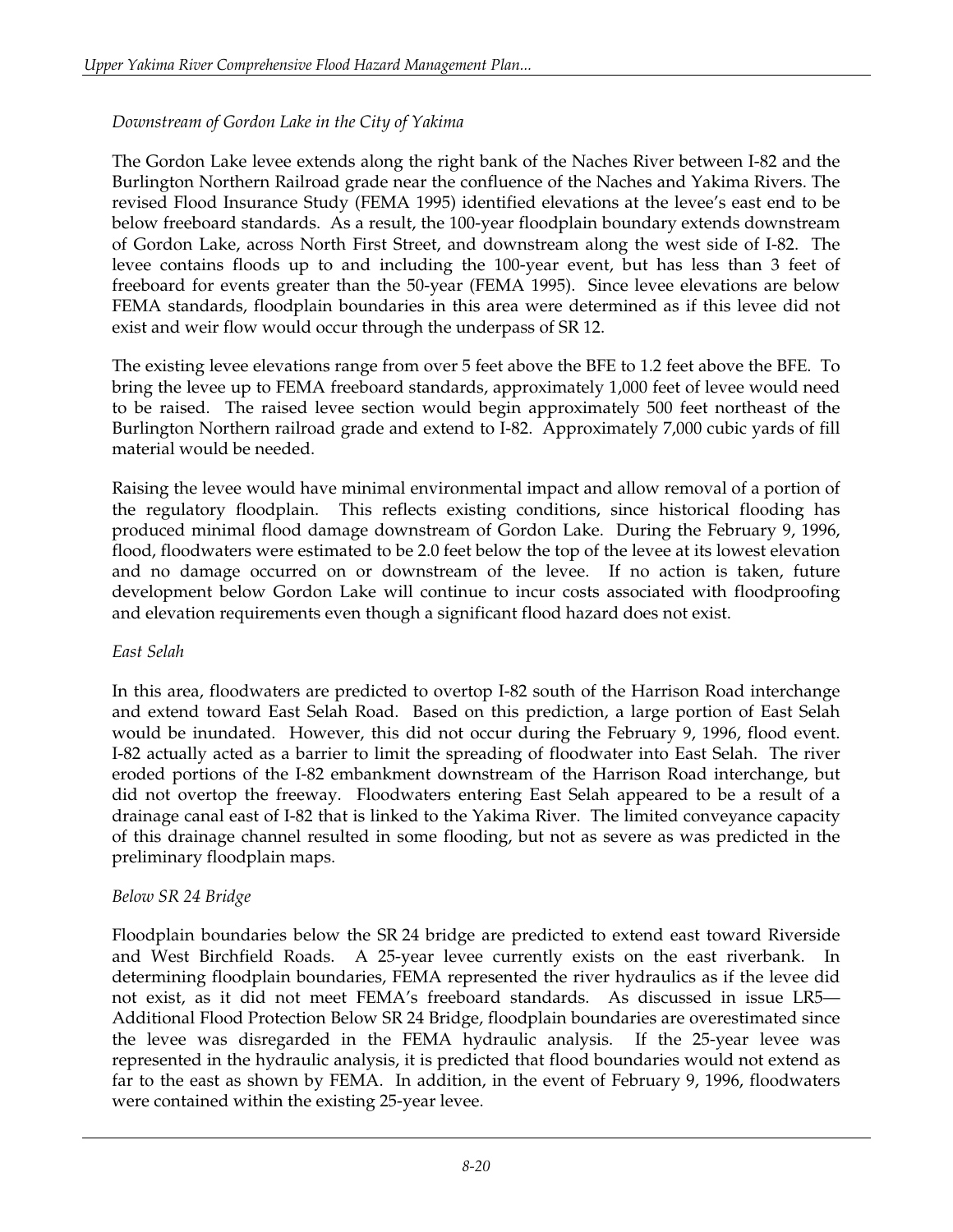### *Preferred Alternative*

If no action is taken, the 1985 floodplain maps with their inaccuracies will continue to be used to enforce floodplain ordinances. Building standards, such as floodproofing and elevation requirements, will be applied to areas recently removed from the floodplain.

To correct for the inaccuracy of past floodplain boundaries, the County and other local jurisdictions should adopt the preliminary revised floodplain maps on a interim basis. The maps should be used to enforce floodplain hazard ordinances for new development. Adopting the revised maps would eliminate many of the inaccuracies displayed in the 1985 maps.

While using the revised preliminary 1995 maps on an interim basis, the County should compile data for other areas of floodplain inaccuracies. The data should incorporate information collected from the February 9, 1996, flood. Actions should include the following:

- Obtain additional high water elevations throughout the floodplain resulting from the February 9, 1996, flood. High water elevations should be taken at FEMA-defined cross-sections or at COE high water elevation points. The COE is currently collecting numerous high water elevations. The survey data should be finalized by August 1996 (Weber, J., 19 June 1996, personal communication). This information should be used to verify the hydraulic model used to define regulatory floodplain boundaries and enforce the floodplain ordinances on an interim basis.
- Obtain accurate topographic data throughout the floodplain specifically for the Gordon Lake levee, left bank levee and floodplain downstream of the SR 24 bridge, I-82, and the floodplain near East Selah.
- Raise the Gordon Lake levee to FEMA freeboard standards.
- Base floodproofing and elevation building standards on February 9, 1996, high water data since it is the best available data and the flows approximated the predicted 100-year event.
- Submit certification forms and supporting data to FEMA to obtain a Map Revision following FEMA guidelines (FEMA 1990).
- Request that FEMA produce a digital floodplain map that combines all jurisdictions and reflects recent data for use in the County's GIS.

## **RW13—Funding for Flood Control Work and Restoration Projects (6)**

### *Problem Definition*

No secure funding has been allocated to the County's Public Works Department for flood hazard management. Currently, the Public Works Department budgets \$30,000 per year for maintenance of flood facilities and \$30,000 for emergency repair of flood facilities. Specific funding is not available for designing and implementing flood management projects or programs. The County has historically relied on federal and state disaster funding or on its local road budget to repair damage associated with floods. These expenditures will continue to occur unless funding becomes available to alleviate flood problems.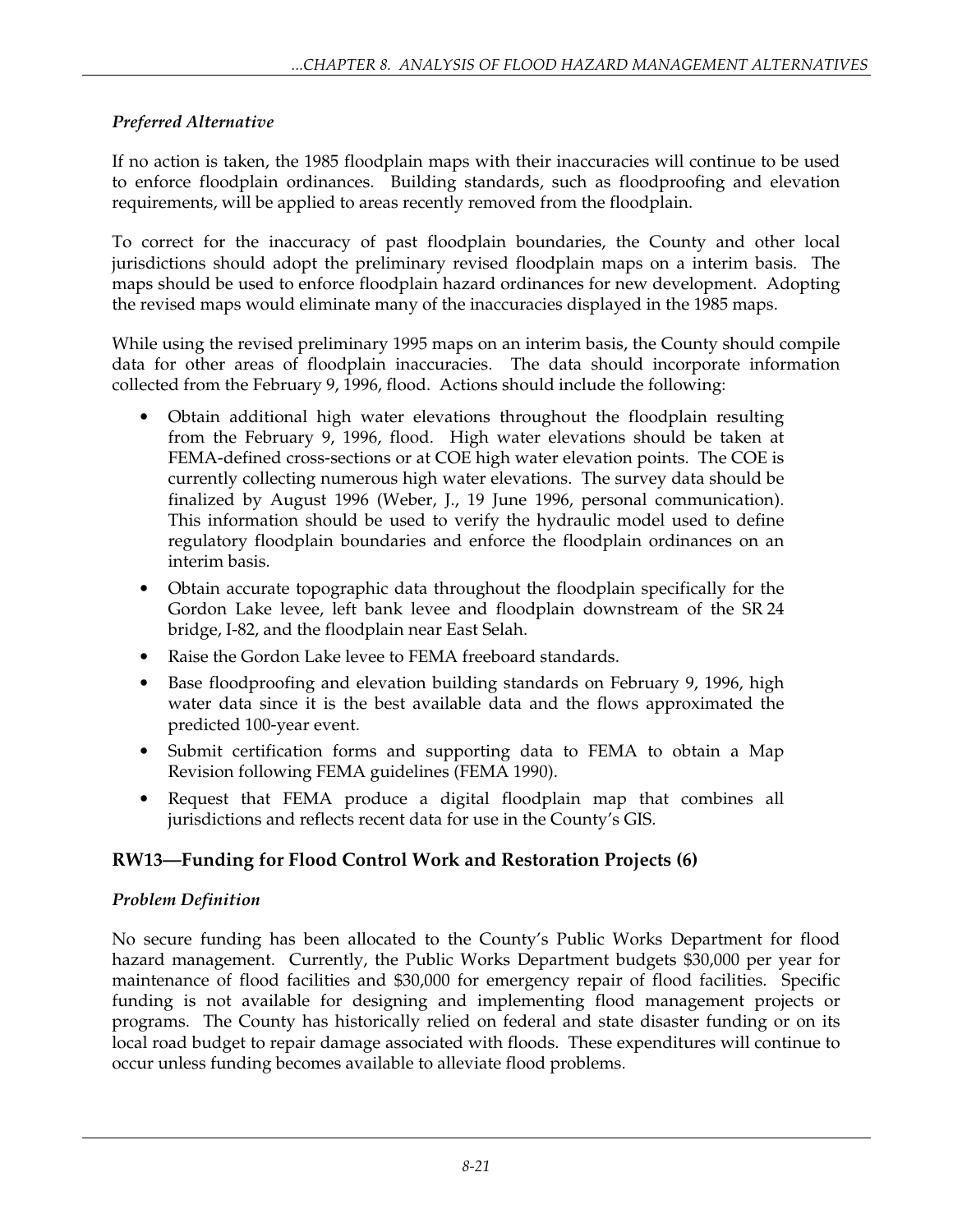Chapter 9 of the CFHMP describes funding requirements, examines available funding options, and suggests a preferred funding alternative based on preliminary estimates of the cost to implement the CFHMP.

### **RW11—Inconsistent Land Use and Zoning in the Floodplain (7)**

### *Problem Definition*

Flooding does not become a problem until land susceptible to flooding is developed for uses not compatible with flooding. It is essential that jurisdictions establish land use plans that recognize this potential and implement those plans through zoning regulations that clearly identify allowable densities and mitigation requirements.

Yakima County is authorized to prepare a CFHMP under SB 5411. In addition, the GMA requires communities to prepare comprehensive plans, including a land use element that specifies how future development will be accommodated. When the plan is complete, the County must prepare development regulations consistent with the plan. Yakima County is responding to these requirements by preparing *Plan 2015*, scheduled for completion in 1996. *Plan 2015* and the CFHMP should be consistent with and complementary to each other. The County's goal is to reduce the exposure of public and private property to flood hazards and potentially to enhance public revenues available to complete projects identified in each plan.

#### *Discussion of Alternatives*

The issue of maintaining consistent land use and zoning in the floodplain was raised by Advisory Committee members, and can be addressed as three significant subissues.

#### *Existing Land Use Incompatibility*

Development incompatible with routine flooding has been allowed in several locations within the floodplain. Incompatible land uses in the floodplain include residential, commercial, and industrial development. Open space areas and utility corridors are more compatible with natural floodplain activity. The Yakima Urban Area Zoning Code and Yakima County Zoning Code specify the density and intensity of development allowed. The Yakima County Critical Areas Ordinance (CAO) specifies allowable encroachment conditions and structural mitigation requirements for development in these areas.

Approximately 8 percent of the Yakima River floodplain is currently residential. These 106 parcels are located throughout the study area, with concentrations in East Selah, west of Butterfield Road, and west of Birchfield Road. CAO regulations would require that construction within these areas mitigate potential flood damage through a variety of methods (see issues RW4 and RW5).

Trade and services combine for approximately 4 percent of current floodplain use. The 11 parcels in trade or services use are located throughout the study area, with concentrations around the I-82 interchanges with Selah Road and SR 24. Current CAO regulations for developments of this type in these areas are similar to those for residential development, except that such development would not be allowed to contribute any increase in base flood elevation as a result of its encroachment on the floodway.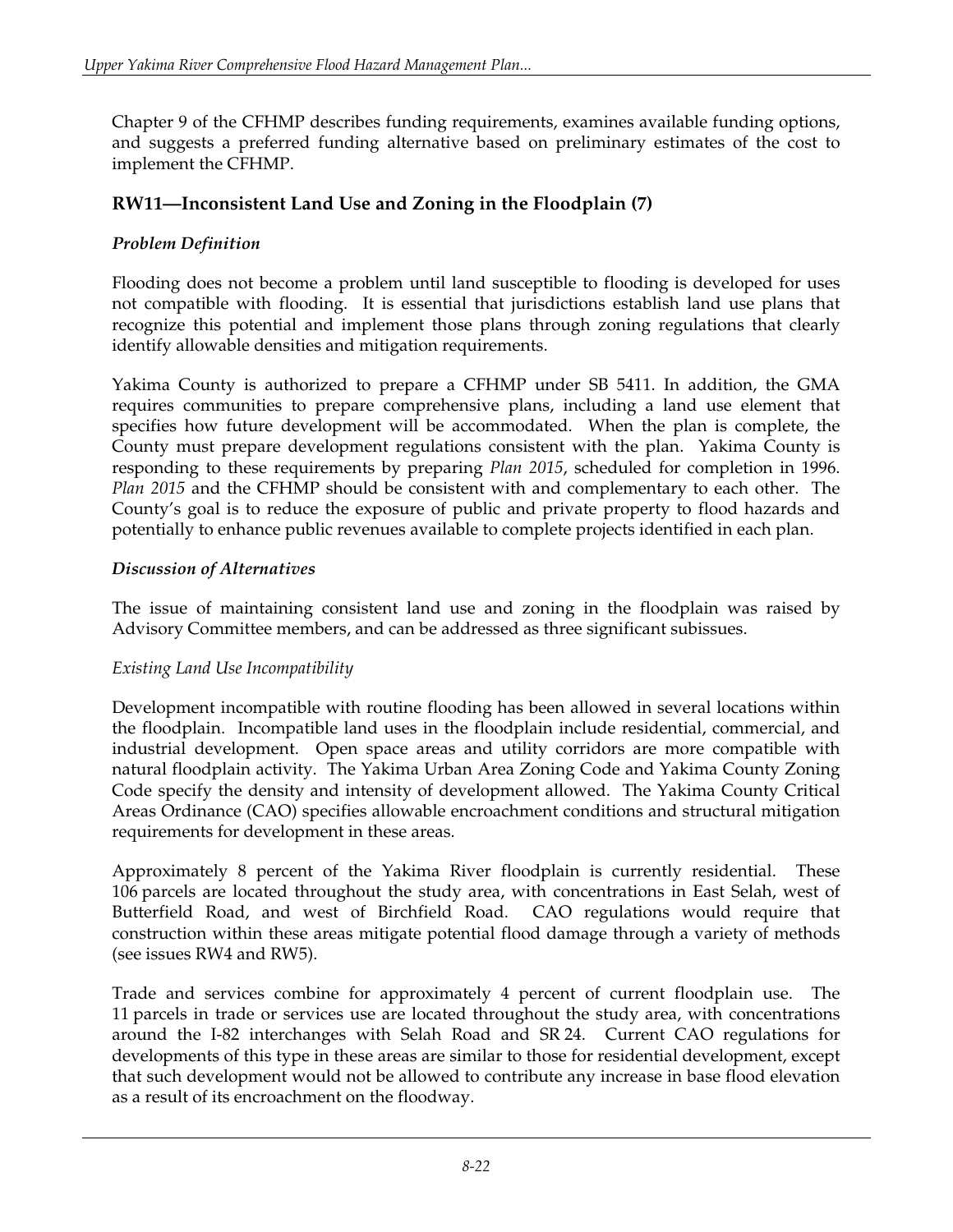### *Existing Zoning Incompatibility*

In a few floodplain locations, existing zoning allows potential future development incompatible with routine flooding. Much of the floodplain area consists of the Exclusive Agriculture (EA), General Rural (GR), and Suburban Residential (SR) zoning categories; SR is the most incompatible.

The EA zone is intended to preserve areas for agriculture and to permit only those new uses that are compatible with agriculture. Minimum lot size within this zone is 40 acres. One single-family dwelling or mobile home is permitted per 40-acre parcel. Permitted uses include agriculture, horticulture, floriculture, livestock, and general farming. Plants for canning or packing are also permitted. Within the floodplain area, EA zones are found downstream of SR 24, west of Birchfield Road.

The GR zone is designed to maintain the openness and rural character of areas of the County where agricultural zoning is not desirable. Minimum lot size within this zone is one-half acre. These areas are characterized by range lands, small-scale farms, and low density commuter residential development. Permitted uses are consistent with those allowed in EA zones. Residential development is limited to one single-family unit or mobile home per parcel. Accessory buildings associated with permitted uses are also allowed. Much of the upper and lower reaches of the study area are designated GR, with significant areas west of Selah Road East, and south and west of Birchfield Road.

The SR designation of the Yakima Urban Area Zoning Code addresses County land within urban areas. SR zones are intended as transitional areas that allow a mix of uses, ranging from agriculture to single-family residences. Uses permitted within this zone are subject to one of three levels of review. A Class 1 review, conducted by the Building Department, is required for uses such as agriculture and industry, detached single-family residences, and home occupations. A Class 2 review, conducted by the Planning Department, is required for movie theaters, auditoriums, equipment storage, attached single- and two-family residences, and retirement homes. A Class 3 review, conducted through a hearing process, is required for more controversial uses, including public residential developments, multi-family residences, mining, public facilities, and outdoor recreation facilities. SR zones near the floodplain can be found along the Keys Road corridor, near Butterfield Road, and downstream of the Naches-Yakima confluence near the First Street Interchange.

The extent to which uses under the GR zone are residential and the density of development allowed within the zone together determine its compatibility with flooding. The permitted uses in this category are nearly identical to those in the EA zone, with the primary difference being the minimum lot size. The extent to which GR areas are built out determines their compatibility with flooding.

The SR zone includes a variety of uses, some of which are consistent with seasonal flooding. The discretionary review process required for obtaining permits in this zone should consider the floodplain status of the parcel and apply the recommendations of the CAO accordingly. Single-family residential development is a permitted use in this category and is categorically excluded from the Class 2 review required by the presence of an FOZ. However, the SR zone definition contains a special caveat restricting residential density to 1 unit per net residential acre in areas of potential flooding. The existing process may be able to weed out large multi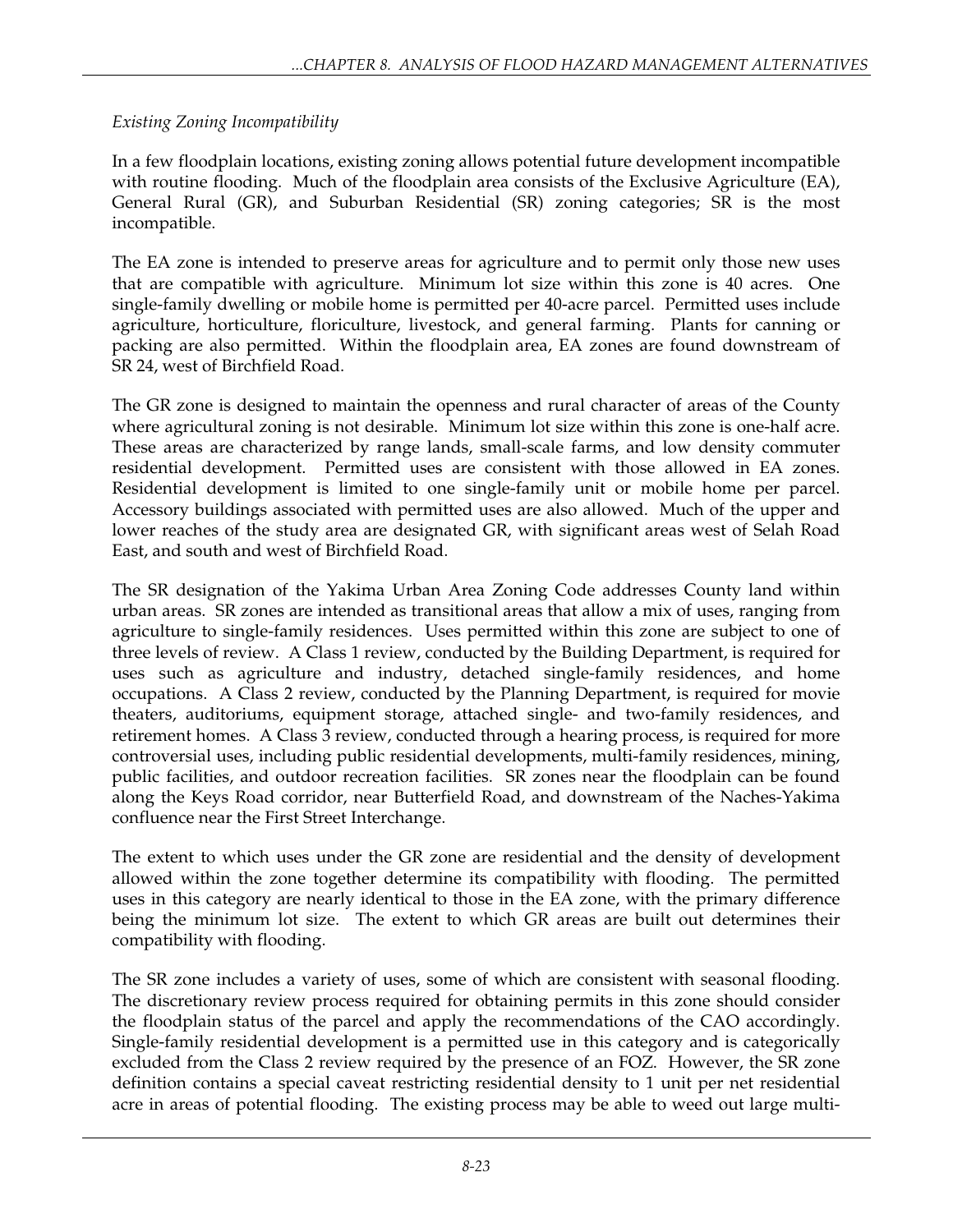family developments and larger developments, such as theaters and auditoriums. Singlefamily residential development is allowed in an SR zone in the floodplain at a reduced density if it meets the elevation and floodproofing requirements of CAO Chapter 5.

#### *Potential Future Land Use / Zoning Incompatibility*

Future land use plan alternatives are being proposed in Yakima County as part of Plan 2015. The GMA requires that new land use plans be consistent with County zoning. Thus, new development regulations will implement the recommendations of the land use plan. The new policy framework eliminates traditional discrepancies between land use and zoning, and combines current planning and environmental review processes required under SEPA. It provides a particularly valuable forum for consideration of flood hazards.

Some areas within the preferred use alternative allow for Urban development in the floodplain, usually within a city's Urban Growth Area (UGA). The plan also proposes transitional developments, self-sufficient developments, and rural settlement areas in the unincorporated County near and within the floodplain. Development recommendations within these areas are still in the planning stages; analysis of specific permitted development types is premature.

Self-sufficient areas are characterized by low-density development that does not require public water or sewer. Residential development is permitted in these areas, but is kept at a very low density. Self-sufficient areas near the floodplain include much of the area downstream of SR 24, as well as areas upstream of Pomona Road East.

Rural Transitional areas are experiencing a transition from rural to urban development characterized by increasing density and potential future service from a municipal or privately owned water system. Transitional areas may contain a variety of uses and a mix of urban and rural densities; however, the goal for these areas is to encourage rural cluster development at approximately 3 units per 4 acres. They are generally compatible with existing Rural Residential and Suburban Residential zones. A substantial rural transitional area can be found north of Selah's UGA. Portions of this area are within the Yakima River floodplain.

Agricultural Resource areas are consistent with lands currently designated either EA or GA. Development regulations in these areas are not anticipated to change substantially as a result of the new land use plan. Agricultural resource areas within the Yakima River floodplain are located primarily downstream of SR 24, east of previously identified self-sufficient areas.

Urban areas can be divided into those located within city limits and those located within a UGA. In either case, prevailing land uses in urban areas are determined by cities. Cities and counties jointly determine land uses and service provision agreements in unincorporated UGAs. Uses and densities in these areas vary, and can be expected to include residential, commercial, and industrial development. Without a detailed examination of city land use plans for these areas, any prediction of specific floodplain impacts is speculative. However, the GMA implies that agricultural development is rural in character and should be located outside a jurisdiction's UGA. Therefore, unless the floodplain area is designated as an open space in a jurisdiction's land use element, it is reasonable to assume that an Urban designation within the floodplain implies an incompatible use.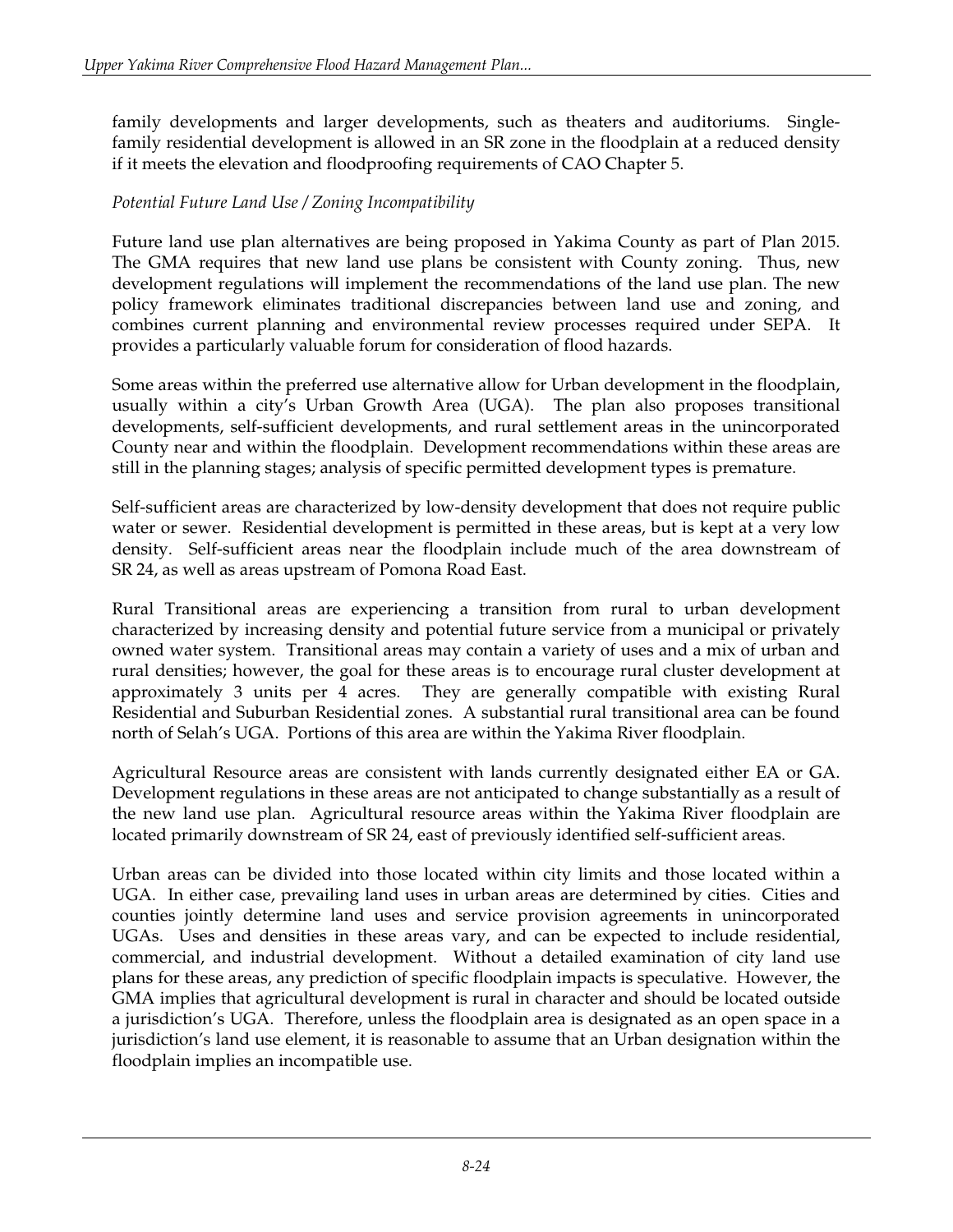Areas subject to this condition include most of the Yakima River floodplain upstream of the Naches-Yakima confluence, the majority of the floodplain between the First Street Interchange and SR 24, and the west side of the floodplain between SR 24 and Union Gap. Examination of existing open space parcels as an indication of future conditions shows that much of the area upstream of the confluence currently has open space tax status. However, much of the area designated urban downstream from that point does not currently have open space status. Some of these properties are part of the Greenway Foundation's master plan, and should therefore be considered as open space in future land use plans.

## *Preferred Alternative*

If no action is taken, current zoning will continue in the area until replaced by development regulations from *Plan 2015*. New regulations are not expected to differ substantially from those currently in force. Suburban Residential zoning will continue to permit single-family residential development in the floodplain, and portions of the floodplain will be designated Rural Transitional and Urban. Actions recommended to mitigate the flood hazard impact of inconsistent land use and zoning include the following:

- A County-wide FOZ, recommended previously in this Plan, would also serve to bring more consistency and clarity to existing and future land use plans and zoning regulations.
- County and City land use plans and development regulations should be revised to ensure that urban areas within the floodplain are dedicated to long-term open space or low-density development with structural mitigation.

## **RW6—Public Disclosure of Floodplain Status (8)**

## *Problem Definition*

Buyers are often unaware of the floodplain status and associated flood hazards of the land they purchase. Construction on or purchase of property in a floodplain may result in human health or property damage to the purchaser, as well as additional cost to taxpayers of the County.

## *Alternatives Analysis*

RCW 64.06.020 (1994) requires sellers of real property in Washington State to disclose to buyers if a property is within a designated floodplain or designated flood hazard zone (items 7(d) and item 7(e) of the real property transfer disclosure statement). Disclosure is based on the seller's actual knowledge of the property at the time the disclosure form is completed. Response options for floodplain disclosure include "yes," "no," and "don't know." No further explanation or documentation is required. However, the seller is advised to obtain and pay for the services of a qualified specialist to determine the floodplain status of the property.

Many benefits may be accrued from encouraging and supporting floodplain disclosure. If the County participates in determining floodplain status for floodplain residents, citizens will become more aware of the magnitude of the flood threat and associated risks, will be more active in reducing flood risks, and could receive lower flood insurance rates (see issue RW7— Flood Insurance and Public Education). Currently, zoning regulations in the Yakima Urban Area implicitly support property disclosure by triggering project reviews for new projects or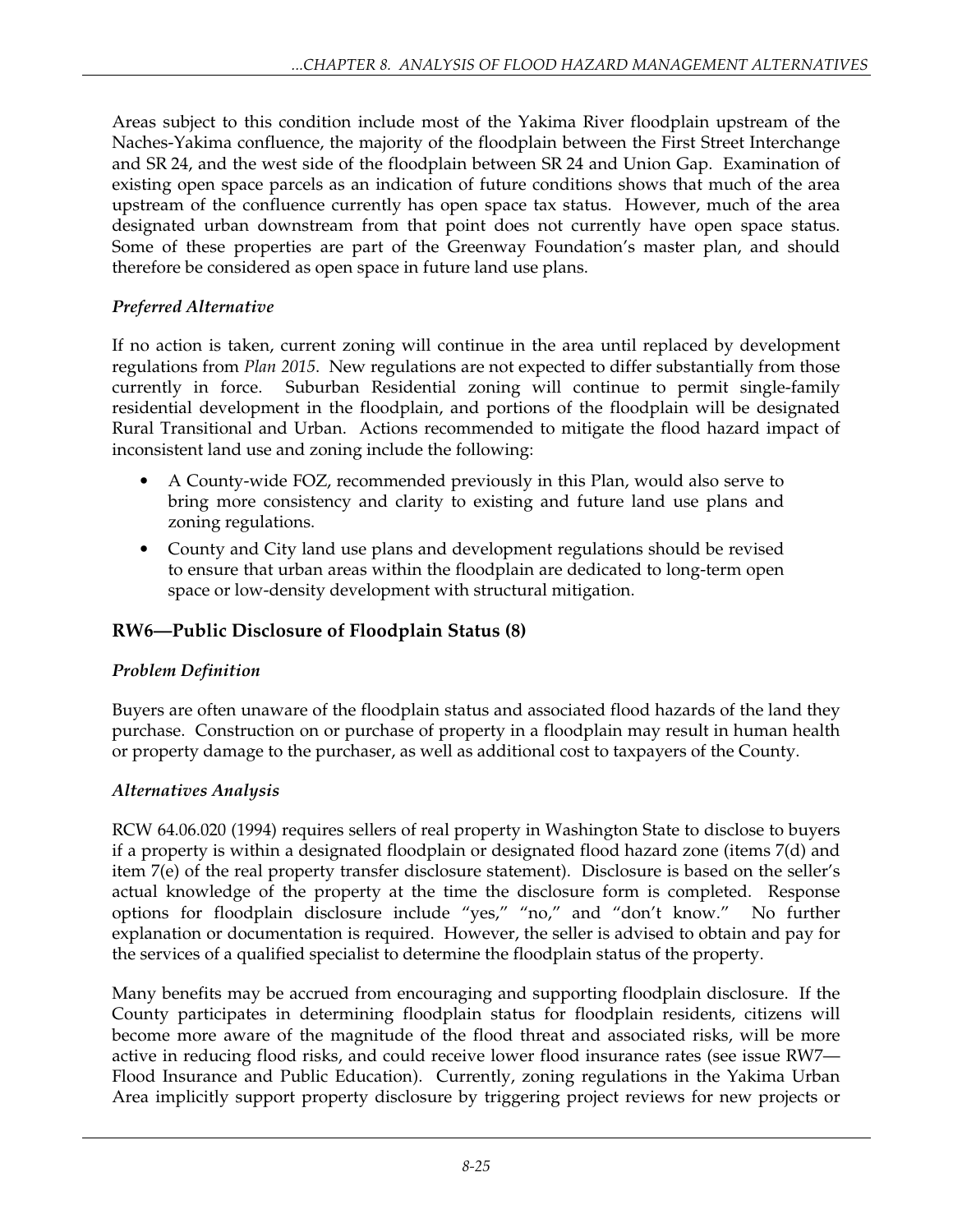use changes within the established flood overlay zone. However, new developments outside the existing flood overlay zone, or floodplain property transfers, may take place without proper disclosure of floodplain status.

If no action is taken, floodplain notification will continue per RCW 64.06.020, supported implicitly in the urban area by flood overlay zoning when a new project or modification is proposed. No formal County actions would be taken to increase public awareness of floodplain location, potential impacts, or insurance availability.

The opportunity exists to increase floodplain disclosure by using the County's GIS to publish notifications of floodplain occupancy to each affected property owner. These notifications could be accompanied by information on the NFIP. This action would reduce the incidence of "don't know" disclosure statements, increase flood insurance coverage in the County, and possibly decrease flood insurance rates. GIS information, already in the possession of the County, would save taxpayers the fees commonly associated with professional floodplain determination services.

### *Preferred Alternative*

The County would achieve flood hazard reduction benefits by participating in a public disclosure of floodplain status program Actions to implement such a program include the following:

- Designate a FOZ for the entire floodplain as recommended in issue UR2—Development of Pomona, East Selah, and Selah Areas. The FOZ designation should encompass the entire 100-year floodplain, and should be similar to the overlay zone found in the Yakima Urban Area Zoning Code. The FOZ will implicitly support property disclosure by triggering project reviews for new projects or use changes within the established flood overlay zone.
- Perform standard public notification of the FOZ zoning change, but include information about floodplain status, the NFIP, and RCW 64.06.020 in the mailing to all floodplain residents. Refer property owners to qualified floodplain determination specialists, or establish a program to provide such services using the County's GIS.
- Require disclosure of floodplain status in the subdivision ordinance for all newly created parcels.

## **RW12—Protection of State and County Roads (9)**

### *Problem Definition*

Numerous County roads suffer damage during flood events; this damage accounts for a significant portion of flood repair costs. State and federal roadways are also susceptible to flood damage. Much of the damage is caused by bank erosion in drainage channels along roadways, undercutting of channel banks adjacent to roadways, or by overtopping floodwater. Drainage and river channels adjacent to roadways experience high velocity flow that undermines and erodes roadbeds. Flood damage results in a substantial strain on the County's road maintenance budget in addition to limiting transportation and emergency response routes during significant flood events.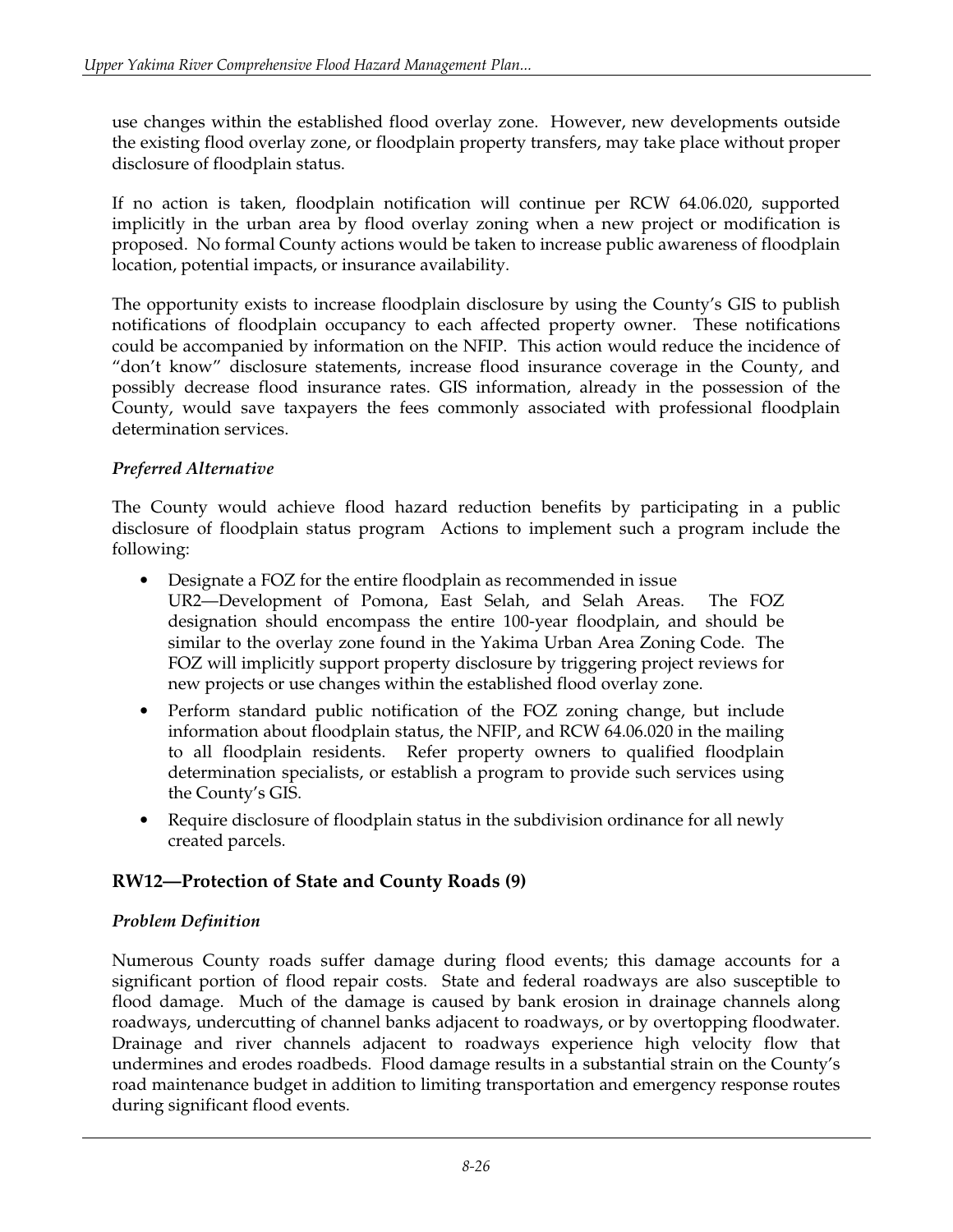### *Discussion of Alternatives*

Chapter 4 describes road damage within the County by historical floods. Most of the road damage is outside the study area. Damaged roads within the CFHMP study area are listed in Table 8-6, with a description of the type of damage and recommended corrective action. Alternatives examined to reduce future flood damage and increase available transportation routes during flood events include the following:

- Installation of drainage structures
- Roadbed / bank protection
- Road elevation or relocation
- Drainage channel alignment control
- Road closure database
- Emergency routing plan
- No action.

In general, damaged roads within the study area are located near Selah and Union Gap. Roads are damaged by the erosive forces of floodwaters; erosion is greatest within high-velocity drainage and river channels. Much of the damage could be mitigated by providing additional bank protection or by directing flood flows toward the main river channel.

Floodwaters also result in closure of numerous roads in the study area. Road closures limit emergency access, strand county residents, isolate critical facilities such as hospitals and schools, and increase the risk to motorists. Yakima County has a good working knowledge of when roads should be closed, but has not formalized road closure and emergency routing procedures.

#### *Preferred Alternative*

Recommended corrective actions for roads within the study area are listed in Table 8-6. Additional actions to mitigate future road damage include the following:

- Formalize a county-wide road closure and emergency routing procedures to be used during a flood event. This could result in an emergency response plan that includes a database and maps displaying road closures and emergency routes at various river stages and that documents past flood damage.
- Based on the county-wide road closure database, prioritize roads requiring flood damage mitigation. Obtain engineering information to develop effective mitigation alternatives similar to the information in Table 8-6. Implement recommended road damage corrective actions in order of priority, based on available funding. Road enhancements should focus on critical transportation routes.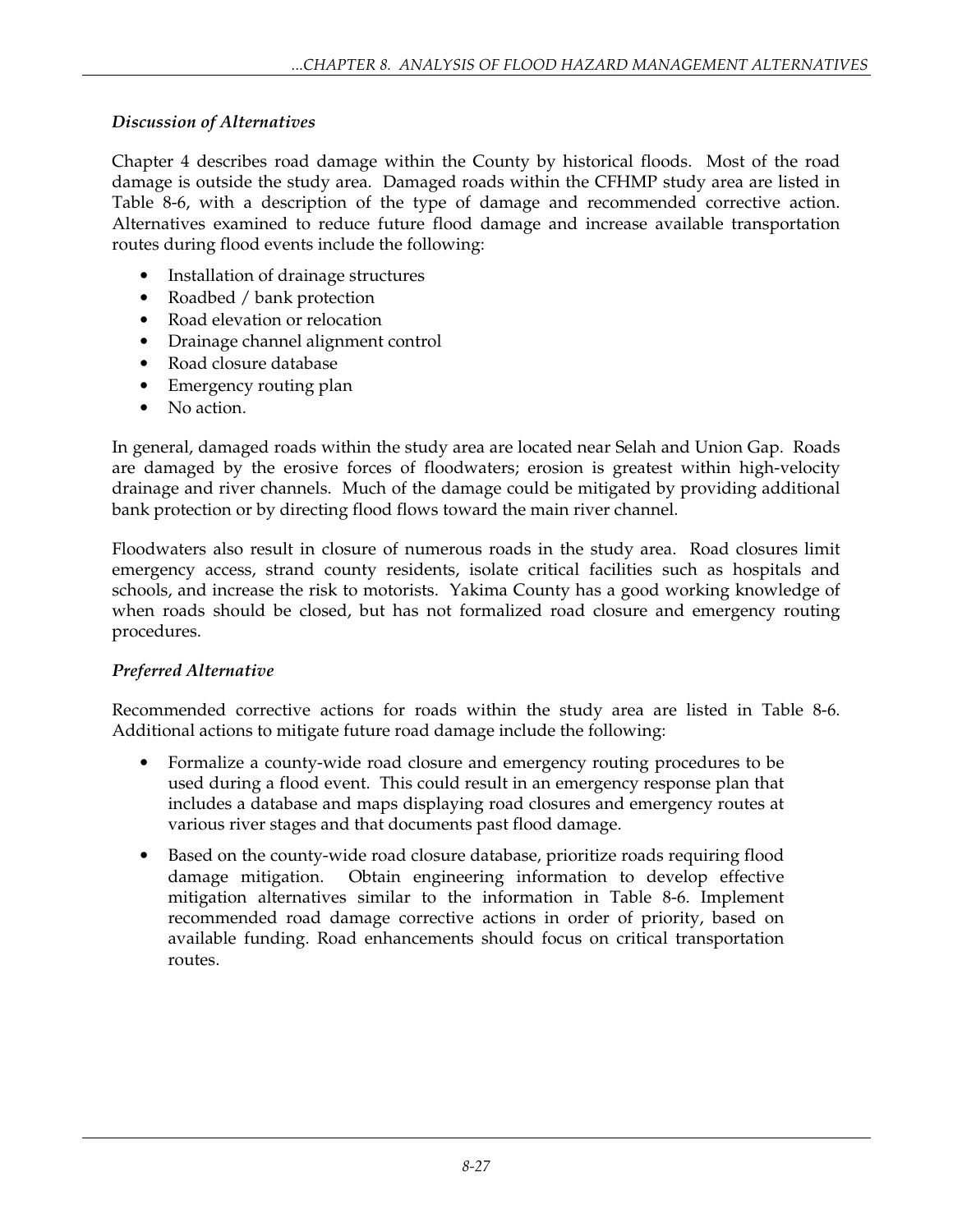| TABLE 8-6.<br>DAMAGED ROADS IN CFHMP STUDY AREA |                                                                                                                     |                                                                                                                                                                                                                                                                                                  |  |  |
|-------------------------------------------------|---------------------------------------------------------------------------------------------------------------------|--------------------------------------------------------------------------------------------------------------------------------------------------------------------------------------------------------------------------------------------------------------------------------------------------|--|--|
| Road Name                                       | Type and Estimate of<br>Damage                                                                                      | Recommended Corrective Action                                                                                                                                                                                                                                                                    |  |  |
| Rushmore Road                                   | Road closure from<br>overtopping floodwater<br>(minimal damage)                                                     | No Action since flooding resulted in<br>minimal damage and Rushmore Road is<br>not a critical access route                                                                                                                                                                                       |  |  |
| I-82 between mile<br>post 27 and 29             | Washed out southbound<br>lanes, embankment and<br>shoulder damage, fencing<br>and guardrail damage<br>$(\$300,000)$ | Monitor performance of recently installed<br>spur dikes during future flood events                                                                                                                                                                                                               |  |  |
| SR 823 near Yakima<br>Elks Golf Course          | Erosion of embankment<br>slopes (\$50,000)                                                                          | Install additional bank protection<br>integrating bioengineering techniques                                                                                                                                                                                                                      |  |  |
| I-82 at Selah<br>interchange                    | Road closure from<br>overtopping floodwater,<br>minimal damage (estimate<br>not available)                          | Obtain detailed topographic data in this<br>area to define flowpaths and examine the<br>feasibility of raising the highway to direct<br>floodwaters toward the main channel                                                                                                                      |  |  |
| SR 12 near 16th<br>Avenue                       | Erosion of embankment<br>slopes (\$80,000)                                                                          | Install additional bank protection<br>integrating bioengineering techniques                                                                                                                                                                                                                      |  |  |
| I-82 at Union Gap<br>interchange                | Road closure from<br>overtopping floodwater<br>(damage estimate not<br>available)                                   | Obtain detailed topographic data in this<br>area to define flowpaths and river<br>hydraulics to examine the feasibility of<br>raising the highway or railroad grades or<br>increasing the conveyance capacity of<br>Ahtanum Creek near the mouth to direct<br>floodwaters away from the freeway. |  |  |
| Thorp Road                                      | Road closure from<br>overtopping floodwater,<br>embankment damage<br>$(\$5,000)$                                    | Install additional bank protection<br>integrating bioengineering techniques                                                                                                                                                                                                                      |  |  |
| I-82 near South<br><b>Union Gap</b>             | Northbound lanes washed<br>out and southbound lanes<br>embankment damage<br>(\$550,000)                             | Obtain detailed topographic data in this<br>area to define flowpaths and river<br>hydraulics to examine the feasibility of<br>redirecting flood flows from the east side<br>of the freeway near the I-82 bridge to the<br>main channel.                                                          |  |  |
|                                                 | SOURCE: Washington Department of Transportation, Yakima County                                                      |                                                                                                                                                                                                                                                                                                  |  |  |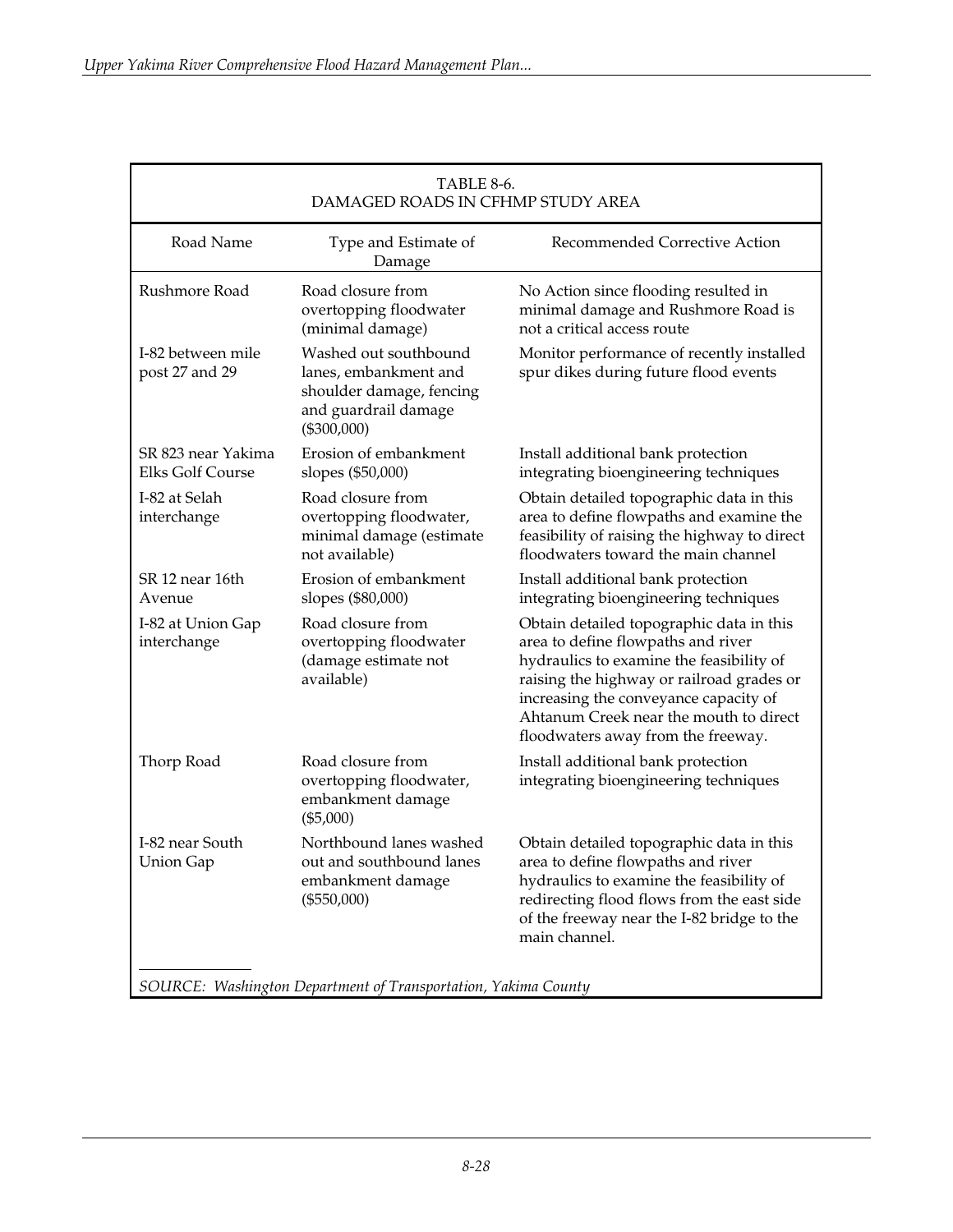### **RW3—Channel Migration (10), and LR2—Protection of Private Property below SR 24 (13), and LR1—Erosion of Agricultural Land (19), and UR1—Erosion of Agricultural Land (26)**

#### *Problem Definition*

Rivers have a natural tendency to change alignment, which may result in damage to property. The extent and frequency of river movement vary by river reach. The Yakima River has a greater tendency to migrate at the following areas: downstream of Selah Gap to Marsh Road, from Hartford Road to Terrace Heights Drive, from west Birchfield Road upstream to the Central Premix gravel pit, and downstream of the SR 24 bridge, as described in Chapter 4.

Channel migration or sudden channel shifts present flood hazards because they can erode property and flood control structures and divert floodwaters into areas that historically experience minor flooding. During a large flood, floodwaters may cause levees to fail, directing flow away from the main channel. The resulting new channel may be a significant distance from the former main channel, isolating businesses, homes, or farmland, or eroding significant portions of land.

Private land owners have voiced concerns about protection of land from erosion. Near Valley Mall Boulevard for instance, old levees that washed out in previous floods have not been replaced. This has resulted in increased erosion of private land. Downstream of Harrison Road and SR 24 bridge, the river continues to shift laterally, resulting in loss of agricultural land.

#### *Discussion of Alternatives*

To control bank erosion effectively, riverbank management must be compatible with the nature of the river system and the composition of its banks. Before erosion control can be applied, it is essential to understand the mechanism of erosion. Within the study area, a hydraulic mode of bank erosion is most prevalent. When bank erosion occurs because water flowing in the channel exerts pressure that exceeds the critical shear stress for soil erosion, the mode of failure is hydraulic (Fischenich 1989). Hydraulic failure is generally associated with noncohesive gravelly banks in a river such as the Yakima River, and is characterized by lack of vegetation and high boundary velocities. Therefore, preferred alternatives to reduce erosion within the study area should integrate techniques that increase riverbank vegetation and reduce river bank velocities.

#### *Preferred Alternative*

If no action is taken, erosion will continue on private property and along the County's flood control facilities. Continued erosion could eventually increase risk of future flood damage in areas historically experiencing limited damage. Alternatives to manage excessive erosion include the following:

• As bank erosion areas are identified, the County should implement bank protection projects following established guidelines (e.g., King County 1993), modified for Yakima County.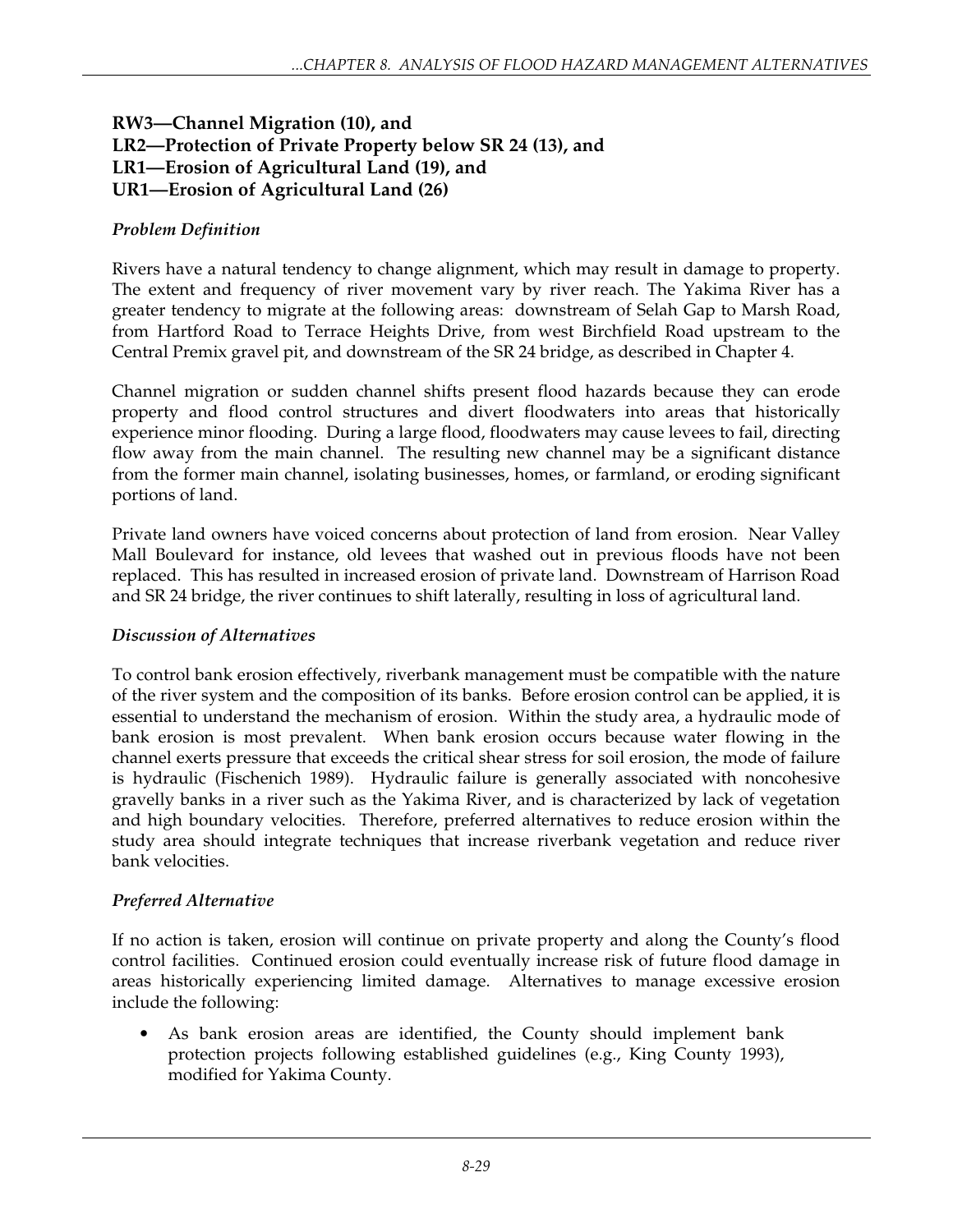- The County should provide guidance in designing private bank protection projects. Residents should continue to fund and implement bank protection projects for their property on an as-needed basis. During project review, the County should prefer bioengineering methods to address the hydraulic nature of bank erosion.
- Limit development in rapid channel migration areas by promoting the Open Space Taxation Program in a public awareness campaign (see issue RW10— Acquisition / Preservation of Floodplain Open Space)
- Adopt and enforce design standards, such as onsite detention, to limit or mitigate increased erosion potential resulting from new development.

### **RW9—Diversity of Opinions Relating to River Management (11), and RW8—County Policy on Flood Hazard Management (20)**

### *Problem Definition*

There is a diversity of opinion within the County regarding management of the Yakima River floodplain and its tributaries. Interested parties include state regulators, local officials, property owners, private interest groups, recreational users, and Native American groups. Their interests include floodplain development potential, protection of private property, enhancement of fisheries habitat and water quality, preservation of aesthetic qualities, water conservation, and open space preservation, among others. Prior to GMA and CFHMP planning, there was no continuing forum for the various interested parties to discuss flood hazard management issues nor were there specific goals and policies to direct flood hazard planning decisions.

### *Discussion of Alternatives*

If no action is taken, the potential for inconsistent management of the Yakima River corridor will continue. As issues arise, single-interest groups tend to overshadow multiple public interests. The County is in a position to continue the public planning process, given its current investment in GMA and CFHMP development. Continued facilitation of the CFHMP planning process will reinforce the importance of the Yakima River corridor as a public resource to the community. The net effect will be increased public awareness of floodplain management issues and consistent planning throughout the Yakima River corridor.

Development of flood hazard policies is underway in the County. The Flood Hazard Ordinance states its goal as minimizing the impact of flooding on lives and public and private property. The Natural Setting element of *Plan 2015* includes draft stormwater and flood hazards goals and polices. The CFHMP defines planning goals and objectives. Consistency across all planning efforts is needed to ensure a common vision in river management.

Table 8-7 compares CFHMP goals and objectives to *Plan 2015* draft goals and polices. Overall, they are similar and complementary. The only inconsistency is the exclusion of a *Plan 2015* draft policy from the goals and objectives of the CFHMP. The excluded policy states, "Yakima County should conduct additional analysis and mapping of frequently flooded areas in cases where the 100-year floodplain maps prepared by FEMA do not adequately reflect the levels of risk or the geographic extent of flood hazards." While this is not included in the CFHMP as a policy, it is addressed as a flood management issue.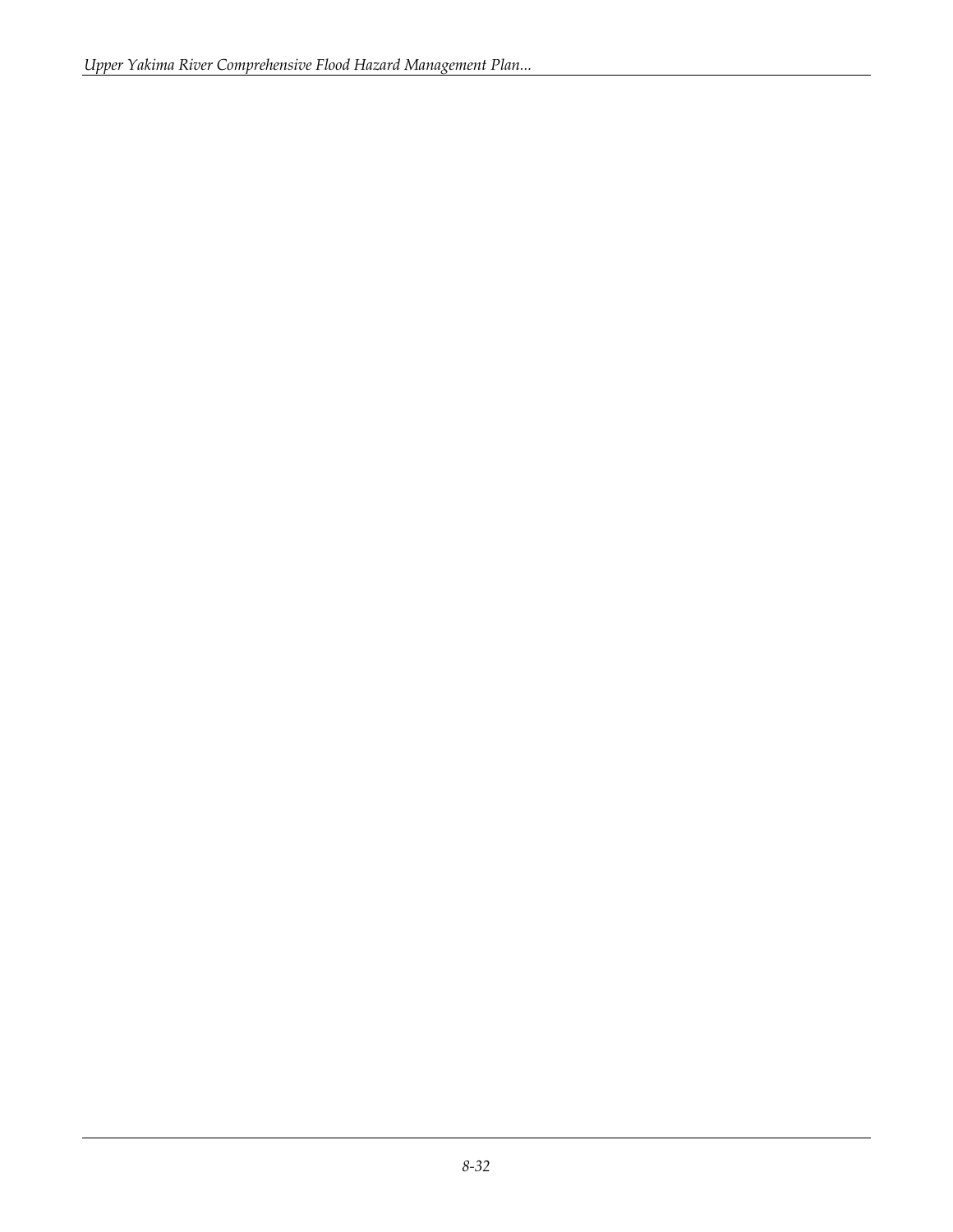Adopting the CFHMP as part of *Plan 2015*, or expanding the CFHMP to include the entire County could provide a foundation to guide future flood hazard management decisions. Integrating the CFHMP into *Plan 2015* will ensure consistency of land use recommendations across both documents, and increase the importance of flood hazard management planning. Expanding the CFHMP to include the entire County, and possibly the entire Yakima watershed, will ensure that common goals and policies direct flood hazard management decisions throughout the County.

#### *Preferred Alternative*

The preferred alternatives to address the diversity of opinions relating to river management and County policy on flood hazard management are as follows:

- The County should continue CFHMP Advisory Committee meetings on an ad hoc basis
- The County should adopt the CFHMP as part of *Plan 2015* to ensure consistency of land use recommendations and provide goals and policies to direct future flood hazard management decisions
- The County should expand the CFHMP to include the entire County, as funding becomes available, to provide consistent floodplain management across the County
- The County should review other plans, such as the Yakima River Watershed Management Plan currently being prepared by the Yakima River Watershed Council, for consistency with the CFHMP. The County should participate in other river management planning processes, and invite personnel from other river interest groups to future CFHMP Advisory Committee meetings.

### **RW4—Flood Hazard Ordinance (12), and RW5—Revision and Consistency of Critical Areas Ordinance (29)**

#### *Problem Definition*

Flood damage prevention ordinances for jurisdictions in the study area are the basic regulatory tools for flood hazard management. Yakima County incorporated flood hazard regulations into their recently adopted Critical Areas Ordinance (CAO). The CAO combined requirements of the Growth Management Act, the Shoreline Management Act, and the National Flood Insurance Program into one ordinance to limit the amount of regulatory redundancy and to provide a single ordinance regulating environmental impact near the Yakima mainstem.

With the goal of attaining a regulatory program for flood hazard management that is comprehensive, enforceable, and simple, the issue was raised of the inconsistency of ordinances across political boundaries and the potential for ordinance enhancement to further reduce flood hazards in the future.

#### *Alternatives Analysis*

Chapters 4 and 5 of the County's CAO address flood hazard management pertaining to Hydrologically Related Critical Areas (HRCAs) and Flood Hazard Areas, respectively.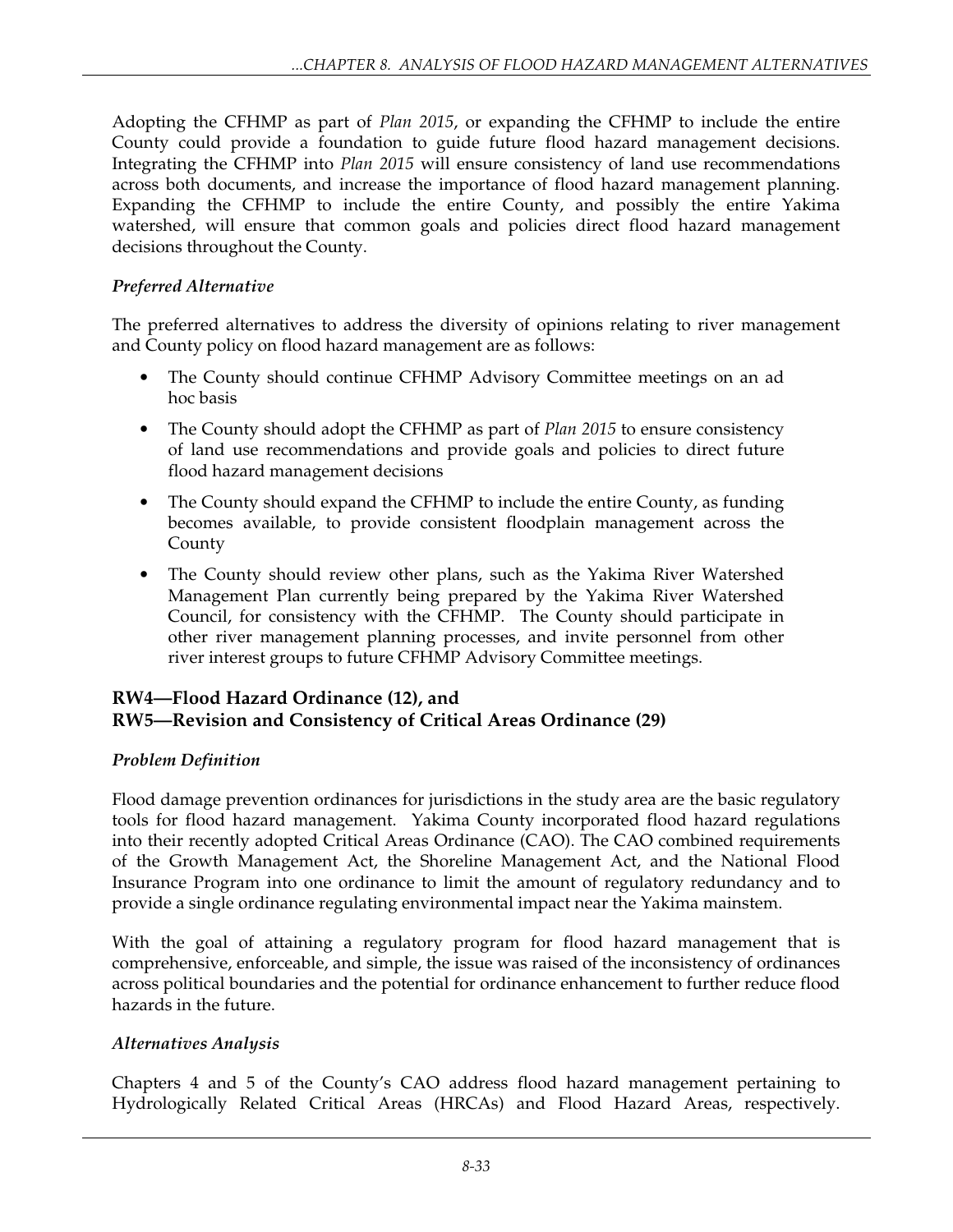Floodways and the 100-year floodplain are by definition included in HRCAs, and are therefore subject to the regulations described in Chapters 4 and 5.

Chapter 4 of the CAO deals with requirements and conditions for receipt of a critical area development authorization. This authorization is required before construction in a designated critical stream corridor may begin. General development requirements include avoiding contributions to stream degradation; conserving and protecting soils, surface water, subsurface water, vegetation, and wildlife; avoiding degradation or impairment of the stream from the cumulative impact of individual projects; and preserving natural conditions using native vegetation unless manmade solutions better serve the purpose. In addition, designated Flood Hazard Areas, as defined by FEMA, must comply with the standards in Chapter 5 of the CAO.

Chapter 5 of the CAO incorporates the County's Flood Hazard Ordinance (FHO), and supports the minimum requirements established for participation in the NFIP. Some additions and revisions have been made to the FHO to maintain consistency with the overall CAO.

To compare consistency of FHOs across jurisdictional boundaries and to identify possible ordinance enhancements, Chapter 5 of the CAO was compared to the FHOs of the Cities of Selah, Yakima, and Union Gap. In addition, comparisons were made to NFIP requirements and the recommendations set by Ecology.

Each jurisdiction's ordinance fulfills the minimum requirements for participation in the NFIP. However, variations occur beyond this minimum. Inconsistencies exist in areas such as type of development allowed, setbacks and buffers, and required lowest floor elevations for structures within the floodplain. Table 8-8 lists requirements of the County's CAO that differ from the NFIP and other jurisdictions.

### *Ordinance Inconsistencies*

The County makes a distinction between residential and non-residential construction elevation requirements. For new residential development located between the 100-year floodplain boundary and a 100-foot buffer from the floodway boundary, structures must be elevated to or above BFE. For new commercial/industrial development in the same location, structures must be elevated a minimum of 1 foot above BFE, or be floodproofed. This distinction is not present in NFIP requirements; however, by requiring a more stringent standard, the County is obtaining a higher degree of safety than required by the NFIP. A standard consistently applied to both residential and non-residential structures would make the ordinance easier to understand, to apply, and to comply with.

In the same clause, the County allows non-commercial development to apply floodproofing techniques in lieu of elevation requirements. This allowance is deemed permissible by NFIP minimum standards; however, those who choose to floodproof rather than elevate are assessed higher flood insurance premiums based on the lower recorded building elevation. Thus, the landowner incurs the cost of both increased insurance premiums and floodproofing tasks. Depending on the level of risk the County assumed when creating this regulation, it may be worth reconsidering the floodproofing clause and revising the ordinance to require all non-residential development to elevate.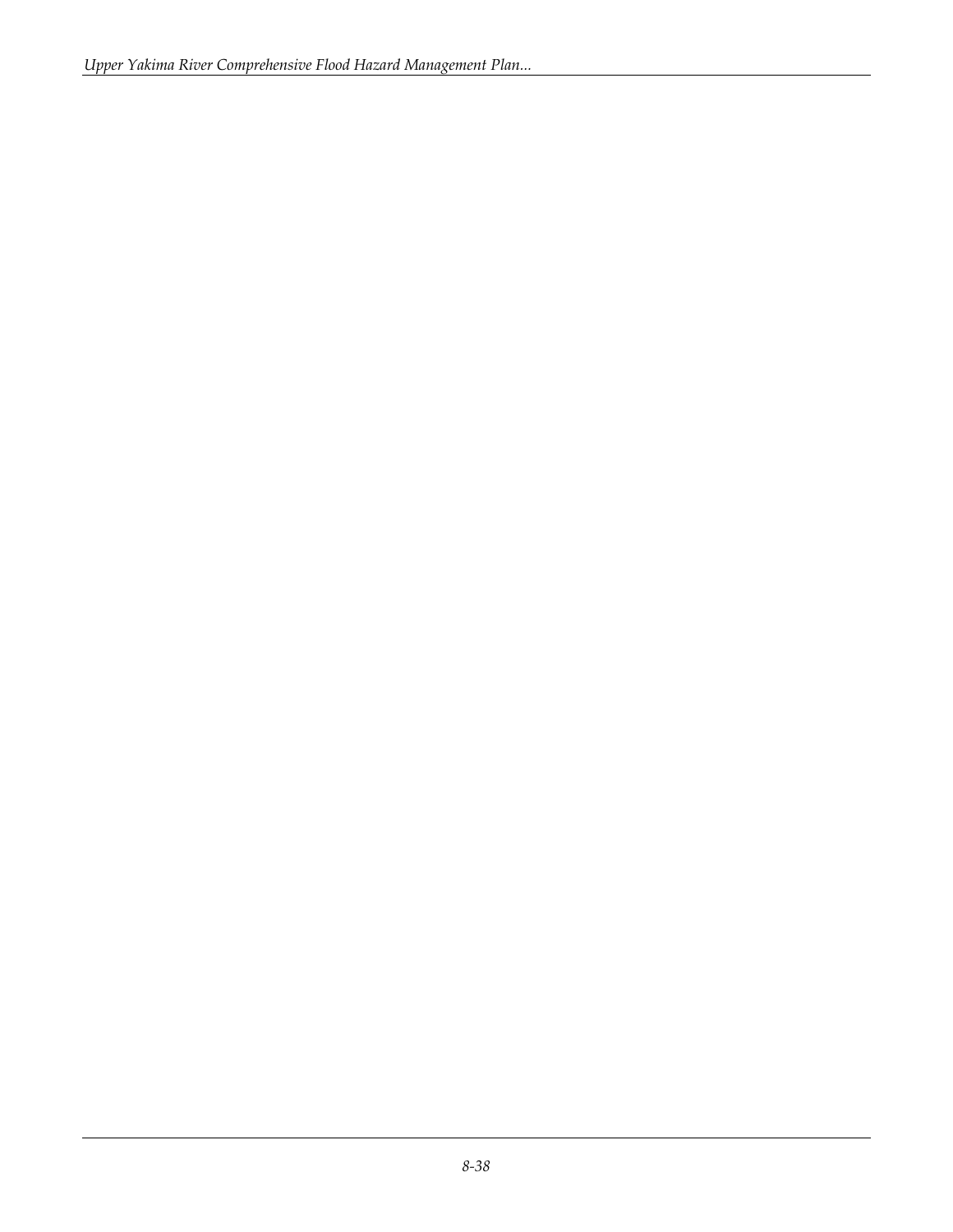The County's CAO designates agricultural land use as a separate use category and permits non-habitable agricultural structures in the floodplain if they are floodproofed or elevated to or above BFE. This agricultural distinction is not present in either NFIP requirements or Ecology's model ordinances. It may be worth reconsidering the floodproofing clause and adjusting the elevation requirement to accord with that for residential and commercial/industrial uses.

Within a 100-foot buffer from the floodway, all structures must be elevated to BFE using zero rise methods. Yet beyond the setback, commercial/industrial structures would be required to elevate to one foot above BFE. There is also a discrepancy in elevation requirements for manufactured homes. Yakima County and Selah require manufactured homes to be elevated to or above BFE, while the cities of Yakima and Union Gap require these structures to be elevated 1 foot or more above BFE. Consistency in elevation requirements is needed across County and City jurisdictional boundaries.

Requirements in Chapter 4 of the CAO for siting utility lines in HRCAs duplicate those requirements in the floodway fringe and floodway in Chapter 5. Since the floodway is by definition an HRCA, it seems that the specific requirements of Section 5.32.010 (2) and Section 5.36.010 (2), pertaining to siting of utilities in the floodway fringe and floodway, could be consolidated with Section 4.14, pertaining to siting of utilities in HRCAs.

Chapter 5 of the CAO permits surface mining provided there is evidence that it will not divert flood flows, accelerate flooding, or increase threats to upstream areas. Chapter 4 allows industrial mining of gravel, but requires authorization by the County, Ecology, and WDFW, and excludes such activity from the 100-foot "zero-rise" buffer area. These conflicting descriptions of mining activity should be rectified and presented as a single comprehensive set of standards in Section 4.18.

Ecology's model ordinance recommends the use of an optional clause promoting siting of critical facilities outside the floodplain, and outlining elevation and floodproofing conditions for critical facilities constructed within the floodplain. Chapter 5 does not contain this optional provision, which should be considered for inclusion.

Flood Hazard Areas in the CAO are adopted by reference to FEMA's Flood Insurance Study (FIS) dated June 21, 1984, and accompanying Flood Insurance Rate Maps (FIRMs) and Flood Boundary and Floodway Maps, and any amendments made thereafter by FEMA. This does not take into account new information collected and developed in the 1995 FIS and displayed on the 1995 preliminary revised FIRMs. Specific reference should be made to sources of new information. All elevations, zone determinations, and floodway setback determinations should be based on the newly revised 1995 FIRMs or newer information, and be specifically pointed out in the ordinance.

Yakima County maintains a 100-foot zero-rise buffer area surrounding the OHWM or regulatory floodway. In many cases, the County's CAO will apply only to the east bank of the river. The west bank of the river will be regulated by varying requirements of City ordinances, none of which include zero-rise methods.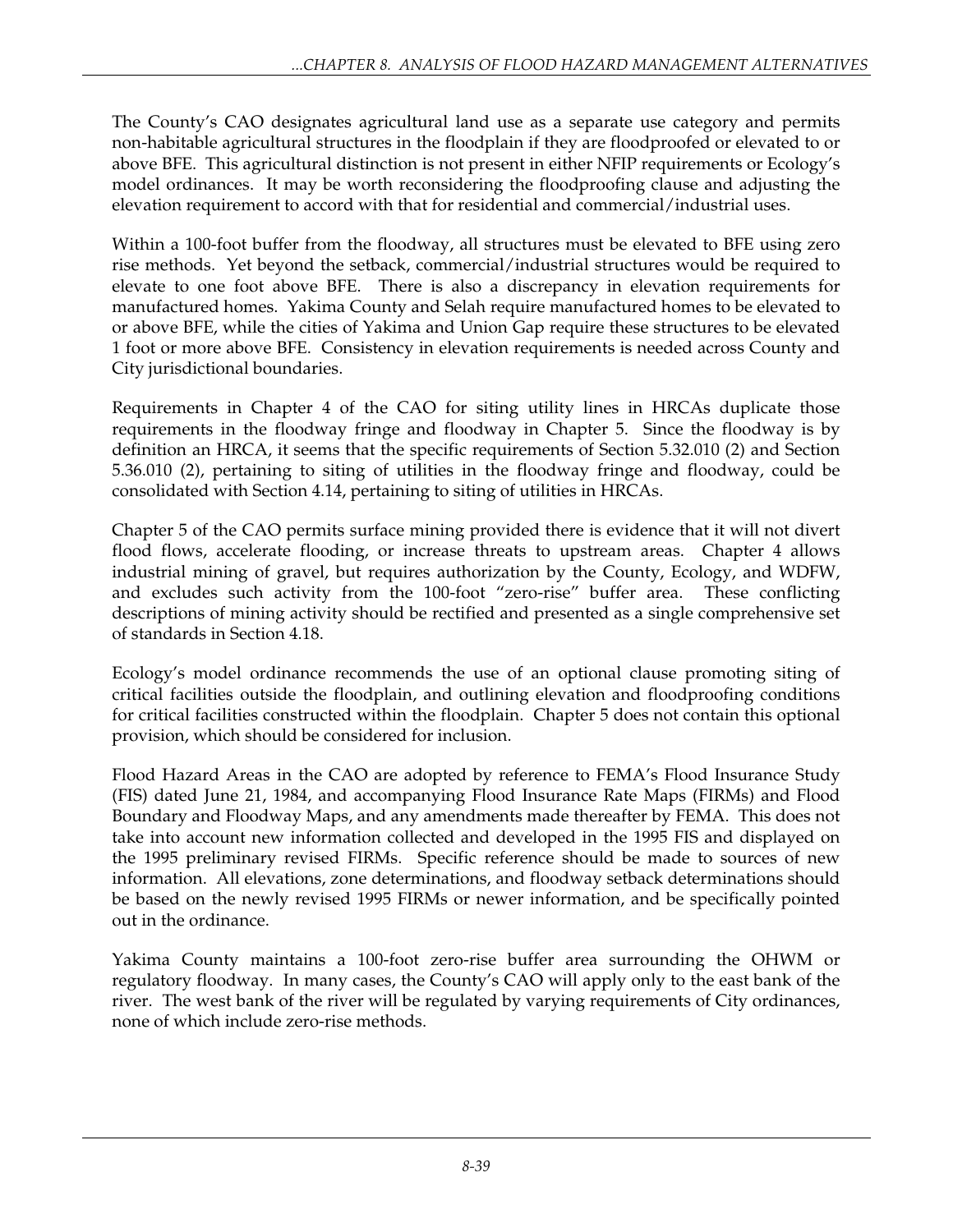## *Preferred Alternative*

The following actions are recommended to increase regulatory consistency and reduce future flood hazards as discussed above:

- Sections 5.28.020(1)(a), 5.28.020(2), and 5.28.020(3) of the County's CAO should be revised to require all new construction and substantial improvement, regardless of intended land use, to be elevated or floodproofed 1 foot or more above the revised BFEs, and be accessible to emergency vehicles during a flood
- CAO Sections 5.32.010(2) and 5.36.010(2) pertaining to requirements for siting utility lines in the floodway fringe and floodway should be consolidated within Section 4.14 pertaining to siting of utilities in HRCAs. The existing sections in Chapter 5 should reference standards set forth in Section 4.14
- CAO Section 5.36.010(1) should be deleted. Provisions requiring evidence that surface mining will not divert flood flows, accelerate flooding, or increase threats to upstream areas should be relocated to Section 4.18.040. Surface mining in floodway fringes and floodways would change from a permitted use as described in Section 5.36.010(1) to a conditional use as described in Section 4.18
- A new CAO Section 5.28.010(d) should be added as follows:
	- (d) Critical Facilities

 Construction of new critical facilities shall be, to the extent possible, located outside the limits of the base flood plain. Construction of new critical facilities shall be permissible within the base flood plain if no feasible alternative site is available. Critical facilities constructed within the base flood plain shall have the lowest floor elevated to 3 feet or more above the level of the base flood elevation at the site. Floodproofing and sealing measures must be taken to ensure that toxic substances will not be displaced by or released into flood waters. Access routes elevated 2 feet or more above the base flood elevation shall be provided to all critical facilities to the extent possible.

Add the following definition to CAO Chapter 2:

 Critical Facility means a facility for which even a slight chance of flooding might be too great. Critical facilities include, but are not limited to, schools; nursing homes; hospitals; police, fire, and emergency response installations; and installations that produce, use, or store hazardous materials or hazardous waste.

- Revise CAO Section 5.20.010 to reference the 1995 revised FIS and FIRMs or the best available information.
- The County should determine if each jurisdiction's shoreline ordinance requires mitigation similar to zero-rise methods for the area within 100 feet of the OHWM or floodway. If so, language from the shoreline ordinances should be repeated in each jurisdiction's flood hazard ordinance. If not, Yakima County CAO Section 5.28.010(a)(3) should be replicated in each jurisdiction's ordinance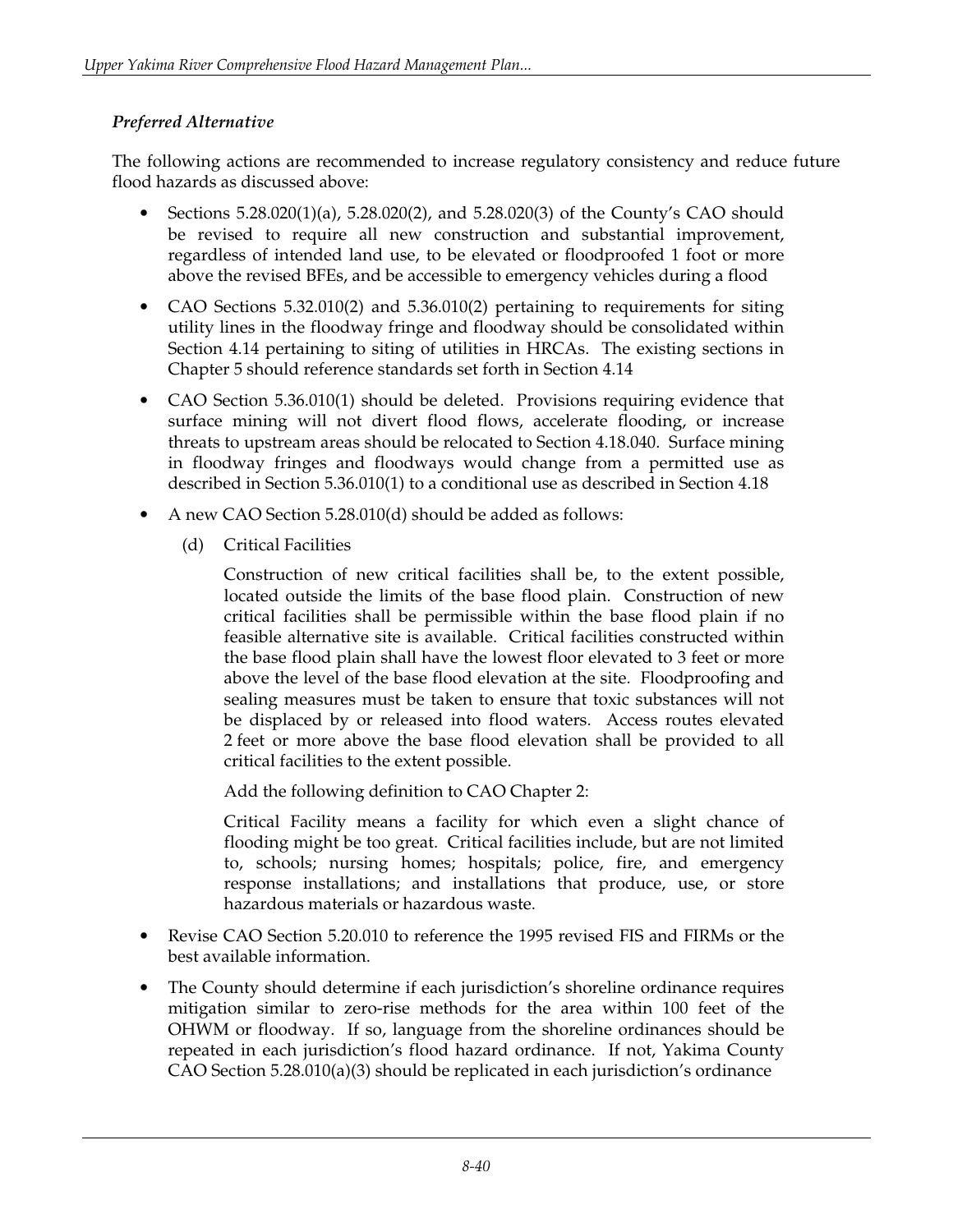• City jurisdictions should integrate flood hazard items included in the County's CAO that are not specified in their respective FHOs or CAOs or develop an inter-local agreement creating a FHO that applies across all jurisdictional boundaries.

The primary benefits of these alternatives are regulatory clarity, elimination of redundancy, consistent floodplain management, and a possible decrease in future flood hazards if enhancements are adopted.

# **LR3—Increased Flood Elevation near Union Gap (14)**

# *Problem Definition*

Continued confinement of Yakima River floodwaters between levees can have an impact on flood elevations downstream. Solving upstream flood problems can move the flood problems downstream; therefore any flood hazard management alternative needs to consider the downstream impact. The City of Union Gap and residents in the Lower Valley are concerned that the elimination of Upper Valley floodplain storage will result in increased flood elevations downstream.

## *Discussion of Alternatives*

To investigate trends in flood elevations, historical high water elevations from similar flood events were compared. High water elevations for the November 26, 1990, flood were compared to those for the November 30, 1995, flood. Results are shown in Figure 8-5 and Table 8-9.

High water elevations do not differ significantly between the two floods. They generally fall within the range of 1.3 feet higher to 1.3 feet lower, depending on the location. This variability could be attributed to channel aggradation or degradation, or a slight difference in high water elevation location. The largest elevation difference is near river mile 110. At this location, the 1995 high water elevation was 3.8 feet lower than the 1990 flood elevation, possibly due to channel degradation. The minimum elevation difference is at the USGS gauging station near Union Gap, where no significant water level difference was measured between the two floods.

The data are inconclusive for detecting a definite trend in high water elevations, specifically near Union Gap. Large differences in high water elevations were not expected, given that a large flood did not occur between the two flood events, and no major floodplain modifications took place. A greater concern is the cumulative change over longer periods of time. Larger changes in high water elevations might have been observed had earlier data been available. High water data before and after Yakima Valley levee construction may show an increase in flood elevations and inundation area in the Lower Valley, given the cumulative loss in upstream floodplain storage. The cumulative effect of continued floodplain encroachment is probably contributing to increased flood elevations downstream; however, this is not supported with the limited flood elevation data available.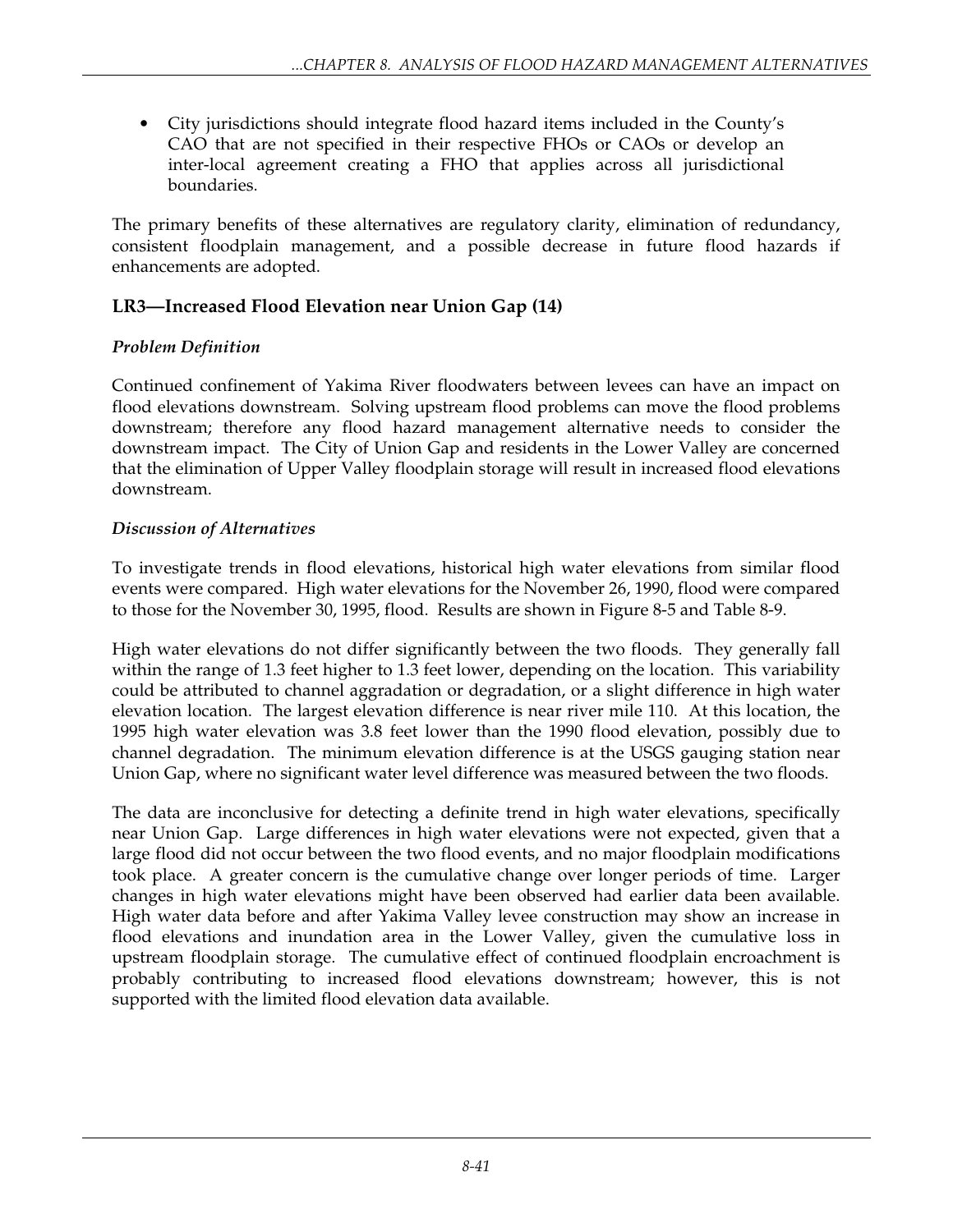

## *Preferred Alternative*

Future flood hazard management measures should ensure minimal increases in downstream flooding. If no action is taken, decisions could be made without considering the effects on downstream flooding conditions. To limit the possibility of worsening flooding conditions in other areas of the Yakima Valley, the following actions are recommended:

- Develop a high water elevation database to evaluate changes in river channels and trends in high water elevations. The database could include flood elevations over time at a specific location, historical aerial photographs, changes in surveyed river cross-sections, and the historical record of flood damage areas.
- Adopt and follow the proposed *Plan 2015* County policy to "protect the hydrologic functions of natural systems to store and slowly release floodwaters, reduce flood velocities, and filter sediment." Protecting the natural storage function of the Yakima River floodplain will reduce the potential for increased flood elevations near Union Gap and in the Lower Valley.
- Add compensatory storage requirements to the County's CAO. This requirement is a method of reducing the effects of filling in the floodplain. Whenever fill material is added, the area that the fill occupies is removed from the potential flood storage area. Under compensatory storage requirements, an individual placing fill in the floodplain must excavate an area of equivalent volume to eliminate the effects of the fill on flood storage.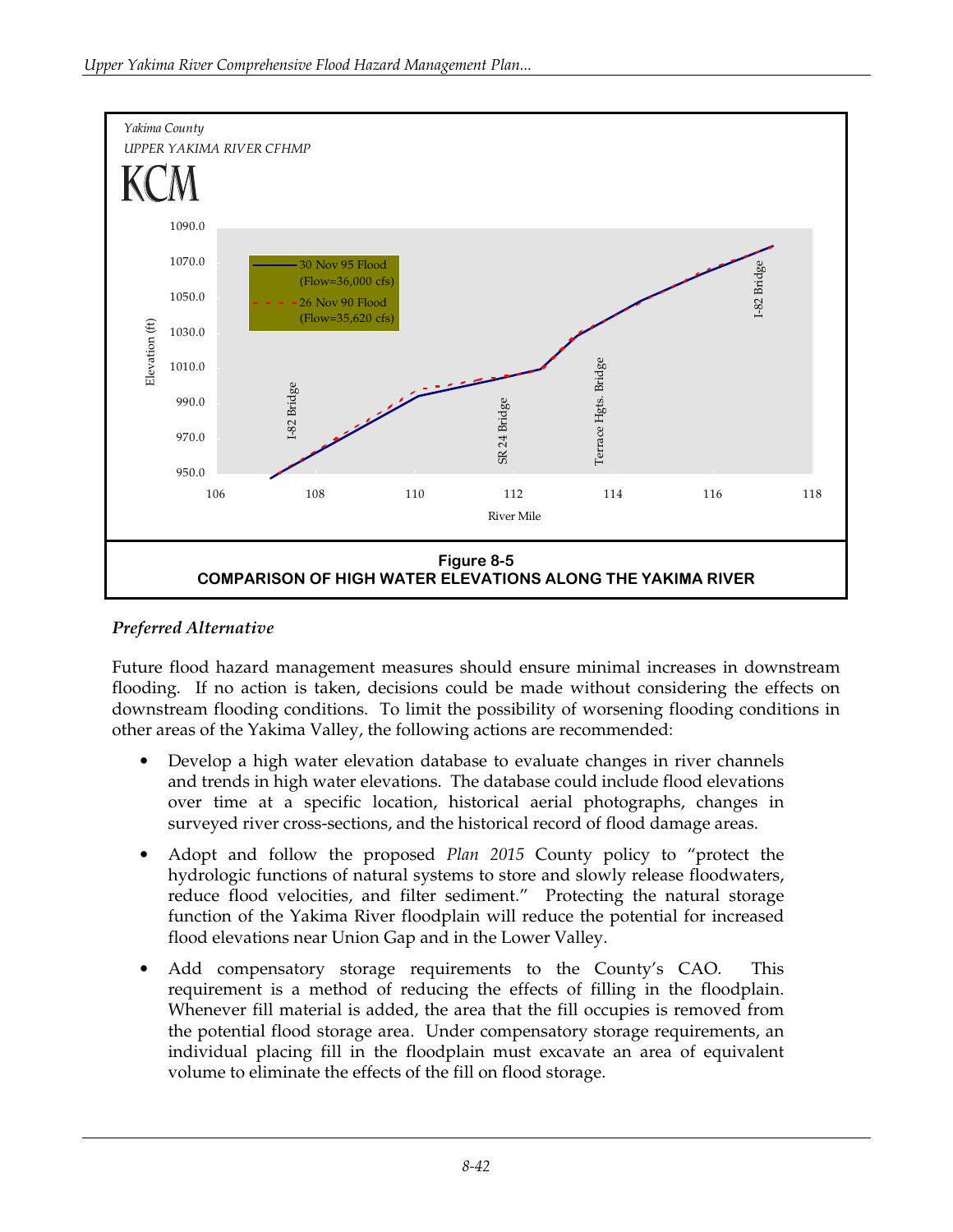| TABLE 8-9<br>YAKIMA RIVER HIGH WATER ELEVATIONS |                                                                                                                            |                                                                 |                                                                       |
|-------------------------------------------------|----------------------------------------------------------------------------------------------------------------------------|-----------------------------------------------------------------|-----------------------------------------------------------------------|
| Cross-section<br>Location<br>(river mile)       | <b>Location Description</b>                                                                                                | November 30, 1995<br>$Flood^a$<br>$(Flow=36,000 \text{ cfs})^c$ | November 26, 1990<br>$Flood^b$<br>$(Flow=35,620 \text{ cfs})^{\circ}$ |
| 117.20                                          | Left side of Harlan Landing access road                                                                                    | 1079.5                                                          | 1079.2                                                                |
| 115.78                                          | Upstream end of R Street parking area                                                                                      | 1064.1                                                          | 1065.1                                                                |
| 114.55                                          | Left river bank $\approx 900$ feet downstream of<br>Burlington Northern Railroad bridge                                    | 1048.4                                                          | 1047.1                                                                |
| 113.27                                          | Terrace Heights bridge                                                                                                     | 1028.5                                                          | 1029.6                                                                |
| 112.52                                          | Left bank levee $\approx 1,000$ feet upstream of<br>Blue Slough closure structure                                          | 1009.6                                                          | 1009.0                                                                |
| 111.58                                          | KOA campground levee downstream of<br>power pole                                                                           | 1003.3                                                          | 1004.6                                                                |
| 110.07                                          | Left bank levee $\approx 3,000$ feet downstream<br>of SR 24 bridge                                                         | 994.2                                                           | 998.0                                                                 |
| 107.27                                          | Union Gap upstream of SR 12 bridge<br>(USGS gauging station)                                                               | $950.4^d$                                                       | 950.4 <sup>d</sup>                                                    |
| a.<br>b.<br>C.<br>d.                            | SOURCE: 1995 Field Survey<br>SOURCE: COE 1990<br>Peak flow reported at Parker gauge.<br>SOURCE: USGS gauging station data. |                                                                 |                                                                       |

# **RW14—Use of Nonstructural versus Structural Flood Control (15)**

## *Problem Definition*

Structural flood control measures are approaches that physically control how flooding occurs and its effects on the natural and built landscape. Structural measures typically involve engineering and construction activities to control floodwater. Nonstructural measures reduce hazards associated with flooding by reducing the likelihood that people and property will come into contact with floodwaters. Nonstructural solutions can involve drainage and land use regulations, flood preparedness programs, public education, or maintenance programs.

Historically, structural measures have been used in the Yakima Valley for flood hazard management. Advisory Committee members have raised the possibility of integrating more nonstructural alternatives into the County's flood hazard management program.

### *Discussion of Alternatives*

If no action is taken, structural flood control measures may continue to be given greater consideration in determining flood hazard management alternatives. This may result in higher cost per public benefit received, or possibly ignoring a simpler solution. Nonstructural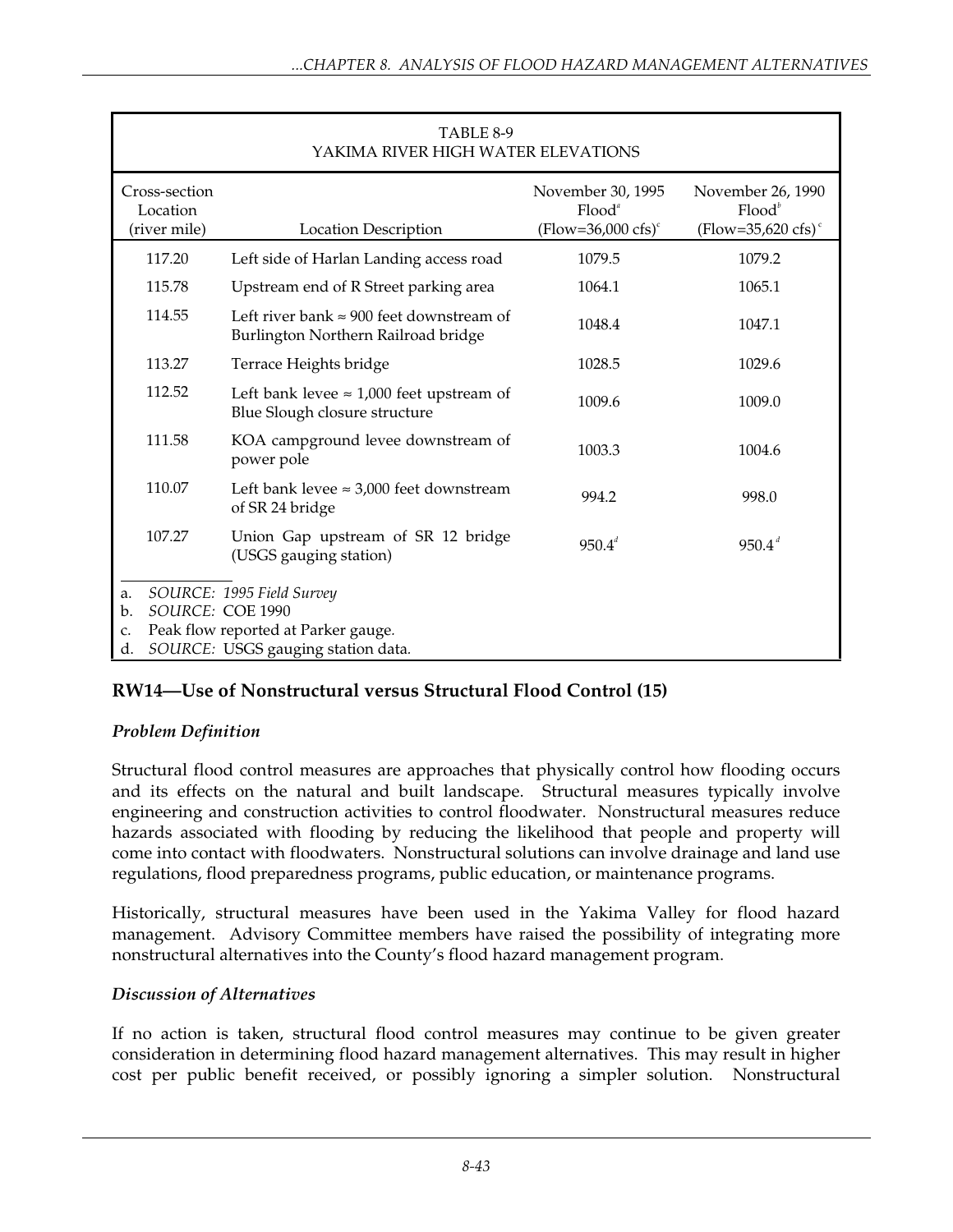alternatives require limited expenditure and are frequently easier to implement than capital projects. They are typically more permanent and result in less environmental impact.

Policies being developed at the national level promote the use nonstructural measures to mitigate flood hazards. Federal interests are promoting greater state and local mitigation capability. A model has been developed to reward local governments that take measures to reduce dependence on a federal system of flood hazard management and disaster recovery. Federal funding is likely to become a function of the amount of flood hazard planning a local community has performed; if a community is actively implementing higher regulatory standards, public education programs, or a mitigation plan, federal funding in the future is likely to be higher than for a community performing limited flood hazard management. This provides an additional incentive to promote low-cost nonstructural alternatives.

## *Preferred Alternative*

To provide an effective balance between structural and nonstructural alternatives, it is recommended that the County adopt the CFHMP as part of *Plan 2015*, actively implement the CFHMP, which is primarily nonstructural, and follow the CFHMP objective of giving preference to nonstructural flood management measures in future flood management decisions.

## **RW2—Loss of Fisheries Habitat and Riparian Areas (16), and MR8—Borrow Pit Levee Upstream of Terrace Heights Bridge (36)**

# *Problem Definition*

The Yakima River supports populations of spring and fall Chinook salmon, coho salmon, and steelhead trout. The historical floodplain has been significantly modified, with development resulting in the loss of off-channel rearing habitat for fish and riparian habitat for wildlife. Channel complexity has been reduced, causing loss of critical rearing and spawning habitat for salmonids. Further encroachment of the floodplain would reduce fisheries habitat, riparian buffers, and floodplain storage. One identified encroachment is the old borrow pit levee on DOT property upstream of the Terrace Heights bridge.

## *Discussion of Alternatives*

Fishery run sizes show continual decline over time (Table 8-10). Current run sizes are estimated to be 1 to 0.4 percent of historical levels. The number of fish has drastically declined due to a variety of causes, including low stream flows, impassable dams, loss of habitat, fishing preserves, and poor water quality.

Opportunities are available to enhance fish habitat as well as increase floodplain storage for flood reduction. The availability of areas to re-establish backwater channels is one opportunity to improve salmonid spawning and rearing as well as floodplain storage. Several studies have documented the use of backwater channels to increase overwinter survival and growth of juvenile coho salmon (Cederholm 1991; Bonnel 1991). The technique involves grading down, deepening, and widening relic side-channels on river floodplains to intercept subsurface flow, or constructing channels to interconnect existing floodplain ponds that allow flow outside of the main channel (Figure 8-6). Channels are often located to take advantage of existing roads, railways, or levees so that floodwater does not enter at the upstream end. Re-established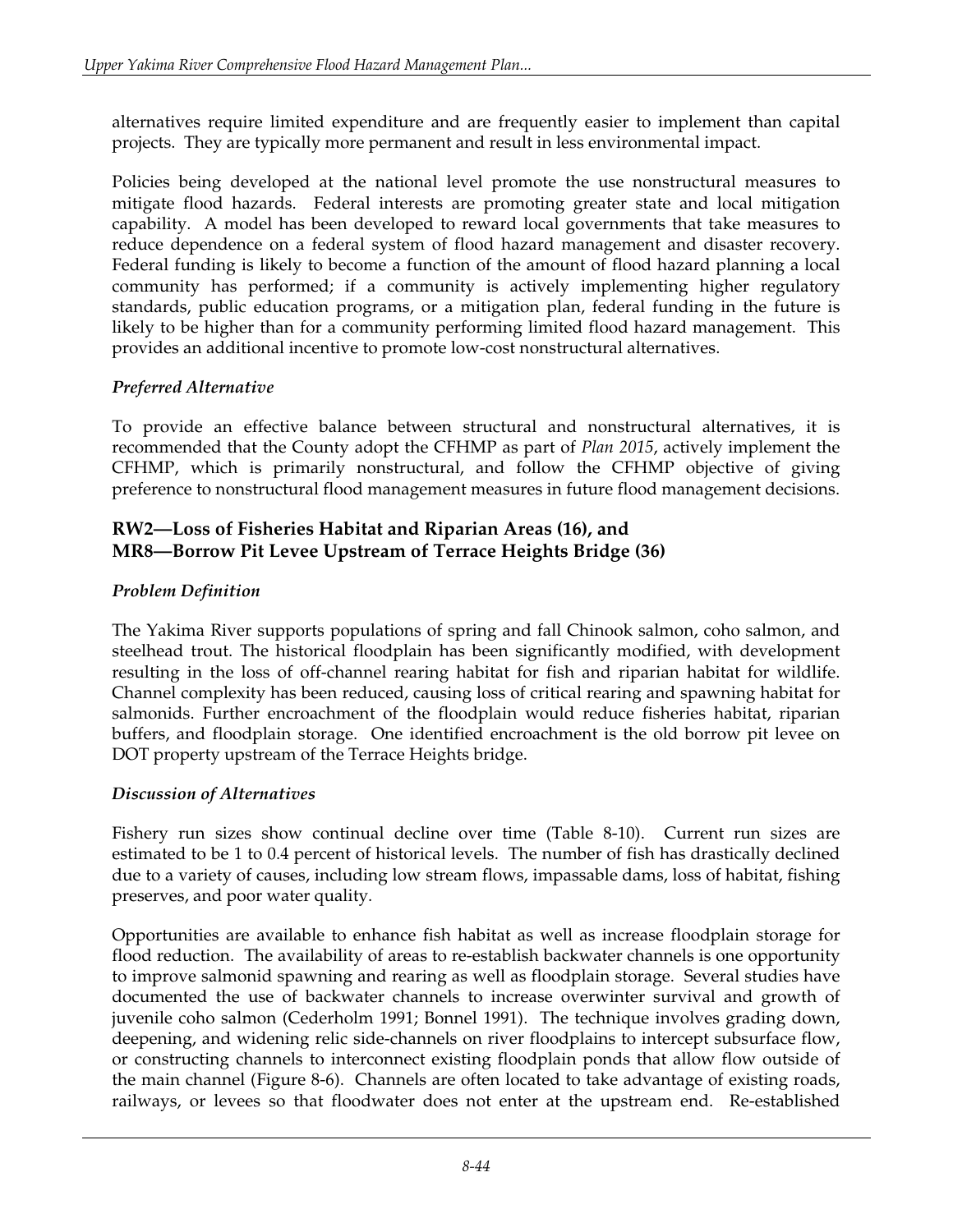backwater channels increase overwinter survival, increase the growth rate of juvenile salmon, and provide a net benefit in fish production, as well as providing backwater flood storage. Areas that exhibit potential for use as backwater channels include the following:

- Selah gravel pit following gravel extraction
- The abandoned mid-channel borrow pit upstream of Terrace Heights bridge
- Yakima Beach Street Gravel Pit
- Newland gravel pit following gravel extraction

| <b>TABLE 8-10.</b><br>HISTORIC AND CURRENT RUN SIZES TO THE YAKIMA RIVER |                           |                       |  |
|--------------------------------------------------------------------------|---------------------------|-----------------------|--|
| <b>Species</b>                                                           | Lowest Historic Estimate" | Current 1995 Estimate |  |
| Summer Chinook                                                           | 107,780                   | $\theta$              |  |
| Spring/Fall Chinook                                                      | 80,460                    | $1,727^b$             |  |
| Coho                                                                     | 40,280                    | $633^\circ$           |  |
| Sockeye                                                                  | 20,620                    | 0                     |  |
| Steelhead                                                                | 21,940                    | 918                   |  |
| Total                                                                    | 271,080                   | 3,278                 |  |
| SOURCE: McNeil 1993<br>a.                                                |                           |                       |  |
| 644 spring Chinook, 1,081 fall Chinook<br>b.                             |                           |                       |  |
| All hatchery fish, wild stock extinct since approximately 1984.<br>C.    |                           |                       |  |

Assistance is available under Section 1135 of the Water Resources Development Act (Public Law 99-662) to provide funding to modify structures of a COE project to restore fish and wildlife habitat. Fish and wildlife benefits must be associated with past COE projects in the Yakima Valley. The extensive COE levee project within the CFHMP study area provides a specific opportunity to apply this program. Planning studies, detailed design, and construction are funded with a 75 percent federal cost-share. The program requires a non-federal sponsor to contribute the remaining 25 percent funding match. The potential sponsor requests by letter that the COE initiate a feasibility study. Following receipt of the letter of intent, the COE will request study funds.

# *Preferred Alternative*

If no action is taken, run sizes may continue to decline, as will areas for floodplain storage. Opportunities are available to increase floodplain storage while enhancing fish habitat through the use of backwater channels. This is consistent with the CFHMP objective to adopt flood control measures that preserve or enhance existing fishery, wildlife, and other natural uses of the riparian zone. To mitigate loss in fish habitat resulting from past and future flood control measures, the following are recommended:

The County, WDFW, and the Yakama Indian Nation should identify and specifically list fish habitat enhancement areas that are consistent with comprehensive floodplain management planning and could be quickly acted upon as funding becomes available.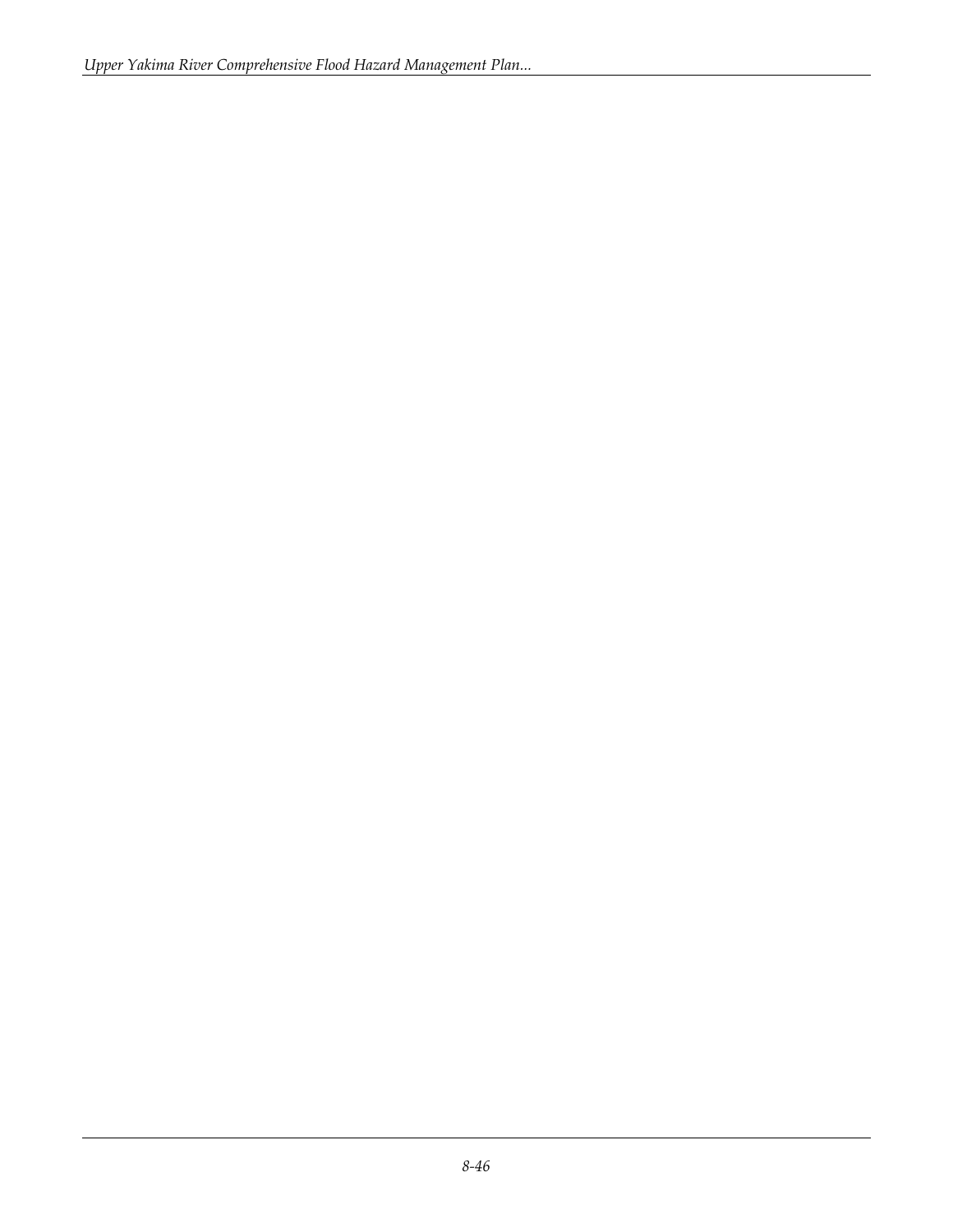- The County should submit a letter of intent for participation in the COE 1135 program to obtain funding for fish habitat restoration. WDFW and the Yakama Indian Nation should act as the lead agencies in identifying enhancement opportunities, with the County providing a support role. Prior to submitting a letter of intent, the County, the Yakama Indian Nation, and WDFW should agree on who will provide the 25 percent matching funds.
- The County should incorporate fish habitat enhancements or mitigation into future flood hazard management projects and gravel pit reclamation by using backwater channels, riparian planting, and placement of large woody debris.

# **RW17—Existing Structures in the Floodplain (18)**

# *Problem Definition*

Numerous structures currently exist in the Yakima River floodplain. Many of the structures were built prior to flood hazard ordinances and have no floodproofing or flood protection. Therefore, these structures experience repetitive flood damage; the severity of flood damage depends on structure location and elevation relative to flood elevations. If the flood risk is not reduced, damage can be expected to continue, which could result in public expenditures.

# *Discussion of Alternatives*

As part of the CFHMP, a floodplain survey was conducted from Selah to Union Gap. The survey consisted of a field reconnaissance and review of aerial photographs to identify the number of structures in the floodplain, their location, current use, type of construction and foundation, and height of the first floor above ground level. Floodplain survey data sheets are included in Appendix I.

The survey identified, by quarter section, the number of structures within the floodplain. Table 8-11 and Figure 8-7 summarize survey results. A total of 609 structures were identified within the surveyed floodplain. Of the identified structures, 54 percent are residential, 38 percent commercial, and 8 percent agricultural. The highest concentration of structures exist in Selah, East Selah, Terrace Heights, and near SR 24. Overall, structures exhibit minimal floodproofing.

| TABLE 8-11<br>STRUCTURES IN THE FLOODPLAIN |                      |             |            |              |
|--------------------------------------------|----------------------|-------------|------------|--------------|
|                                            |                      | Percent     | Percent    | Percent      |
| River Reach                                | Number of Structures | Residential | Commercial | Agricultural |
| Yakima Canyon to Selah Gap                 | 229                  | 46          | 12         | 42           |
| Selah Gap to SR 24 Bridge                  | 313                  | 58          | 6          | 36           |
| SR 24 Bridge to Union Gap                  | 67                   | 57          |            | 36           |
| Total                                      | 609                  | 54          | 38         | 8            |

In the Selah and East Selah areas, 161 structures were identified in the floodplain; 51 percent residential, 42 percent agricultural, and 7 percent commercial. Residential structures are typically elevated 0.5 to 3 feet above ground level; agricultural structure are elevated 0 to 3 feet; and commercial structures are elevated 0 to 4.5 feet. Residential structures are more densely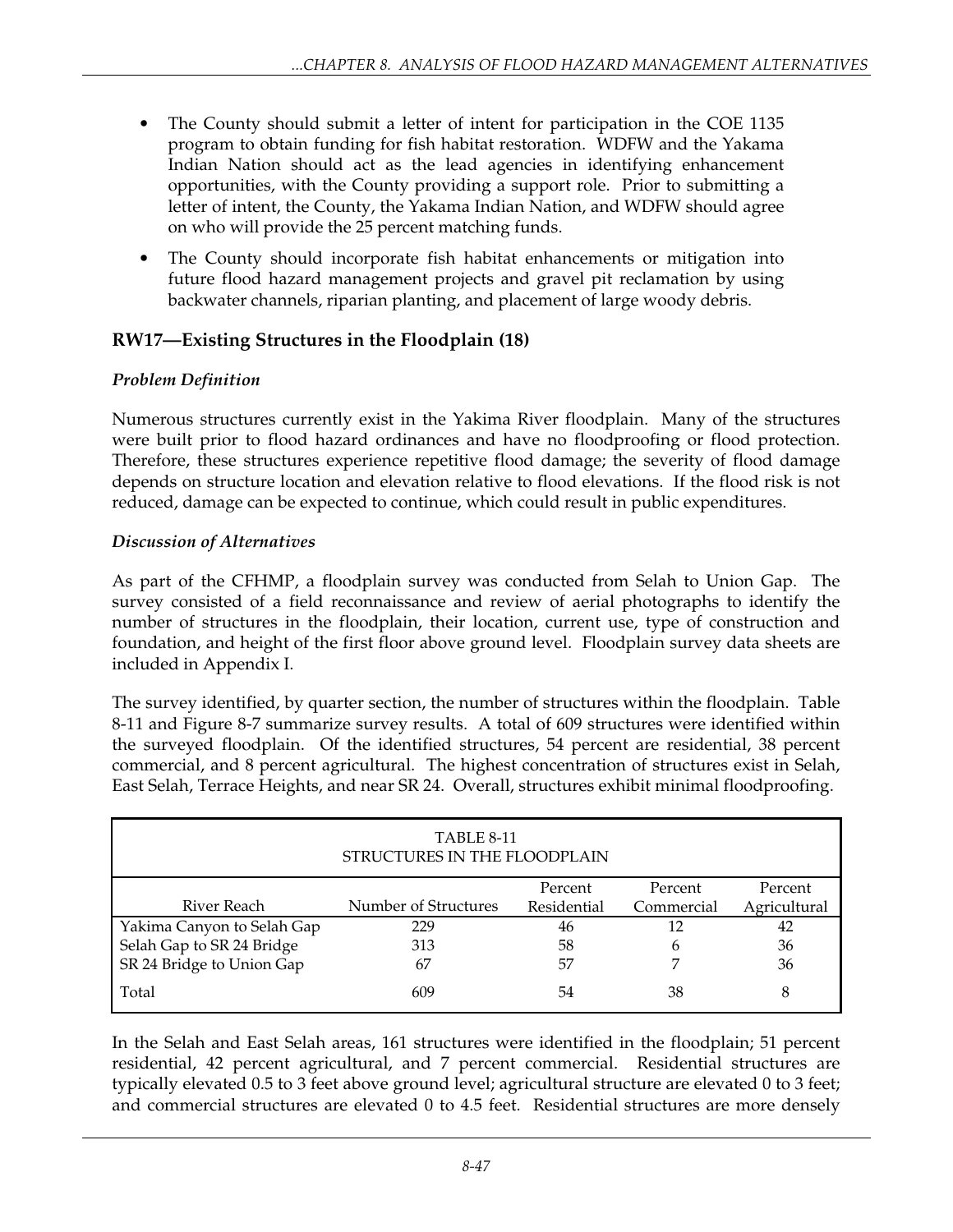concentrated and consist largely of mobile homes (over 40 percent). Structures near Pomona Road and Naches Avenue East experience greater flood damage due to frequent inundation.

In the Terrace Heights area, 112 structures were identified in the floodplain; 57 percent residential, 41 percent agricultural, and 2 percent commercial. Residential structures are typically elevated 0.5 to 2 feet above ground level; agricultural structure are elevated 0 to 1 feet; and commercial structures are elevated 0.5 feet. Historically, structures near Keys Road have experienced the most flood damage, but these are now protected by a certified levee.

Near and downstream of SR 24, 195 structures were identified in the floodplain; 58 percent residential, 34 percent agricultural, and 8 percent commercial. Residential structures are typically elevated 0 to 4 feet above ground level; agricultural structure are elevated 1 to 3 feet; and commercial structures are elevated 0 to 2.5 feet. The highest density of structures is located north of SR 24. Recent flood damage occurred to structures near First Street in Union Gap.

To address structures in the floodplain, several alternatives were evaluated, including the following:

- Develop a public education program on floodproofing
- Perform a detailed flood audit of floodplain structures
- Participate in cost-share program (voluntary program as funding becomes available) to floodproof existing floodplain structures
- Actively pursue funding through the Hazard Mitigation Grant Program for structure acquisition
- Allow floodplain structures to continue to be damaged during flood events (no action).

Citizens residing in flood-prone areas should be made aware of floodproofing techniques if they desire to floodproof their homes. The County could make floodproofing references and fact sheets available to citizens. Information can be obtained from the FEMA publications *Flood-Proofing Non-Residential Structures* (FEMA 1986) and *Design Manual for Retrofitting Floodprone Residential Structures* (FEMA 1989), or from many of the publications distributed by FEMA's outreach program. Floodproofing materials could be distributed with flood information brochures to libraries, fire departments, chambers of commerce, and city offices throughout the County. Educational material distribution would increase the probability of educating property owners unfamiliar with preventative flood-control measures.

Detailed flood audits have also been used in the past to provide information on specific flood hazards at habitable structures within floodplains. The goal of the flood audit is to provide each resident with information on actions to take prior to, during, and after a flood that are specific to their location and residence. The major activities of a flood audit include the following:

- **Field Reconnaissance:** A field reconnaissance is performed to collect elevation data and record structural characteristics of each specific structure.
- **Nonstructural Evaluation Computer Program:** A nonstructural evaluation computer program, developed by the COE, uses the data collected in the field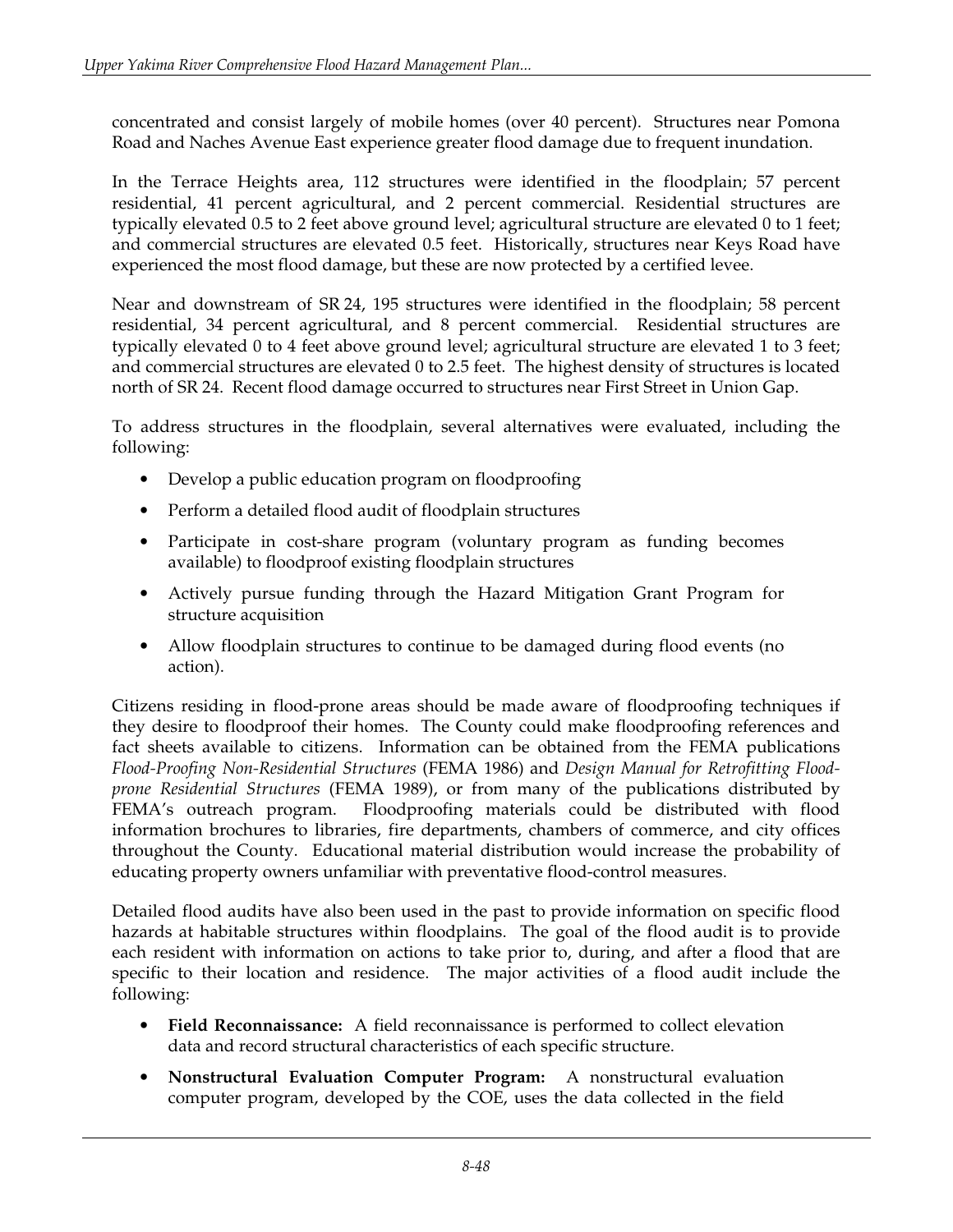and predictions of floodwater elevations to evaluate costs and benefits of a variety of nonstructural flood reduction measures.

• **Mailing to Floodplain Residents:** A packet of materials is mailed to each resident describing actions to take prior to, during, and after a flood; evacuation routes; areas of floodwater inundation; neighborhood homes below flood warning levels; and recommended nonstructural measures to floodproof their home.

The County could work with the COE or FEMA to perform a flood audit or obtain the COE's nonstructural evaluation computer program and perform similar flood audits in-house. Flood audits could provide information on specific flood hazards at habitable structures within floodplains and educate floodplain residents so that they may initiate corrective flood protection measures.

Raising or moving a structures also provides permanent flood protection to floodplain structures. Relocation or elevation has high short-term costs; however, in the long term, these actions may provide the lowest cost alternative in very high flood hazard areas. Several state and federal programs are available to assist in this type of mitigation. Recent catastrophic flooding in the Midwest resulted in a modified approach for state and federal buyout, relocation, and floodproofing programs. The changed approach is reflected in new programs targeted at mitigation and prevention of repetitive flood damage. A detailed description of federal and state programs are included in Chapter 9, including funding options for program implementation. The County could limit the amount of repetitive flood damage by pursuing and implementing these types of programs.

## *Preferred Alternative*

If no action is taken, repetitive flood damage is likely to continue. Residents will rebuild flood-damaged structures without taking measures to reduce the potential for future flood damage. This will result in continued private and public expenditures for disaster relief.

To provide the greatest reduction of future flood damage to floodplain structures at minimal cost, the following actions are recommended:

- The County should work with FEMA to make floodproofing references and fact sheets available to citizens. Floodproofing materials could be distributed with flood information brochures to libraries, fire departments, chambers of commerce, and city offices throughout the County. Educational material distribution will increase property owners' knowledge of preventative floodcontrol measures.
- The County should pursue funding through the Reigle Community Development and Regulatory Improvement Act, Robert T. Stafford Disaster Relief and Emergency Assistance Act, and Flood Control Assistance Account Program to provide cost-sharing to floodplain residents for floodproofing, elevation, and relocation of previously flood-damaged structures on a voluntary basis. Effort should focus on recently damaged property and mobile homes near Pomona Road, Naches Avenue East, Keys Road, and First Street in Union Gap.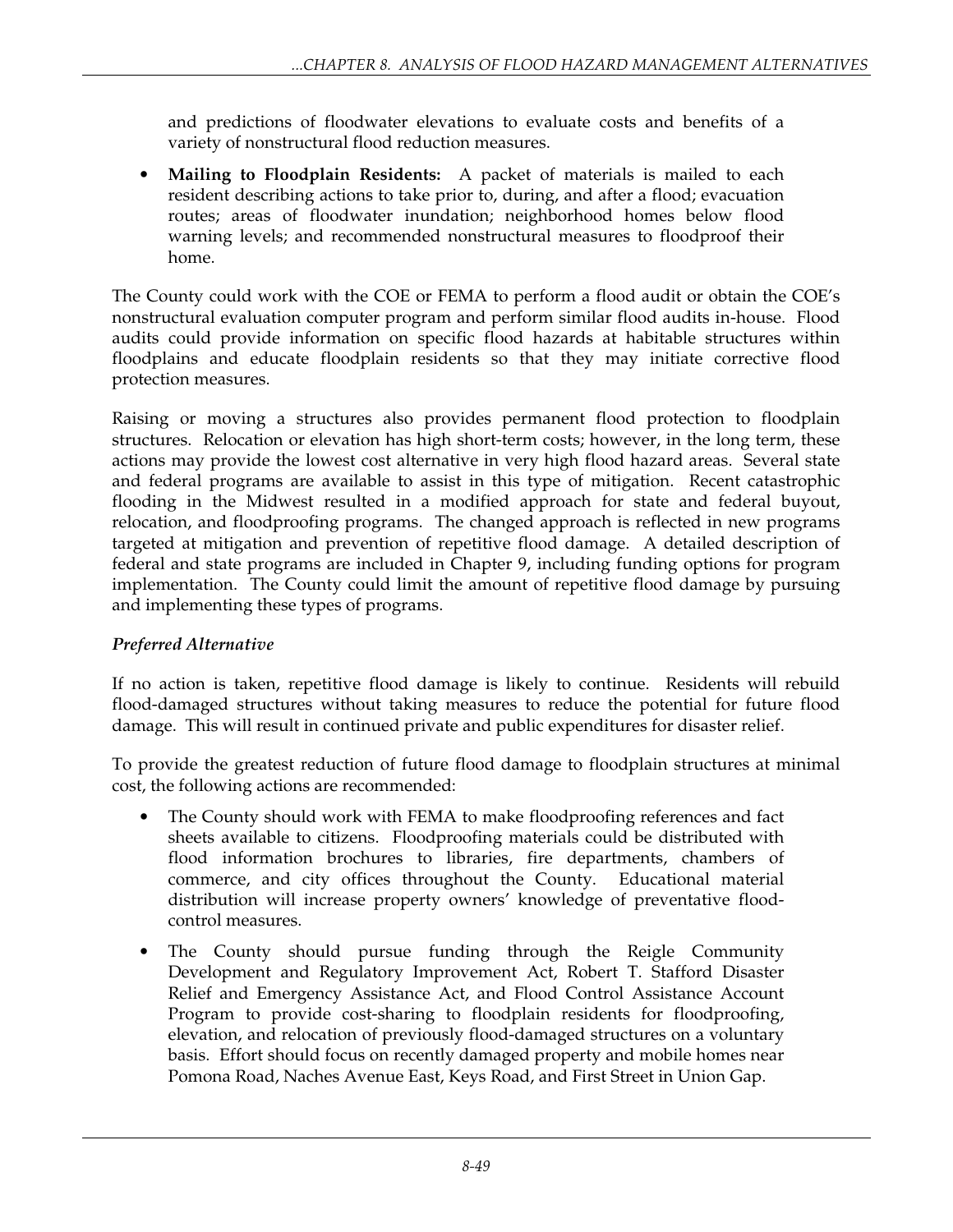# **RW16—Operation and Maintenance of Flood Control Facilities (21)**

## *Problem Definition*

The County routinely inspects federal flood control facilities and PL-84-99-eligible levees. The County follows the 1955 *Operation and Maintenance Manual* (COE 1955), developed for federal facilities, with a few modifications. A draft memorandum of agreement (MOA) between the COE, Ecology, and WDFW guides the County on vegetation and habitat management for flood control structures. In addition, the County performs levee maintenance under a modified mitigated determination of nonsignificance (MDNS), which incorporates the MOA and additional conditions. Therefore, maintenance of flood-control works is defined in several documents; this produces the potential for inconsistency and inadequate clarity of maintenance procedures and responsibilities. Specifically, the following operations and maintenance issues have been identified:

- The 1955 *Operation and Maintenance Manual* does not reflect current conditions
- Detailed information on each flood control facility is not readily available
- Maintenance crews need additional guidance on vegetation maintenance requirements for certain plant species
- County inspection forms are inconsistent with the identification system used by the COE
- Maintenance requirements differ according to the type of structure. For example, maintenance requirements differ for federal levees and PL84-99 levees, as they do for basic levee sections and overbuilt levee sections. The different types of structures are also not clearly defined in the maintenance procedures
- No policy exists describing the County's role in maintaining future flood-control structures that are not constructed by the County.

## *Discussion of Alternatives*

Many operations and maintenance issues could be resolved by updating and documenting clear maintenance procedures for each flood-control facility in the County. Documenting this information would eliminate outdated information, provide clear guidance to maintenance crews, provide consistency for all agencies involved, and ensure adequate recording and repair of identified deficiencies. This would ensure the proper operation of each facility and adequate vegetation maintenance to benefit fish and wildlife. Several steps could be taken to better define O&M procedures.

## *Conduct a Detailed Flood Control Works Inventory*

Detailed information on each flood control facility is not readily available. Flood facility information is scattered throughout COE and County reports, COE inventory records and drawings, and surveying field books. As part of the CFHMP, the first step in compiling this information was conducted. Historical information was collected on facilities located throughout the County and placed in a database to provide a detailed record for each facility. The information in this format is readily available for future maintenance or repair decisions. Database information, supplied in Appendix D, includes the following: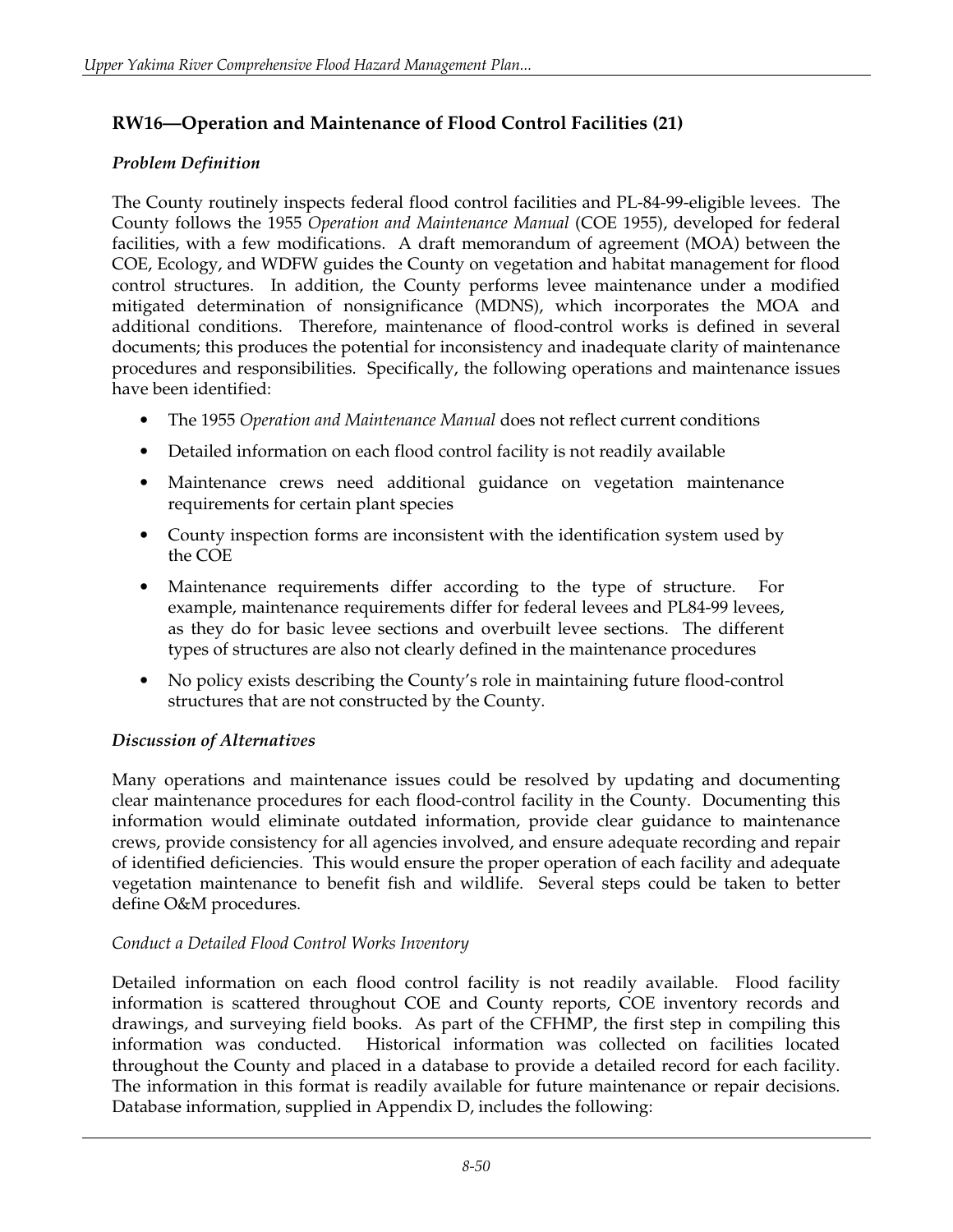- Facility name and location
- Type of structure
- Managing agency
- Physical characteristics (dimensions, construction material, elevations)
- Level of protection, freeboard, and internal drainage structures for levee facilities
- Agency responsible for maintenance, schedule of maintenance, and previous maintenance performed
- Inspection deficiencies, if applicable.

The County should field-verify and update the database to reflect the most recent information. In addition, the database could be expanded to include supporting documentation such as drawings, survey data, maintenance reports, photographs, and references to specific maintenance procedures. A file should be kept for each facility, updated by maintenance crews after each inspection.

### *Clearly Define Vegetation Maintenance Requirements*

General vegetation management procedures are described in the draft MOA and MDNS. The MOA recommends plant species, vegetation densities, and thinning requirements for levee maintenance. However, vegetation maintenance requirements vary by type of levee section. Each levee needs to be field-verified to check the type of levee section. Each levee should be classified as a standard levee section or an overbuilt levee section per the MOA. Once this classification is made, appropriate vegetation maintenance procedures can be applied.

In addition, maintenance crews need additional guidance on vegetation maintenance requirements for certain plant species. Per the MOA, WDFW and the COE should aid in determining plant species that support habitat and limit the structural impact on levees. The County should work with WDFW and COE to better defined thinning, cutting, and planting procedures for each facility. These procedures should be developed for each facility and include photographs so that maintenance crews can clearly identify plant species that require thinning.

## *Update the 1955 Operation and Maintenance Manual*

The 1955 operations and maintenance manual is outdated. New facilities have been constructed, and other structures are no longer needed. For example, the recently constructed KOA levee is not included in the maintenance manual, and the stop plank closure structure near Gordon Lake levee is no longer needed due to the construction of SR 12. The County should evaluate the 1955 O&M manual item by item, remove outdated information, and update sections to include new facilities and new procedures described in the MOA and MDNS.

### *Combine Maintenance Requirements into One Document*

Once the 1955 O&M manual has been updated and specific vegetation procedures have been defined for each facility, the requirements should be consolidated into one document. The document would incorporate applicable procedures in the 1955 O&M manual, procedures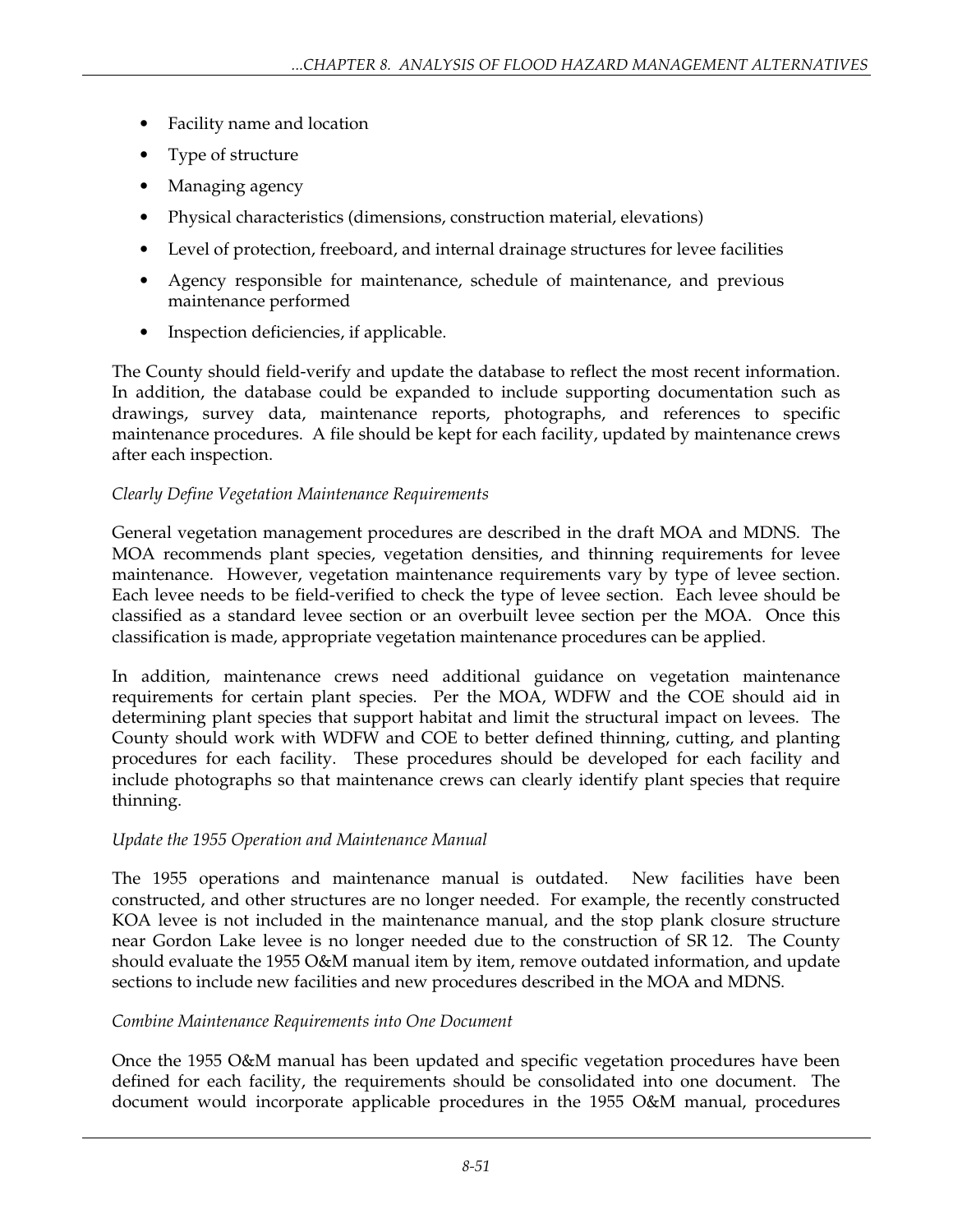outlined in the MOA and MDNS, and site specific vegetation maintenance requirements. Prior to implementation, the County should seek final approval from the COE and WDFW.

### *Standardize County Inspection Forms*

The County inspects federal flood-control facilities semi-annually; PL-84-99-eligible levees are inspected annually. The County maintains an inspection form for each facility. Confusion arises in cross-referencing levee identifications on the County inspection forms and on COE inspection forms—levee segments are identified with different numbers and at different locations. The County should create an inspection form for each flood facility data sheet included in Appendix D. Facility data sheets were based on COE data; therefore, creating County inspection forms for each data sheet would provide consistency with the COE.

In addition, two levees are misclassified by the COE. The COE still lists the KOA levee as under PL 84-99 status even though the COE has inspected and approved the levee as meeting federal standards. The KOA levee, identified as PL99-YSEG7A on the data sheets in Appendix D, should be changed to federally authorized status. The COE lists a federally authorized levee as PL-84-99. This levee, identified as FED-LB1 on the data sheets, is identified as PL84-99 Segment 9 by the COE. The County should request that the COE also reclassify this levee.

### *Continually Update the Flood Control Works Inventory*

The flood-control works database should be updated as information becomes available. Following inspections or the collection of additional information such as elevations, maintenance crews should routinely update the facility's file. This will provide a continuous record of work performed on each facility.

## *Preferred Alternative*

The following are recommended to address operations and maintenance issues:

- Consolidate maintenance requirements into one document following the steps outlined above
- Adopt a policy requiring all new flood-control projects to define maintenance responsibilities and a funding source for operations, maintenance, and repairs before acceptance by the County
- Continually update and maintain a flood control facility inventory database to document the current condition of each flood control facility.

## **RW10—Acquisition / Preservation of Floodplain Open Space (23)**

### *Problem Definition*

One option for preventive flood hazard management is the acquisition or preservation of open space in and adjacent to the floodplain. The limited extent of development in the upper and lower reaches of the study area provides an opportunity for acquisition of open space. However, available incentives have not been communicated to private property owners, and funding sources have not been identified for potential acquisition of property for open space.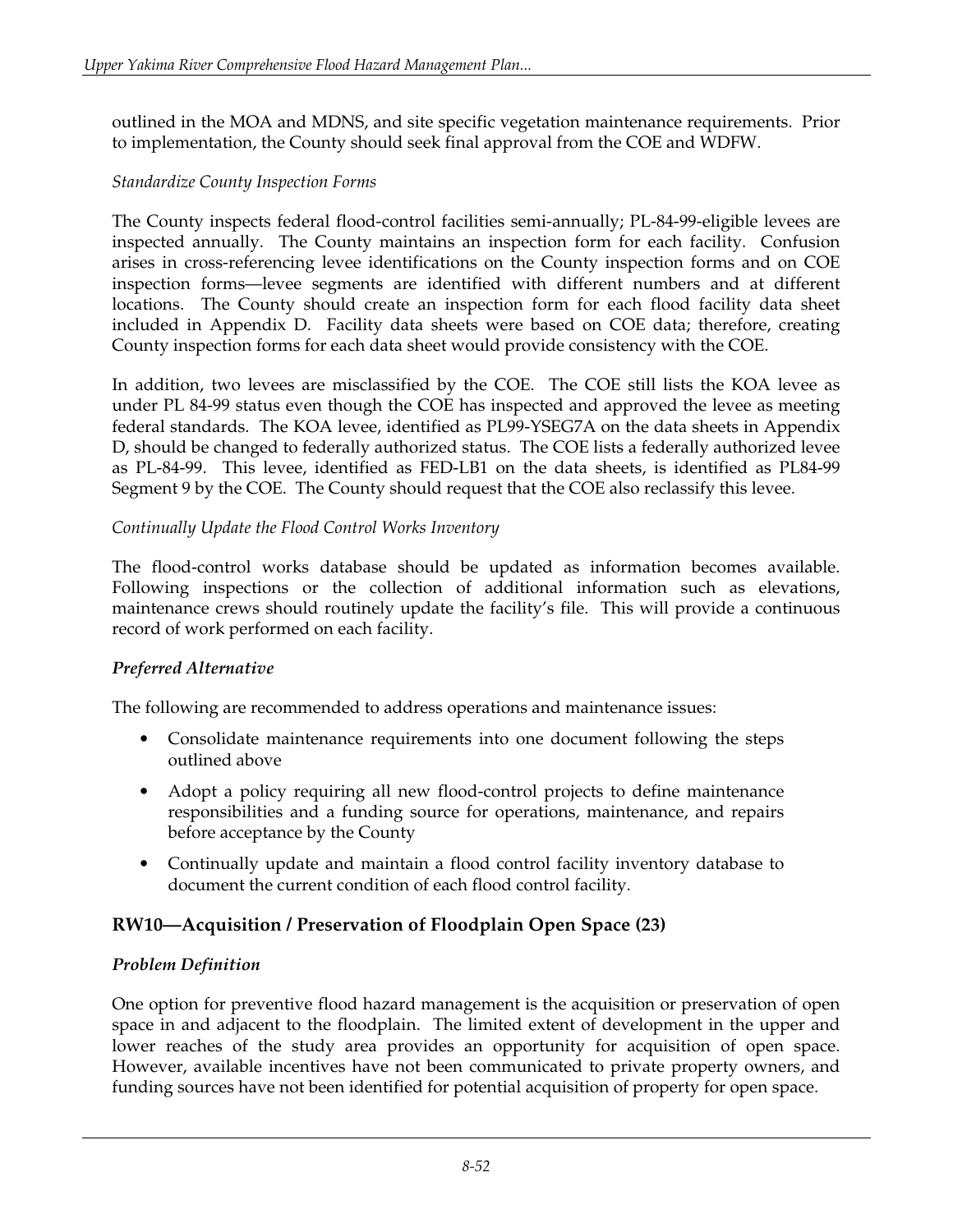# *Discussion of Alternatives*

The need to restrict development in floodplain areas leads naturally to their use as open space. Many open space preservation programs identify floodplain areas as high priority: land is usually available, is often inexpensive, and is suitable for the development of trails, parks, and natural interpretive areas. Several opportunities exist to expand open space within the Yakima floodplain.

### *Open Space Taxation Program*

Yakima County currently administers an open space taxation program under Ordinance No. 4-1989, as amended. The program defines the floodplain as a priority open space resource. Properties that meet open space criteria may be reclassified from their original designations to open space. Land value is then reassessed, usually resulting in lower property taxes to the landowner.

Figure 2-12 (Chapter 2) shows parcels within the floodplain registered as open space with the County Assessor. These parcels are highly concentrated upstream of Selah Gap west of the Yakima River and downstream of SR 24 east of the river. Participation in the open space program is minimal between Selah Gap and SR 24. Within the study area's floodplain, parcels designated open space make up over 34 percent of the land area. Therefore, a large portion of the floodplain remains available for potential open space designation.

### *Yakima Greenway Foundation*

The mission of the Yakima Greenway Foundation is to conserve, enhance, and maintain the Yakima River corridor as a continuing, living resource for future generations. The Foundation is guided by the Yakima Greenway Master Plan, originally developed in 1976 and recently updated in 1995 (Appendix E). The Foundation is actively seeking to expand its 3,600-acre conservation area throughout the Yakima River corridor.

The Foundation's vision suggests additional development alternatives within the Yakima River corridor. Suggested Greenway enhancements that affect open space land use in the floodplain include the following:

- Locate enterprises related to tourism and recreation between the Greenway and the parkway, with industrial parks and residential communities located along the eastern edge
- Integrate attributes of the Greenway into urban design and planning decisions
- Establish circulation routes between downtown Yakima and the Greenway
- Extend the Greenway corridor along the Yakima River from Selah north to the Yakima River Canyon.

Yakima County has a number of options for involvement in implementation of the Greenway Master Plan. Currently, the County maintains a Greenway Overlay Zone as part of the Urban Area Zoning Code. The implications of the overlay zone are essentially similar to those of the floodplain overlay: permitted uses that would ordinarily receive a Class 1 review are upgraded to a Class 2 review, which requires submission of a site plan and review of the Planning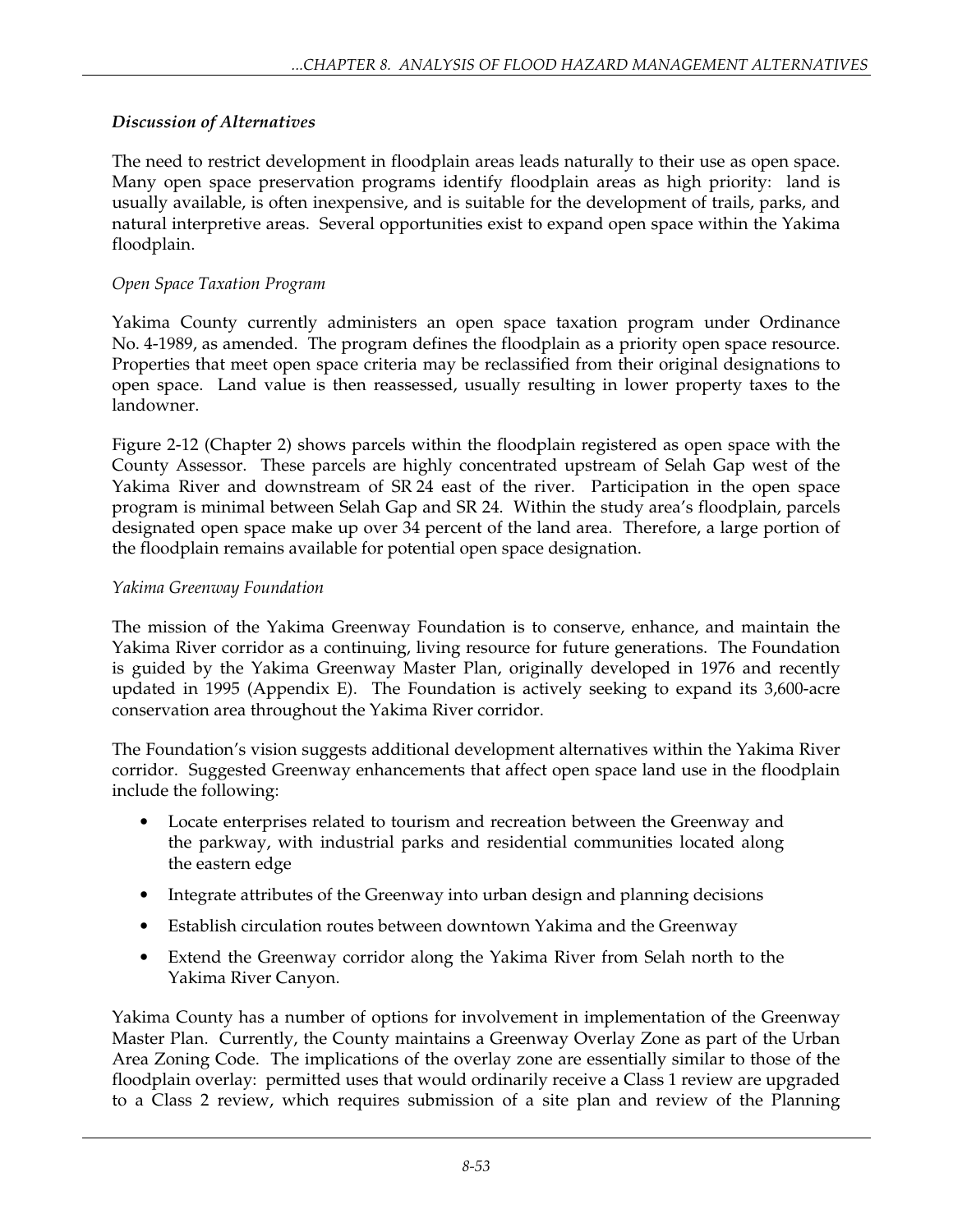Department. The County has the opportunity to use the design guidelines proposed by the Master Plan in the process of conducting Class 2 review. The County Zoning Code that applies to areas outside the Yakima Urban Area does not contain provisions for overlay zoning.

### *Existing Public Use Parcels*

Figure 8-8 shows the location of existing public use parcels within the study area. Owners of public use parcels include Yakima County, City of Yakima, WSDOT, and DNR. Thirty parcels are owned by the County. Table 8-12 lists County-owned parcels and describes their location. Future development of some of these parcels is yet to be decided; therefore, this provides an opportunity for designation to open space or integration into the Yakima Greenway.

| <b>TABLE 8-12</b><br>COUNTY-OWNED PARCELS IN THE FLOODPLAIN |                                          |  |
|-------------------------------------------------------------|------------------------------------------|--|
| Number of Parcels                                           | Location                                 |  |
|                                                             | West of SR 821, north of Corriedale Road |  |
|                                                             | Adjacent to Harrison Road                |  |
| 3                                                           | East of SR 12/I-82 interchange           |  |
|                                                             | West of Hartford Road                    |  |
|                                                             | Adjacent to Terrace Heights Boulevard    |  |
| 10                                                          | Near Keys Road                           |  |
|                                                             | Near SR 24                               |  |
|                                                             | Northwest of Thorp Road                  |  |

### *Federally Funded Programs*

As described in issue RW17—Existing Structures in the Floodplain, state and federal programs are available to fund the acquisition of property for open space. The programs allow local agencies to acquire homes or other structures and private property, if property owners agree, for the purpose of reducing or eliminating risk and damage from future disaster events. Normally, this requires a 25 percent local funding match. The County could limit future flood damage by pursuing and implementing programs of this type.

### *Preferred Alternative*

Preserving and promoting open space within the floodplain is consistent with the long-term CFHMP objective of promoting floodplain uses compatible with periodic flooding. Recommended actions to enhance open space within the floodplain include the following:

- The County should continue to operate and promote the Open Space Taxation Program. A public awareness campaign should be conducted to promote the program, especially to property owners in the middle reach of the floodplain. General information on the program can be distributed with the floodplain information mailing recommended in issue RW7—Flood Insurance and Public Education.
- Designate undeveloped County-owned parcels as open space or integrate these parcel into the Yakima Greenway master plan.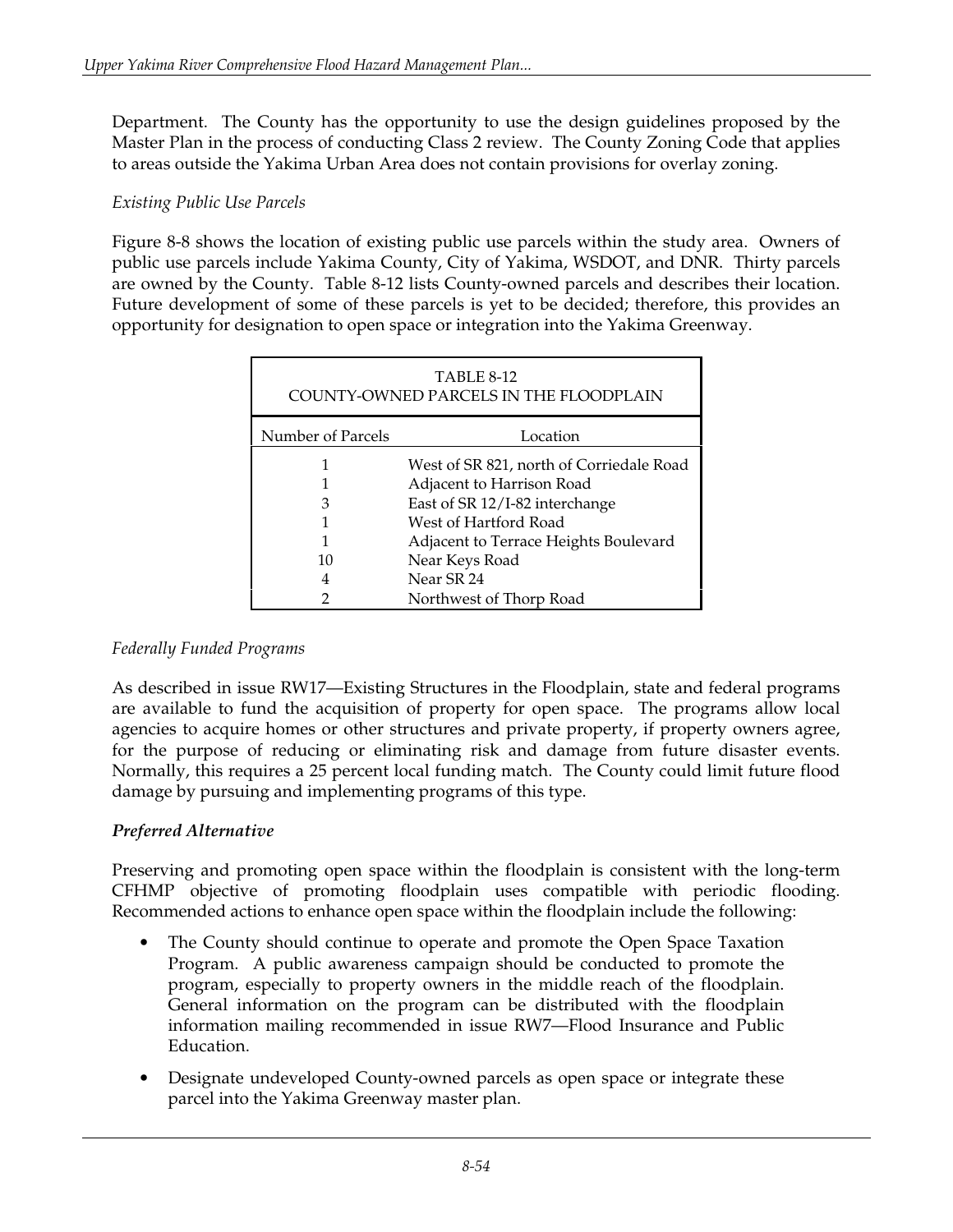- Apply design standard of the Greenway Master Plan during Class 2 review of developments within floodplain or Greenway overlay zones.
- Extend Greenway overlay zoning beyond the Yakima Urban Area within conservation, recreation, and natural areas designated in the Master Plan.
- Pursue funding through state and federal programs to purchase high-hazard floodplain properties or development rights for open space use. Acquisitions should be focused on repetitive loss areas near Pomona Road and Naches Avenue East.

# **RW19—Flood Warning and Emergency Response (24)**

# *Problem Definition*

CFHMP Advisory Committee expressed a few concerns about the flood early warning system in Yakima County. The following needs were identified:

- Better management of road closure information
- Increased flood warning, especially along tributaries
- Availability of flood response equipment such sandbags
- Better transfer of information from the Emergency Operations Center (EOC) to public officials
- Better public education.

# *Discussion of Alternatives*

The elements of an early warning system-flood forecasting, flood monitoring, flood warning, flood response, and public education—are defined as follows:

- **Flood Forecasting—determining meteorological conditions expected to cause a** flood, and predicting flood levels
- **Flood Monitoring—spatially and temporally tracking flood conditions as they** develop
- **Flood Warning—maintaining appropriate communications with key** government officials and the public to relay information about the magnitude and extent of impending flooding
- **Flood Response—acting to mitigate or prevent property damage or threats to** public health due to floods (includes evacuations, rescue, establishment of temporary shelters, and road closures).
- **Public Education**—community awareness and understanding of flood hazards prior to flood events and knowledge of the appropriate actions to take during flood emergencies. Public education is relevant to each of the elements described above.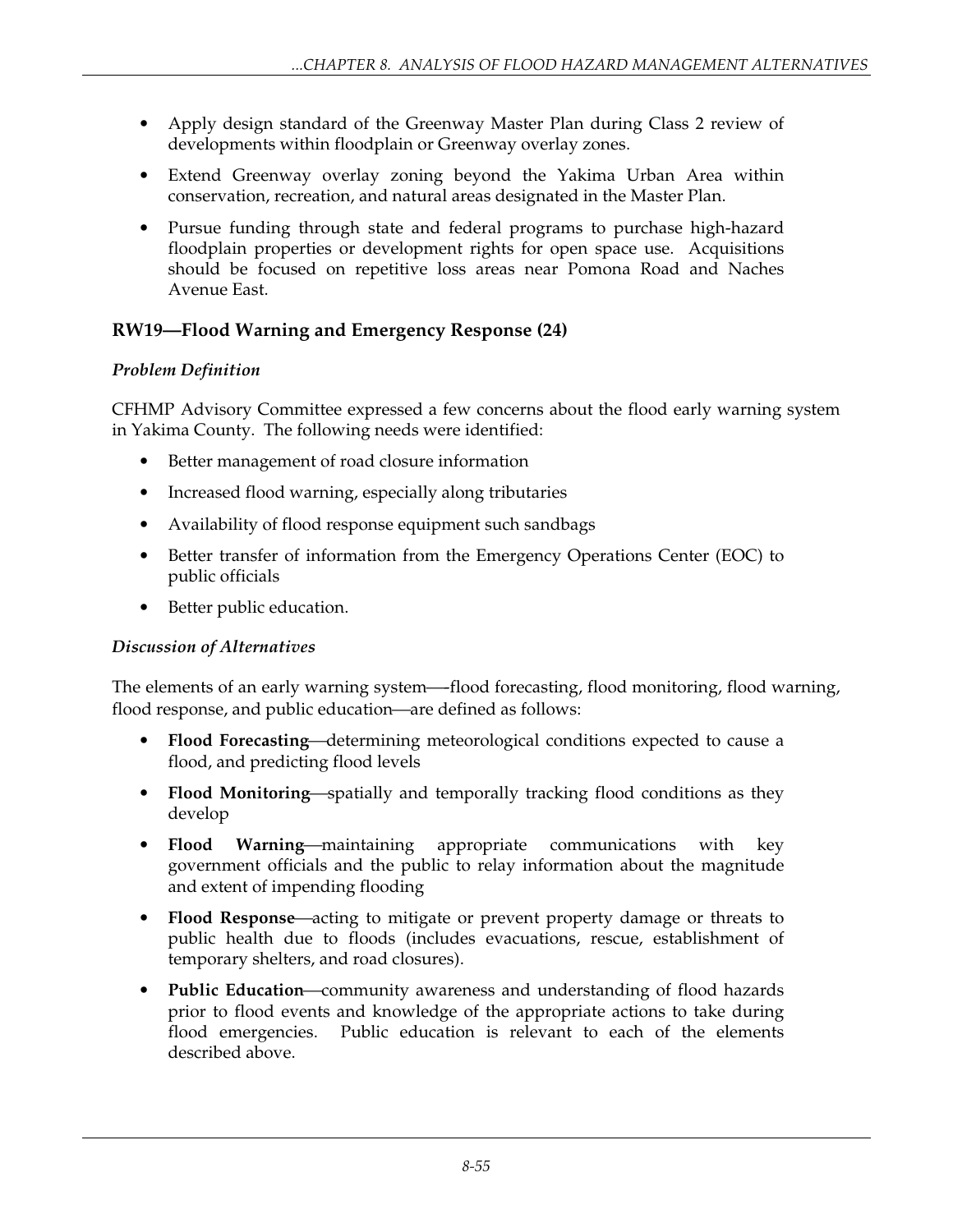Early warning issues identified in Yakima involve public education, flood monitoring, flood warning, and flood response. Public education is addressed in issue RW7—Flood Insurance and Public Education. Several other alternative can be implemented to address the remaining issues.

### *Installation and Real-time Use of New Staff Gauges*

The Bureau of Reclamation (BOR) maintains numerous gauging stations on the Yakima and Naches Rivers. Stage (river elevation) measurements are recorded at each station and translated into flow using rating curves that relate the two variables. The majority of the gauging stations transmit data hourly to BOR computers monitored in real-time by County officials. Emergency management personnel feel that river information is sufficient and timely for flood monitoring (Thompson, D., 6 May 1996, personal communication). However, limited information is available for tributary creeks.

Data from automated real-time gauges in the upper Ahtanum (two exist), Bachelor, Wide Hollow, and Wenas Creek watersheds could be used to predict the time and magnitude of flooding along these tributaries. Installation of automated gauges would increase flood warning, monitoring, and forecasting capabilities. Gauges could be installed as part of the BOR system or to supplement existing USGS gauging stations.

Currently, the County relies on local observations of river stage and BOR readings from their guage stations. The County could formalize a system of dispatching field teams to critical locations along rivers and creeks to supplement gauge data. A list of critical locations and responsibilities of field teams should be prepared by the OEM and department of public works. Field teams should be trained and assigned to complete specific tasks during flood events. Appropriate procedures and methods of communication between river watch teams and the EOC should continue to be refined based on available communication equipment and past flood experience. During a flood event, field teams should communicate to the EOC information on river stage, bank failures, culvert failures, overland flow, road closures, and public and private property damage.

### *Stage and Inundation Database and Inundation Maps*

The County and the public currently have no method of relating river stage to inundated areas during flood events. County use of this relationship during flood events would result in flood warnings and responses that are more timely and targeted at appropriate areas. The public would use this information and the river stage information communicated in County flood warnings to determine whether they or their property are at risk from flooding. Data from hydraulic modeling and historical flood events should be used to develop a flood inundation map that shows which areas would be flooded during flood events of various magnitudes.

The County should issue a preliminary inundation map based on FEMA mapping and all available data and photography from past flood events. The map should display inundated areas associated with flows ranging from minor to extreme flood events. A verbal description of the extent of flooding from each size of event should be included on the map.

The County should record the following information in a stage and inundation database during each flood event: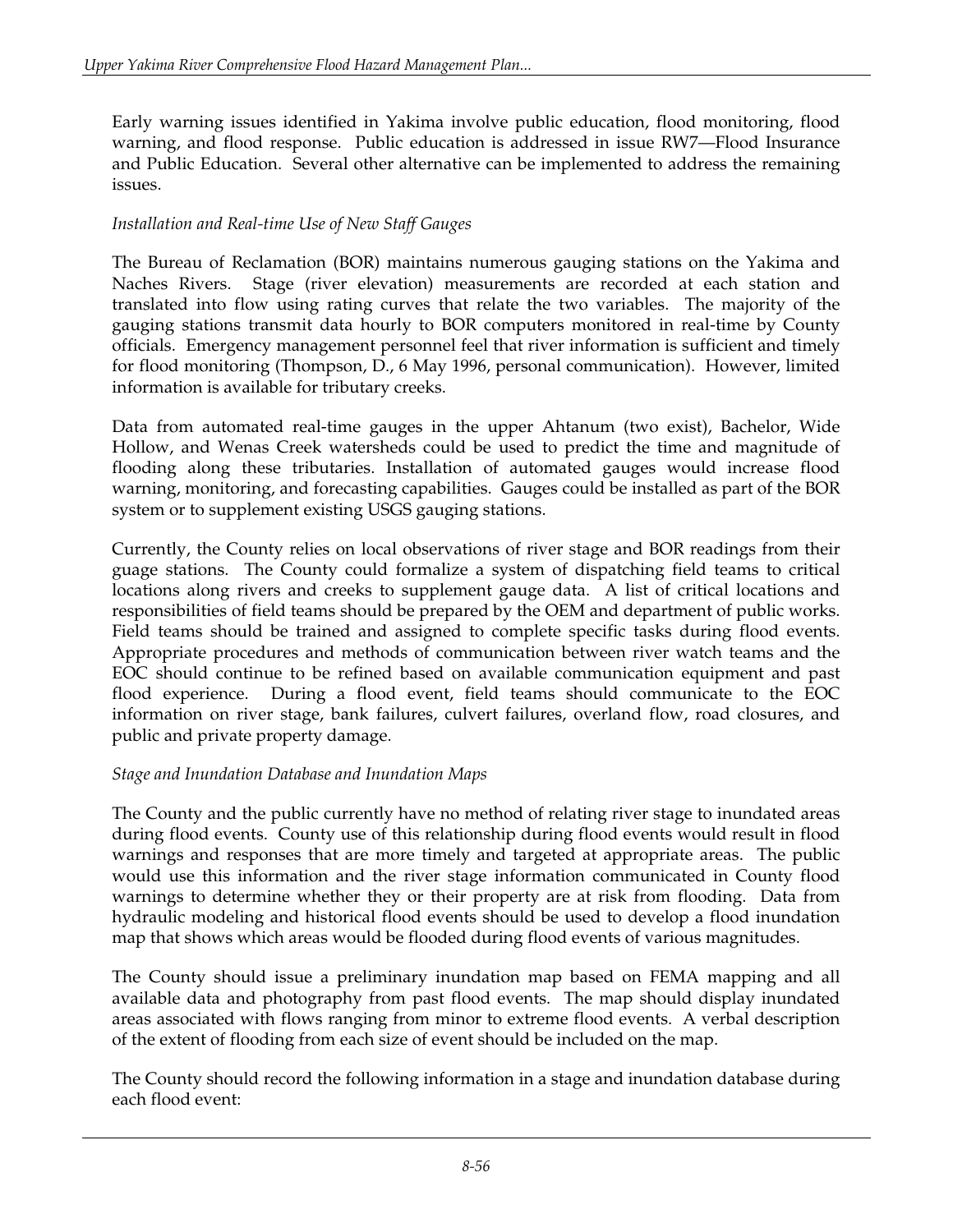- Stage, discharge, and time from all stream gauges
- Mapped areas of inundation corresponding to specific times, river stages, and discharges during the flood event, based on reports from citizens and river watch teams
- High water marks and associated peak stages and discharges from the flood event
- Time and location of critical infrastructure and corresponding river stages and discharges
- Time and location of overland flows and corresponding river stages and discharges.

The database and inundation map should be updated with new information following each flood event. Updated versions of the database and inundation map should be issued to the public periodically.

### *Database of Time Delays of Flood Peaks*

The greatest impact from flood events occurs during the flood peak. This makes predictions of when a flood peak will reach a location particularly important. However, information on the time delays of flood peaks (flood peak lag) between locations along the Yakima River has not been compiled and made available for County and public use. Estimates of the flood peak lag based on historical data would provide information for citizens and officials to use in timing their response to flood events.

The County OEM should work with the BOR to obtain time delays in flood peaks between locations along the Yakima River for floods of various magnitudes. This information should be included in flood preparedness materials distributed to the public and to government officials. The time that flood peaks occur at specific locations should be recorded by citizen volunteers and river watch teams during flood events. This information should be incorporated into the database of historical flood peak lags and used by the OEM to predict the timing of flood peaks at downstream locations. This information should be included in flood warning statements.

### *Community Alert Network*

Currently, OEM staff must make numerous telephone calls and fax information to a wide range of individuals to inform them of flooding conditions and related actions. The system of manual phone calls and use of a limited number of fax machines is time-consuming and inefficient. Complete or partial automation of this system would allow a greater number of individuals to be contacted in a shorter period of time and provide more time for OEM staff to pursue other activities.

One option is to create an automatic telephone notification system, such as provided by the Community Alert Network (CAN). CAN will store all relevant phone numbers in its database. During a flood emergency, the OEM can contact CAN to record an emergency message, and specify the phone numbers that should receive it. Phone numbers to be called can include all residents in the vicinity of predicted flood damage, specific governmental personnel including police, fire, public works, and political officials, or a combination. Appropriate phone lists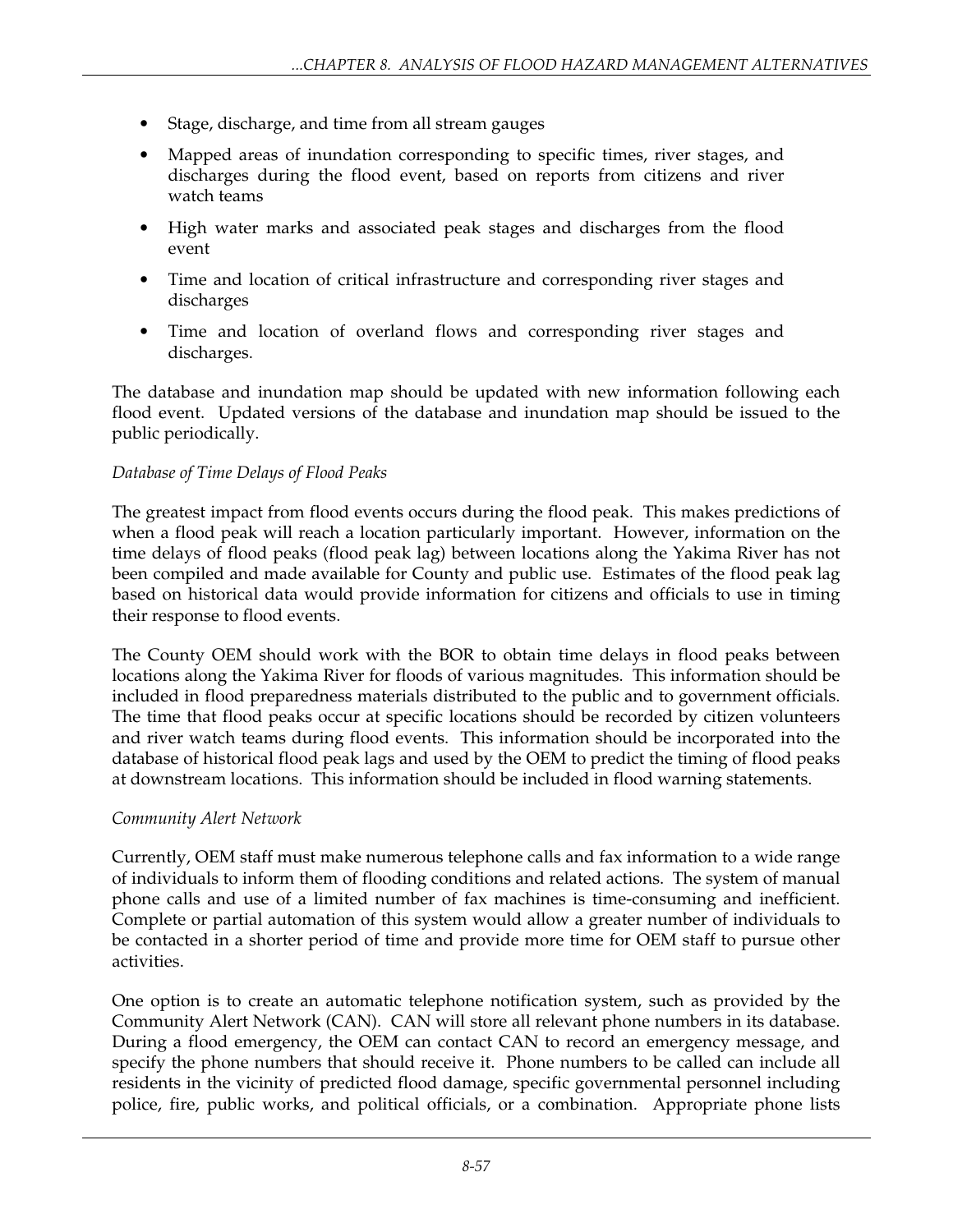should be developed in coordination with CAN prior to the flood event. (County has completed).

Another option is to purchase additional fax machines or computer systems that can quickly fax emergency information to numerous people. This hardware should be installed at the EOC so that updated emergency information can be quickly distributed to public officials.

### *Road Closure Database*

Managing road closure information is difficult during a flood event. Road closures change rapidly, so relaying accurate and timely information to the public can be a large task. An option to manage this information effectively is to compile a road closure database prior to flood events. The County should review past flood events and create a database that correlates road closures with river stage and discharge. Having this database in place allows public officials to respond quickly to potential road closures areas as the river stage approaches the predicted closure stage. This would result in more efficient use of river watch teams and allow more accurate and timely communication to the public on road closures.

## *Supply of Emergency Response Equipment*

During a significant flood event, citizens typically express concern about adequate availability of sandbags for flood protection. Historically, Yakima County OEM or Public Works supplied sand for sandbags; however, Public Works does not supply sandbags, but OEM will deliver sandbags to five stations for distribution. The County should adopt this as a formal policy. The policy should continue to be communicated to the public so that they are aware of availability or non-availability of sandbags from public agencies.

During the February 1996 flood event, County maintenance crews also had difficulty obtaining an adequate supply of barricades for road closures. The County's supply was insufficient to cover the extent of the February flood. The County should purchase additional barricades or secure a private source of barricades for use during a flood event. Using a private source of barricades seems most appropriate, since they will be used only during significant flood events.

If no action is taken, the current preparedness and warning systems would be activated in the event of a flooding emergency. Residents would be notified of flood events primarily through public announcements and outreach by the Yakima County Sheriff. The Office of Emergency Management would operate its Emergency Operations Center (EOC) in cases of flood emergency, using information obtained from Bureau of Reclamation and other sources to advise evacuation and response. While the current early warning system is operating well given existing resources, opportunities are available to increase flood warning efficiency and therefore reduce flood damage.

## *Preferred Alternative*

Implementation of the following actions are recommended to improve the level of flood preparedness in the Yakima Valley: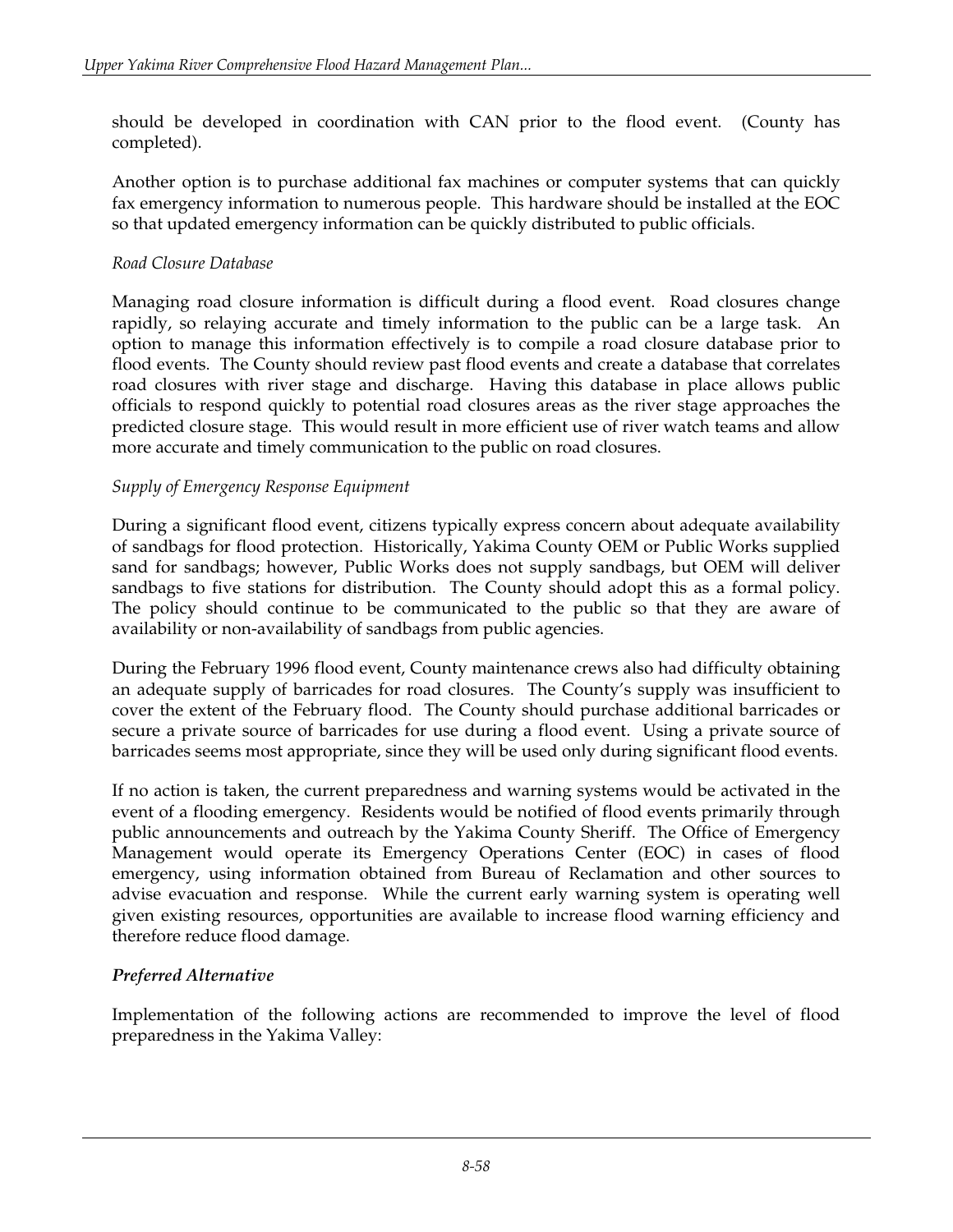## *Short-term*

- Formalize procedures for dispatching field teams and volunteers to critical locations along rivers and creeks to manually collect real-time river information
- Obtain and compile from the BOR time delays in flood peaks between locations along the Yakima River for various flood magnitudes
- Review and compile information on past flood events to create a database that correlates road closures with river stage and discharge
- Develop and communicate to the public a policy on sandbag distribution during flood events (completed)

### *Long-term*

- Develop a flood inundation map for distribution to the public
- Install real-time, automatic gauging stations within the upper watershed of tributary creeks
- Create a Community Alert Network for use at the EOC.

# **RW7—Flood Insurance and Public Education (32) RW18—Community Rating System (25)**

## *Problem Definition*

The cost of federal flood insurance and the lack of knowledge about the federal flood insurance program may limit homeowners from purchasing flood insurance. In addition, the lack of public knowledge about flood hazards may result in lack of appreciation of the magnitude of the flood threat and associated risks an individual property owner faces, thereby limiting property owner involvement in the flood insurance program or taking proper steps to floodproof their property. Lack of public education is displayed in a newspaper account describing the November 1990 flood (*Yakima Herald*, November 28, 1990). Yakima Valley residents were quoted as saying "I didn't even think of this [floodwaters] hitting us" and "We didn't know what to do."

In addition, the County has not actively pursued participation in the federal Community Rating System (CRS) program. The CRS program, administered by FEMA, provides a reduction in flood insurance premiums for communities that initiate flood protection activities beyond the minimum NFIP requirements, such as flood hazard management planning. Many of the activities that earn credit through the program involve public education about flood hazards, flood insurance, and flood protection.

## *Discussion of Alternatives*

The overall benefit of increasing public education of flood hazards is the long-term reduction of flood damage and possible reduction in flood insurance premiums. As shown in Table 8-13, \$437,525 has been paid in claims since 1978 for all jurisdictions in Yakima County. This is equivalent to approximately \$24,300 in claims per year. Comparing average annual claim amounts to the annual premiums of \$141,509 shows that Yakima Valley residents are paying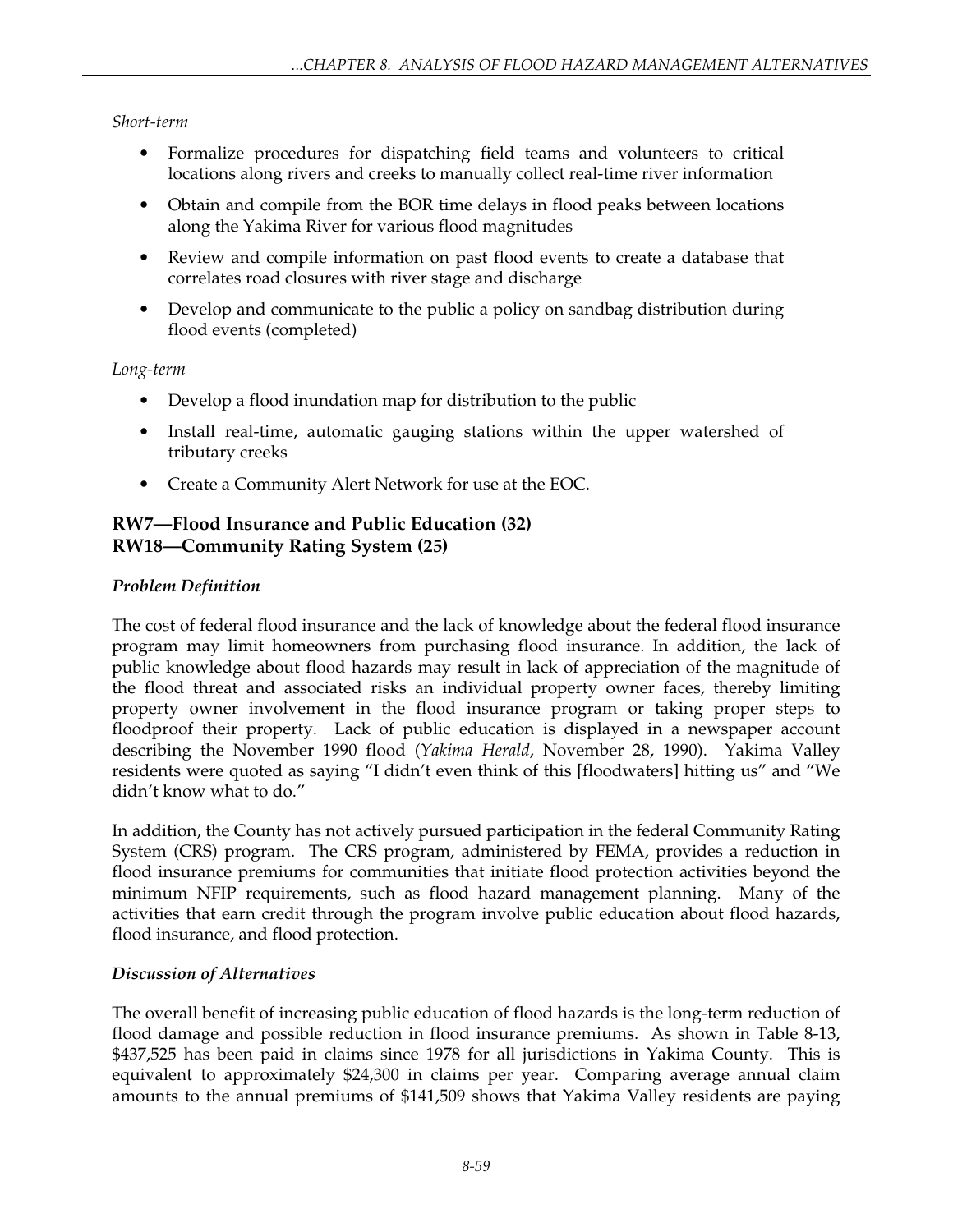annual premiums over 5.8 times larger than average annual claims. This is significantly greater than in Washington State as a whole (3.1) and other eastern Washington counties (3.2). This shows that Yakima County residents are paying a larger portion for flood insurance. This may be a result of Yakima County not experiencing a significant flood event between 1978 and 1994, minimal citizen participation in the NFIP, or high flood insurance rates.

| <b>TABLE 8-13</b><br>NATIONAL FLOOD INSURANCE PROGRAM AS OF NOVEMBER 30, 1995 |           |             |             |            |              |
|-------------------------------------------------------------------------------|-----------|-------------|-------------|------------|--------------|
|                                                                               | Current   |             | Total       |            | Dollars Paid |
|                                                                               | Number of | Annual      | Coverage    | Claims     | Since 1978   |
| Community                                                                     | Policies  | Premium     | (1,000)     | Since 1978 |              |
| Yakima County<br>(unincorporated)                                             | 301       | \$110,578   | \$20,446    | 67         | \$244,128    |
| City of Yakima                                                                | 18        | \$4,871     | \$1,215     | 4          | \$2,048      |
| City of Selah                                                                 | 5         | \$4,195     | \$523       | 30         | \$191,341    |
| City of Union Gap                                                             | 3         | \$769       | \$142       | 0          | \$0          |
| County Total <sup>®</sup>                                                     | 401       | \$141,509   | \$26,168    | 102        | \$437,525    |
| Total for Eastern<br>Washington Counties <sup>"</sup>                         | 3,897     | \$1,399,036 | \$291,719   | 709        | \$7,942,068  |
| Washington State Total                                                        | 17,416    | \$6,539,474 | \$1,493,557 | 3,953      | \$37,829,474 |
|                                                                               |           |             |             |            |              |

a. Includes unincorporated Yakima County and all incorporated areas within the County that are participating in the NFIP.

b. Includes the following counties: Adams, Asotin, Benton, Chelan, Columbia, Douglas, Ferry, Franklin, Garfield, Grant, Kittitas, Klickitat, Lincoln, Okanogan, Pend Oreille, Spokane, Stevens, Walla Walla, Whitman, and Yakima.

Review of the data presented in Table 8-13 also reveals that the City of Selah's paid insurance claims are high compared to the number of current polices. This may be attributed to repetitive losses experienced near Naches Avenue East. In addition, the number of current policies in Yakima County is low compared to the number of private parties requesting disaster assistance following the February 1996 flood: 401 policies and 1,782 people requesting assistance. This indicates the limited use of flood insurance throughout the County.

The CRS program gives communities credit for implementing flood reduction activities that result in a reduction of flood insurance premiums. CRS credits are available for 18 categories of flood hazard reduction activity. The number of credits received in each category depends on the degree to which CRS objectives are achieved. The total number of credits earned in all categories determines the class level assigned to the community. The CRS provides for 10 classes, Class 1 having the highest credit and Class 10 for communities receiving no credit. A community is automatically a Class 10 community unless it applies for a CRS reclassification and shows that the activities it is implementing warrant a better classification. A minimum of 500 points is needed to receive a CRS classification of Class 9, which will reduce premium rates. Activities for which points are awarded under the CRS are shown in Table 8-14.

If the County submits CRS documentation for current flood reduction programs and various alternatives recommended in this CFHMP, it is estimated that over 1,500 credit points would be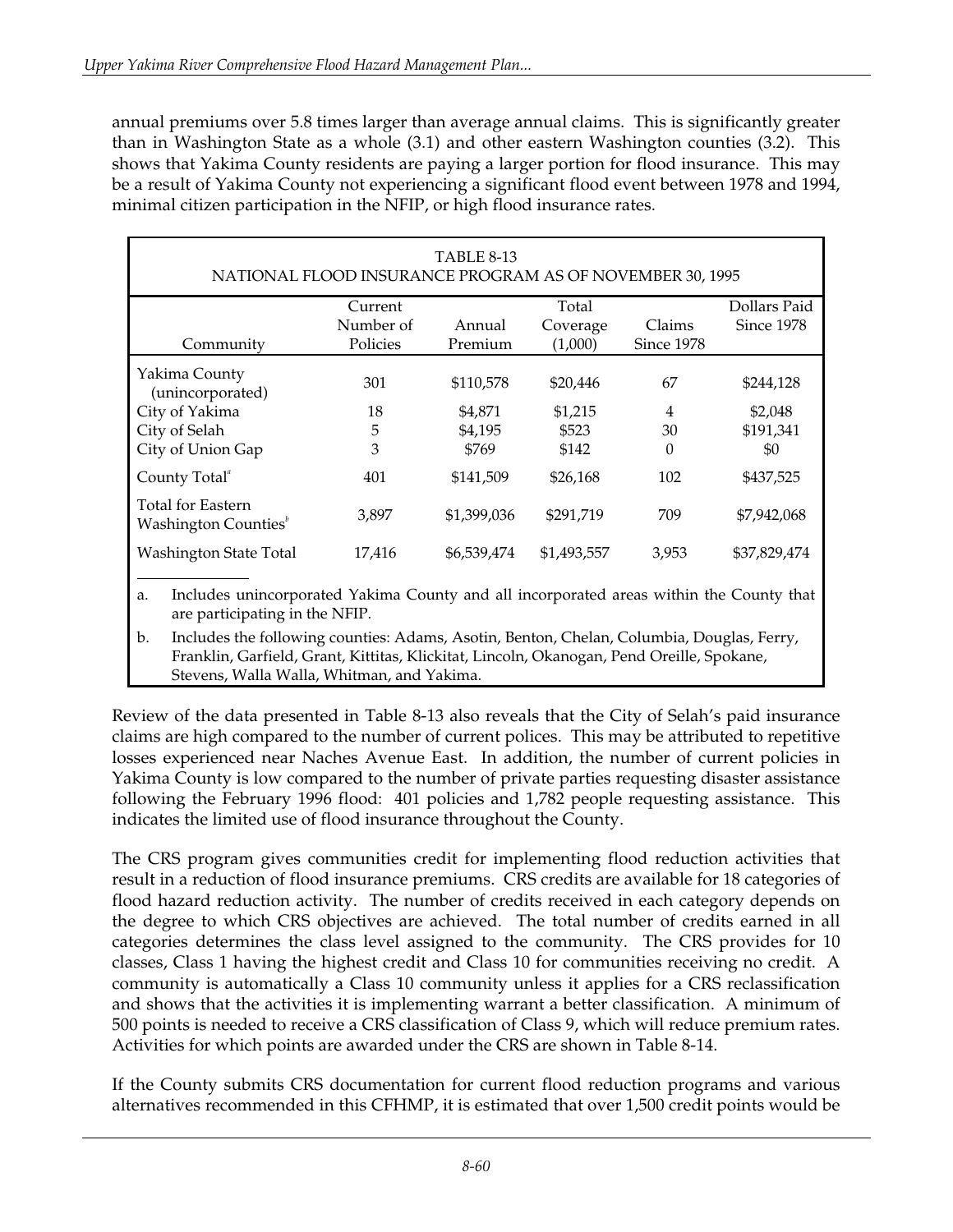earned. This would give the County a Class 7 rating, potentially reducing annual flood insurance premiums by 15 percent in addition to reducing the potential for flood damage.

A key element of the CRS is public education. The overall objectives of an educational program for government representatives and local citizens include the following:

- Develop community awareness and understanding of flood hazards
- Provide instructions on where and when to obtain information during flood emergencies
- Describe the appropriate actions in response to flood emergencies.

These objectives can be met through educational opportunities, including the following:

- Distributing educational material on preventive flood-control measures to libraries, public offices, and chambers of commerce
- Publishing newspaper articles on flood hazard management and the County's early warning system during the pre-flooding season
- Distributing flood inundation maps
- Developing and distributing a video on flood hazard management
- Publicizing and conducting emergency preparedness classes as developed by FEMA and the Red Cross
- Conducting outreach programs to citizens in high flood hazard areas to educate them on flood hazards, floodproofing, preparing for flood events, flood insurance, floodplain development permit requirements, and natural and beneficial functions of the local floodplain
- Holding annual flood exercises to exchange information among government officials and review procedures in preparation for the flood season.

Dedicated staff is required to implement an effective public education program. The County should dedicate a public education officer (PEO) to manage such a program. The PEO should be trained in floodplain issues. PEO responsibilities would include managing and implementing the educational opportunities listed above, in addition to administering the local CRS. The PEO would coordinate with FEMA, Ecology, resource agencies, and local departments of emergency management, public works, and planning.

If no action is taken, County floodplain residents will continue to be uninformed about the NFIP, magnitude of flood hazards, and property protection alternatives, and will possibly pay higher flood insurance premiums.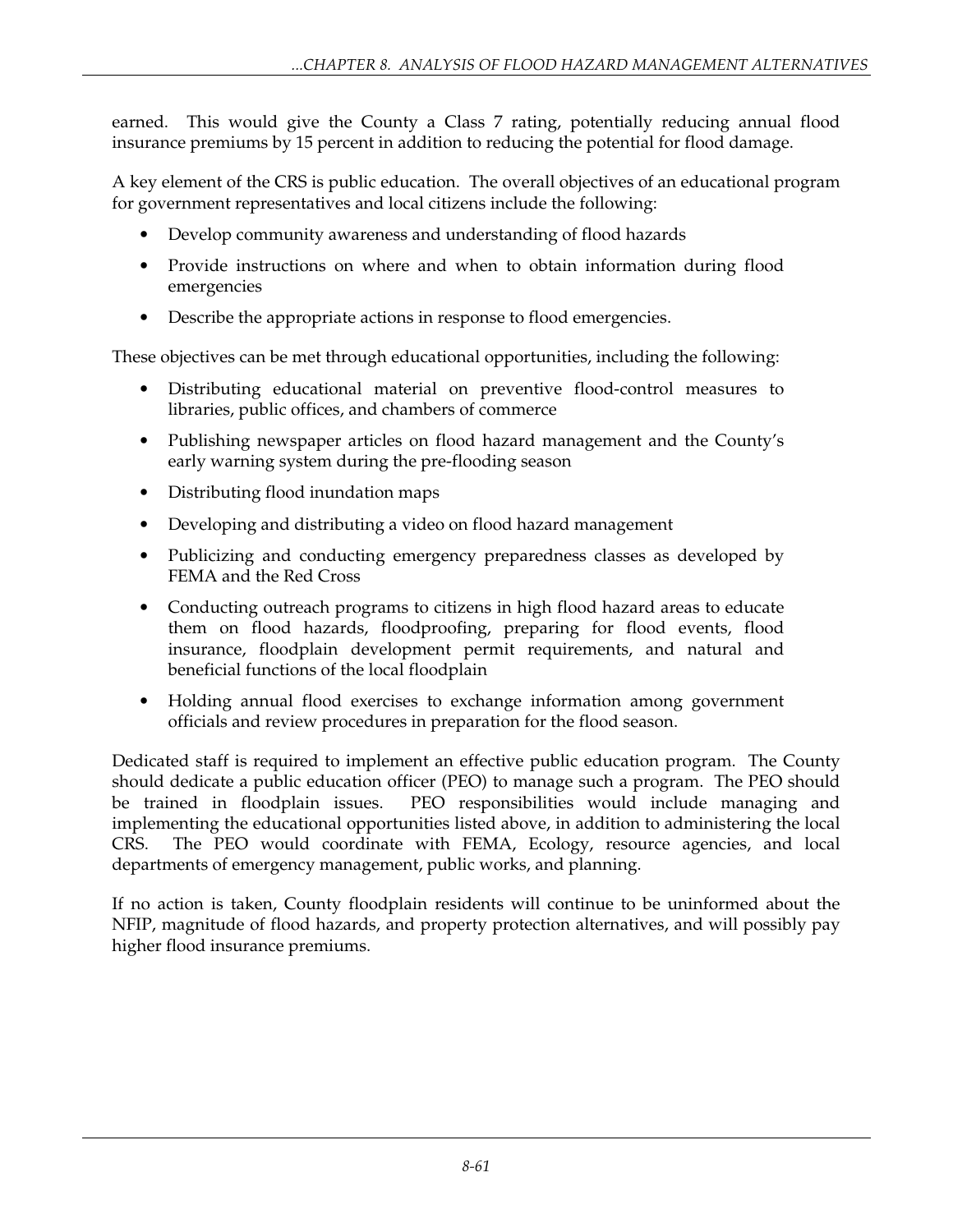| <b>TABLE 8-14.</b><br>FEMA COMMUNITY RATING SYSTEM ACTIVITIES |                                                                                                                                                                                             |  |
|---------------------------------------------------------------|---------------------------------------------------------------------------------------------------------------------------------------------------------------------------------------------|--|
| 300                                                           | <b>Public Information Activities</b>                                                                                                                                                        |  |
| 310                                                           | Elevation Certificates: Maintain FEMA elevation certificates on new buildings in the<br>floodplain and make copies available upon request.                                                  |  |
| 320                                                           | Map Determinations: Respond to inquiries to determine what Flood Insurance Rate<br>map zone a property is in and publicize this service.                                                    |  |
| 330                                                           | Outreach Projects: Send information about the flood hazard, flood insurance, and<br>flood protection measures to residents.                                                                 |  |
| 340                                                           | Hazard Disclosure: Ensure that potential purchasers of flood-prone property are<br>aware of the flood hazard through disclosure by real estate agents or deed records.                      |  |
| 350                                                           | Flood Protection Library: The public library maintains and publicizes references on<br>flood insurance and flood protection.                                                                |  |
| 360                                                           | Flood Protection Assistance: Give inquiring property owners technical advice on<br>how to protect their buildings from flooding and publicize this service.                                 |  |
| 400                                                           | <b>Mapping and Regulatory Activities</b>                                                                                                                                                    |  |
| 410                                                           | Additional Flood Data: Develop new flood elevations, floodway delineations, etc.,<br>or have the flood insurance study based on higher standards.                                           |  |
| 420                                                           | Open Space Preservation: Guarantee that portions of currently vacant floodplain<br>will be kept free from development.                                                                      |  |
| 430                                                           | Higher Regulatory Standards: Adopt building and development regulations with<br>higher standards than the minimum NFIP requirements.                                                        |  |
| 440                                                           | Flood Data Maintenance: Keep flood and property data on computer records or<br>better base maps, maintain elevation reference marks.                                                        |  |
| 450                                                           | Stormwater Management: Require new developments throughout the watershed to<br>ensure that their stormwater runoff will be no greater than the runoff from the sites<br>before development. |  |
| 500                                                           | <b>Flood Damage Reduction Activities</b>                                                                                                                                                    |  |
| 510                                                           | <u>Repetitive Loss Projects:</u><br>Develop and implement a plan to reduce damage in<br>repeatedly flooded areas.                                                                           |  |
| 520                                                           | Acquisition and Relocation: Acquire or relocate flood-prone buildings so that they<br>are out of the floodplain.                                                                            |  |
| 530                                                           | Retrofitting: Document floodproofed or elevated pre-FIRM buildings.                                                                                                                         |  |
| 540                                                           | Drainage System Maintenance: Conduct periodic inspections of all channels and<br>retention basins and remove debris as needed.                                                              |  |
| 600                                                           | <b>Flood Preparedness Activities</b>                                                                                                                                                        |  |
| 610                                                           | Flood Warning Program: Provide early warnings and have a detailed plan keyed to<br>flood crest predictions.                                                                                 |  |
| 620                                                           | Maintain levees that are not credited with providing base flood<br>Levee Safety:<br>protection.                                                                                             |  |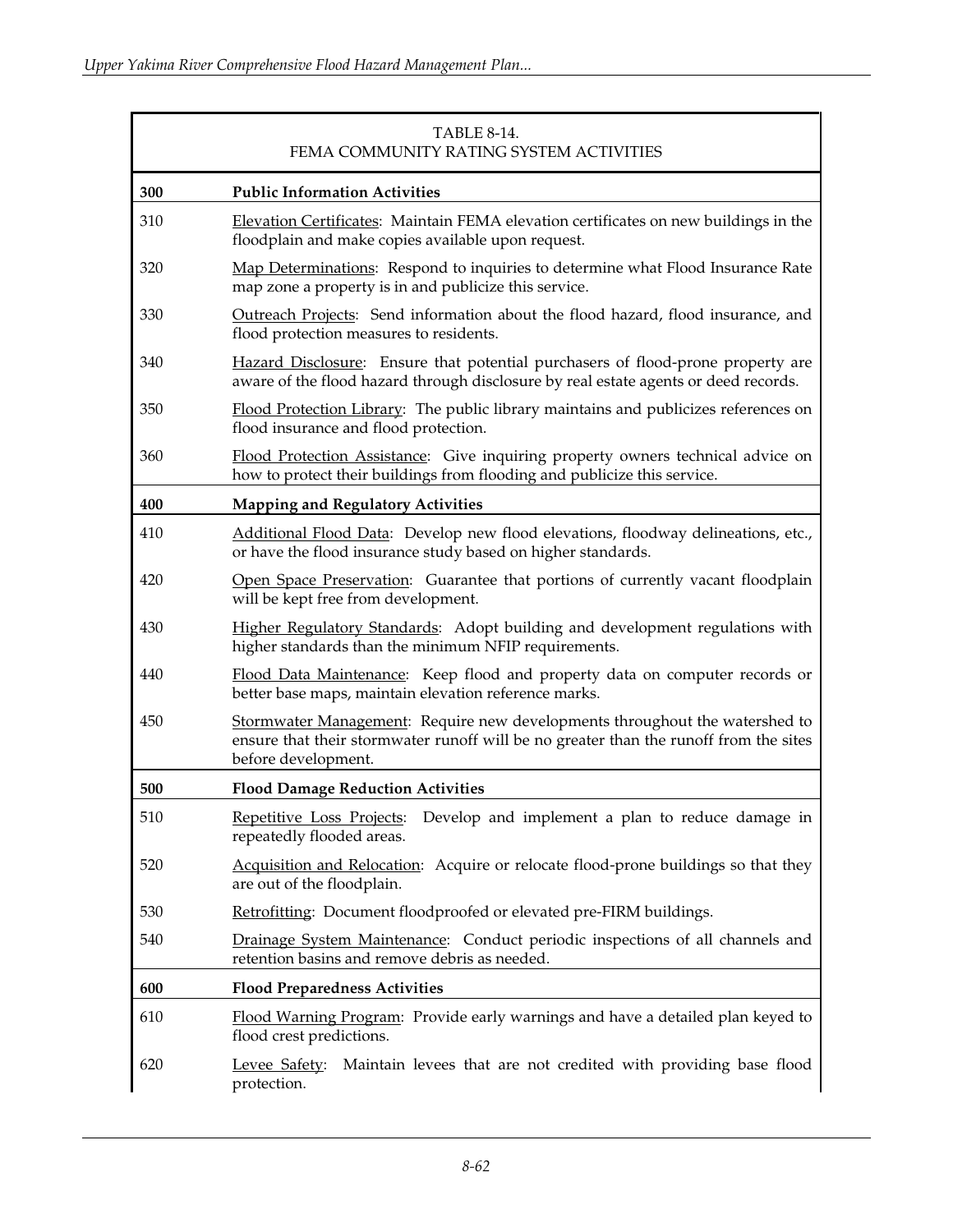630 Dam Safety: Credit dependent upon state dam safety program.

### *Preferred Alternative*

To increase public education and reduce flood insurance premiums the following are recommended:

- The County should hire a public education officer to manage a public education and CRS program
- The County should immediately enroll in the CRS using a "short form" (Appendix E of the Community Rating System Coordinator's Manual). The purpose of the short form is to assist a jurisdiction with at least 500 credit points to achieve a Class 9 rating quickly and realize immediate savings on policy premiums. The full application containing additional details may be completed at a later date to realize additional savings
- The County should submit the full set of required documentation to update its CRS rating following adoption of the CFHMP. Full application will provide the largest benefit when many of the structural and nonstructural recommendations of the CFHMP have been implemented. Many of the CFHMP recommendations would receive CRS credit.

# **RW15—Use of Geographic Information System (GIS) Data (27)**

### *Problem Development*

The County GIS system can be a valuable tool for flood hazard management, County planning, and building permit review. GIS data can be used to identify parcels within the floodplain, maintain an inventory of flood control works, and show elevation requirements for floodplain development. However, the County has not yet achieved full integration of GIS into the floodplain management, planning, and permitting processes.

### *Discussion of Alternatives*

GIS offers numerous applications that could support planning decisions and increase the efficiency of permit reviews. The following GIS applications are examined as ways to improve flood hazard management and permit reviews:

- Integrate digital FIRM and floodway maps from FEMA into the County's GIS.
- Create GIS coverages that include information on historical flood damage areas, road closures, emergency transportation routes at various flood stages, and accurate topographical data.
- Integrate GIS into the permit process by generating reports to be used for pre-application conferences.
- Continually update the GIS parcel database to reflect annual rezones, comprehensive plan amendments, and updates to critical flood hazard information.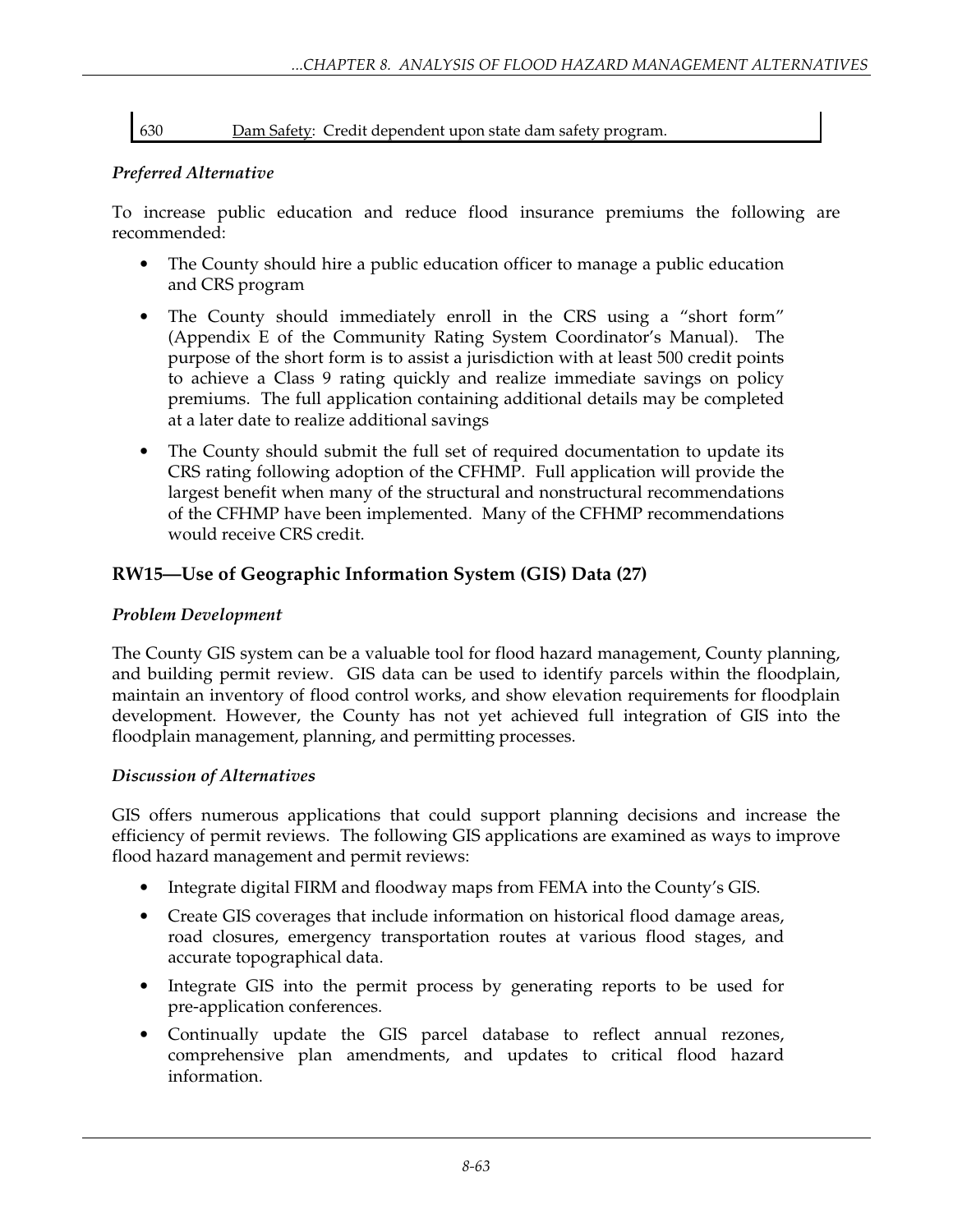### *Digital Flood Insurance Rate Maps*

FEMA is the agency responsible for creating, updating, and distributing Flood Insurance Rate Map (FIRM) information to local governments and other private sector users. As the development of GIS systems expanded during the 1980s, FEMA investigated the potential of digital versions of traditional FIRMs. These would allow rapid reproduction of FIRMs, as well as the distribution of flood hazard data contained within them to GIS systems throughout the country. This allows the FIRM data to be used in conjunction with other data contained in a jurisdiction's GIS to correlate the potential for flooding with other community variables. Beginning in 1992, FEMA initiated a program to develop digital FIRMs that would accomplish these purposes.

There are currently four distinct types of digital flood hazard data available from FEMA under the DFIRM program (DFIRM, DFIRM-DLG, FIRM-DLG, and Q3 Flood Data). Each of these types of data serves a distinct purpose, and is generated according to different specifications. The choice of data to obtain and use depends wholly upon the task to be performed, and extreme caution should be used in selecting the data format to use. The four data types are summarized in Table 8-15.

Given the range of data being generated, it will be important for the County to define objectives for the flood hazard data, and to design meaningful applications appropriate to the scale, content, and quality of the data selected. The following objectives should be followed to evaluate the selection and use of digital flood information.

- *Accuracy:* Establish definitive and accurate representations of the floodway, 100 year floodplain, Special Flood Hazard Areas (SFHAs), and Base Flood Elevations (BFEs)
- *Completeness:* Ensure that all of the items listed above are present in the GIS database and that the database includes all jurisdictions within Yakima County
- *Accessibility:* Enhance the County's ability to perform floodplain determinations, measure areas of SFHAs, determine BFEs of specific locations, and realize time savings in the permit process
- *Community Review:* Ensure that sufficient local review of flood hazard information has occurred prior to release of that data for public use.

In order to achieve fully the objectives set forth, the County must continue to demand DFIRM or FIRM-DLG data from FEMA, or must seek some process to generate the data internally based on manuscript FIRMs (essentially creating its own version of a FIRM-DLG). Without the advantages afforded by base flood elevation information, accurate placement of features, and official record status, Q3 data are little more than a public information and flood insurance marketing tool. While that may be entirely appropriate for response/recovery applications and general planning use, when it comes to the review of a development proposal or rating of a flood insurance policy, practitioners still must resort to manuscripts and documentation because the federal government has not provided jurisdictions digital data of sufficient scale and detail to accomplish these tasks. Until FEMA provides the County a DFIRM, DFIRM-DLG, or FIRM-DLG, the objectives listed above cannot be met in whole, and the reliability of conclusions reached using digital flood data must continue to be questioned.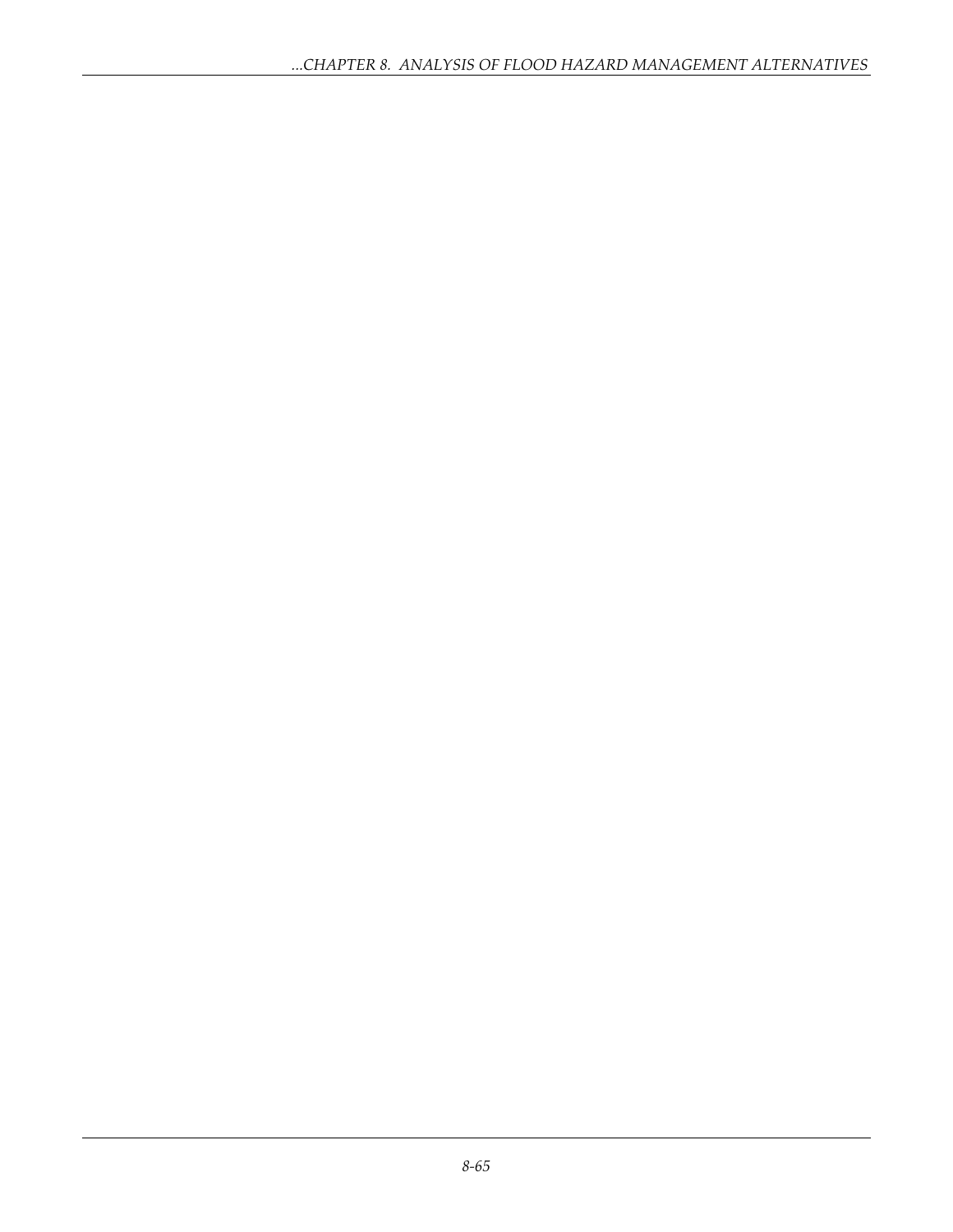## *Additional Flood Hazard Data Development*

In addition to flood hazard data from a FIRM or FIS, the County has the ability to assemble additional GIS coverages that describe historical flood damage areas, road closures, emergency transportation routes at various flood stages, and accurate topographical data.

Historical flood damage can be recorded based on preliminary damage assessments, individual assistance applications, and damage survey reports conducted following floods declared federal disasters. FEMA has begun compiling this information as point surveys using a GIS. Each application or survey is geocoded as it is entered into the disaster application system, allowing for creation of point coverages that maintain all attributes of the application or survey. Similar coverages have also been created by researching past disasters and coding results in order to measure repetitive damage. Privacy issues surround release of this data to the public because some of the attributes of an application for disaster assistance, such as the name and address of each applicant, violate privacy act regulations if they are released for use beyond their direct purpose (the distribution of federal aid). However, once the data have been geocoded and points created, any privacy-sensitive attributes can easily be dropped from the attribute tables, creating a valuable indicator of the extent of a disaster that would be available to the public. Collection and distribution of these data are still in an infancy stage. The County should explore with FEMA the possibility of obtaining this information for use in the future.

The County Public Works Department also maintains a record of roads (by log number) closed during major flood events. GIS was used to log these data during the February 1996 event. It would benefit the County to create additional coverages to show damaged and closed roads during each of the major historical floods analyzed in the CFHMP. Alternative emergency routes should be defined for each affected road segment and added to the GIS. Trends over time would also be useful in the creation of a database that catalogues which roads are affected and should be closed at specific river stages on the mainstem or tributaries of the Yakima River.

The road closure database would be one of the most useful applications of flood hazard data afforded by the GIS. For each road in each affected area, a range of flows observed in the associated stream should be developed to dictate if a warning should be issued, which alternative emergency routes should be activated, and if the road should be closed. These thresholds (warning, emergency route activation, road closure) should then be integrated with corresponding levels of response initiated by OEM during a flooding activity (warning, alert, emergency). The EOC would be an appropriate place to maintain this GIS database.

### *Permit Process*

EHSB 1724 (1995), a new regulatory reform law, streamlines local land use permitting, enhances public notice, and establishes new procedures for judicial appeal of local land use decisions. This law requires local governments to combine environmental review with their project permit process and provide for no more than one open-record hearing and one closed-record appeal. The law also requires that the County's shoreline master program be an element of the comprehensive plan. Due to the limited number of hearings and appeals, as well as the requirement to accomplish environmental and permit review concurrently, quick access to a wide range of accurate information is vital to the successful completion of pre-application hearings. If a local agency can supply the developer with detailed information on requirements during this hearing, both parties may save time over the course of permit approval.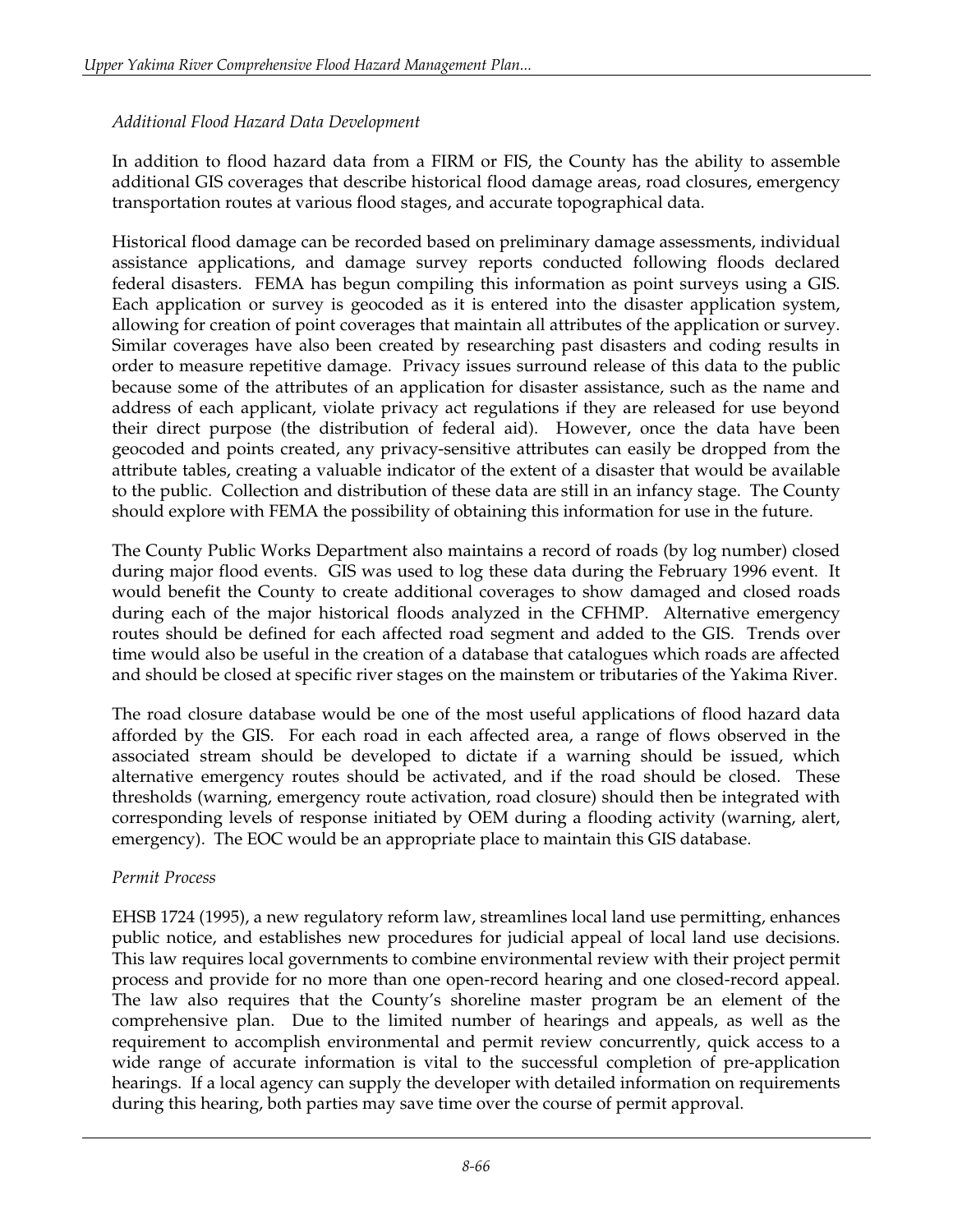GIS can be used in a data-rich environment such as Yakima County to provide valuable data for use in the permit process. The GIS could construct a pre-application report driven by the parcel number, legal description, or general location of a proposed project. The report can be constructed as a macro that queries all critical areas, zoning, and floodplain status, and returns mitigation requirements sensitive to the location and desired use of the proposed project. Zoning information should return permitted and conditional uses, as well as factors that may force a variance from the Urban Area Zoning Ordinance and County Zoning Ordinance. Flood information should include the SFHA designation and BFE of the site, and should provide a listing of mitigation and absolute elevation requirements sensitive to the location and desired use from the Critical Areas Ordinance. Additional mitigation requirements for steep slopes, geologically hazardous areas, wetlands, and forest resource areas should also be queried and listed in the report. The results may be output in report and map format and given to the developer at the conference. Interpretation of actual project impact should still take place using the professional discretion of the Planning Department, but the report provides a screening tool that would be useful early in the permit review process.

## *Updates to GIS Information*

The County should continue to update and review the contents of its GIS database as it is doing now. System updates should occur after annual rezones and comprehensive plan amendments following a release of new FIRM products, and after parcel boundary changes due to subdivisions. Changes to information obtained from the County Assessor would be automatically incorporated via an external link to the Assessor's database.

### *Preferred Alternative*

To accomplish objectives for the use of GIS in day-to-day flood hazard management activity, the County should perform the following actions:

- Obtain from FEMA the best available digital flood hazard map that meets the objectives listed above
- Assemble GIS coverages documenting closed and damaged roads from historic flood events discussed in the CFHMP. Analyze spatial trends relative to stream stage levels to build relationships between flow rates and road closures
- Obtain flood damage GIS coverages for recent and historical floods as they become available from FEMA. Observe privacy act requirements in reporting this information
- Construct a GIS permit review tool, which will also substantially increase the effectiveness of evaluating flood hazards over the long term
- Continue Standard GIS data updates.

# **OSA1—Continued Flood Damage Outside the CFHMP Study Area (30)**

### *Problem Definition*

Damage from the earliest recorded floods was concentrated in the Mid-Valley area. Following the construction of levees along the Yakima mainstem, damage became more concentrated in the Lower Valley and along tributary streams. Ahtanum, Bachelor, Wide Hollow, Wenas, Toppenish, and Satus Creeks repeatedly produce flood damage. The Yakima and Upper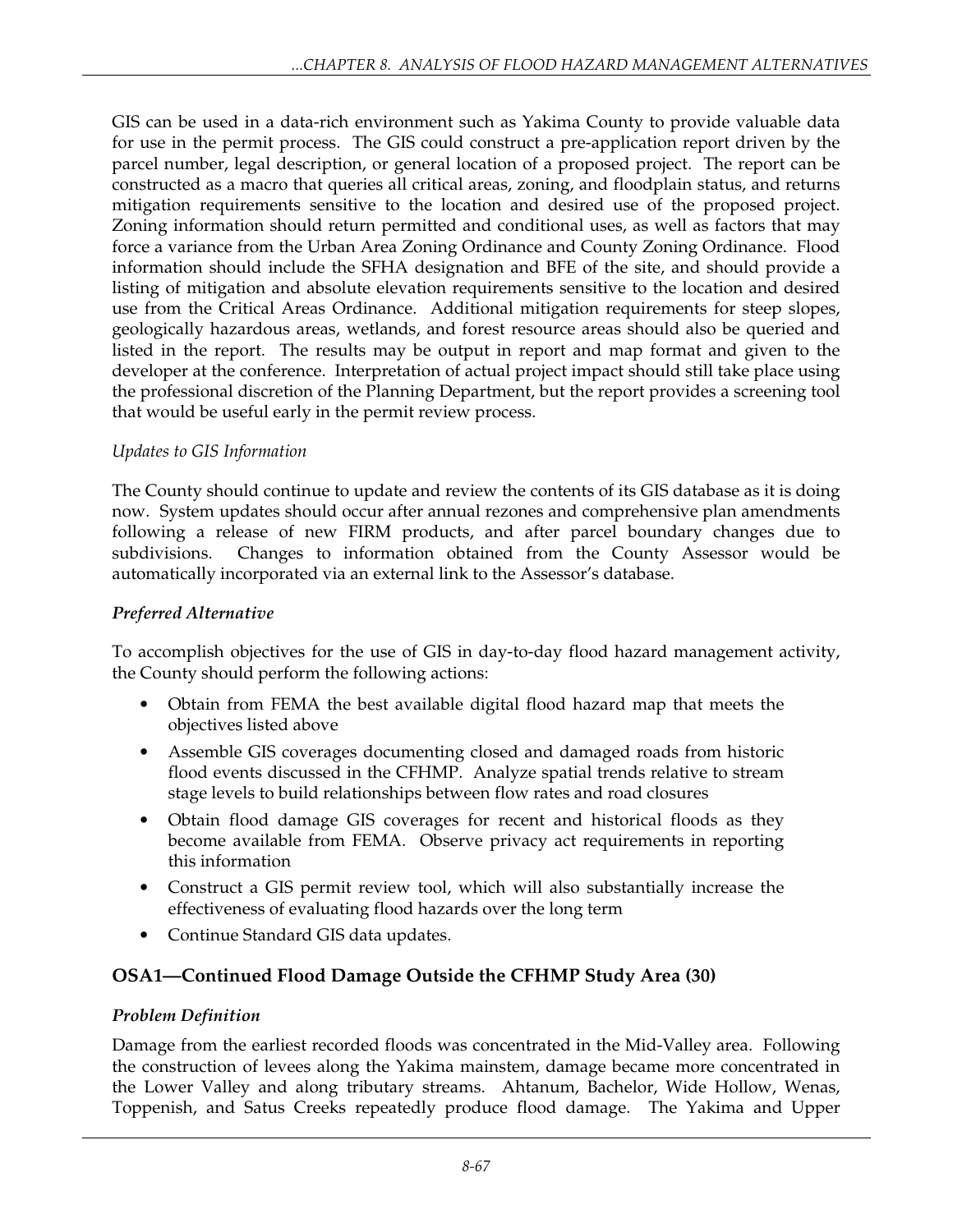Naches Rivers also encroach on homes and inundate roads in the communities of Toppenish, Wapato, Parker, Buena, Naches, and Gleed.

### *Discussion of Alternatives*

As revealed in the descriptions of historical floods (Chapter 4), over 80 percent of the flood damage resulting from the February 1996 event occurred outside the CFHMP study area along tributary creeks. To address flooding in these areas, additional planning needs to be conducted. The CFHMP planning process, as described in Chapter 1, can be easily applied to other drainage basins located throughout the County. Expanding planning to include additional drainage basins would provide guidance to reduce flood hazards, correct poor floodplain management practices, and guide further land use changes. If no action is taken, flood damage will continue to occur.

### *Preferred Alternative*

To address flood damage outside the study area, the following are recommended:

- The County should expand CFHMP planning to other areas of the County on a watershed basis. Planning should be concentrated on high-damage areas such as Ahtanum, Bachelor, Wide Hollow, and Wenas Creeks, and the Upper Naches and Lower Valley. Planning should begin now by documenting flood issues from historical floods and during future flood events
- The County should adopt the Comprehensive Stormwater Management Plan to reduce localized flooding in the Yakima urban areas.

## **MR4—Right Bank Yakima River Levee near Boise Cascade Pond (31), and MR6—Flood Damage to Greenway Path near Boise Cascade Pond (37)**

### *Problem Definition*

A portion of a federal levee on the right bank of the Yakima River from Rotary Lake to downstream of the Boise Cascade Pond fails to meet FEMA's freeboard standards. Portions of the levee are currently used by the Yakima Greenway as a bike path. During the February 1996 flood, the pathway breached at several locations downstream of the R Street underpass near the Boise Cascade Pond upstream of the trestles. This caused an estimated \$72,000 in damage to Yakima Greenway facilities. None of the levels in this reach overtopped or breached during 1996.

## *Discussion of Alternatives*

To evaluate the potential for flood hazard reduction in this area, the following alternatives were examined:

- Raise the existing pathway levee to FEMA's freeboard standards
- Relocate the pathway levee to an area with a lower potential for overtopping and erosion
- Install culverts in the damaged pathway levee to minimize overtopping, and construct an overflow channel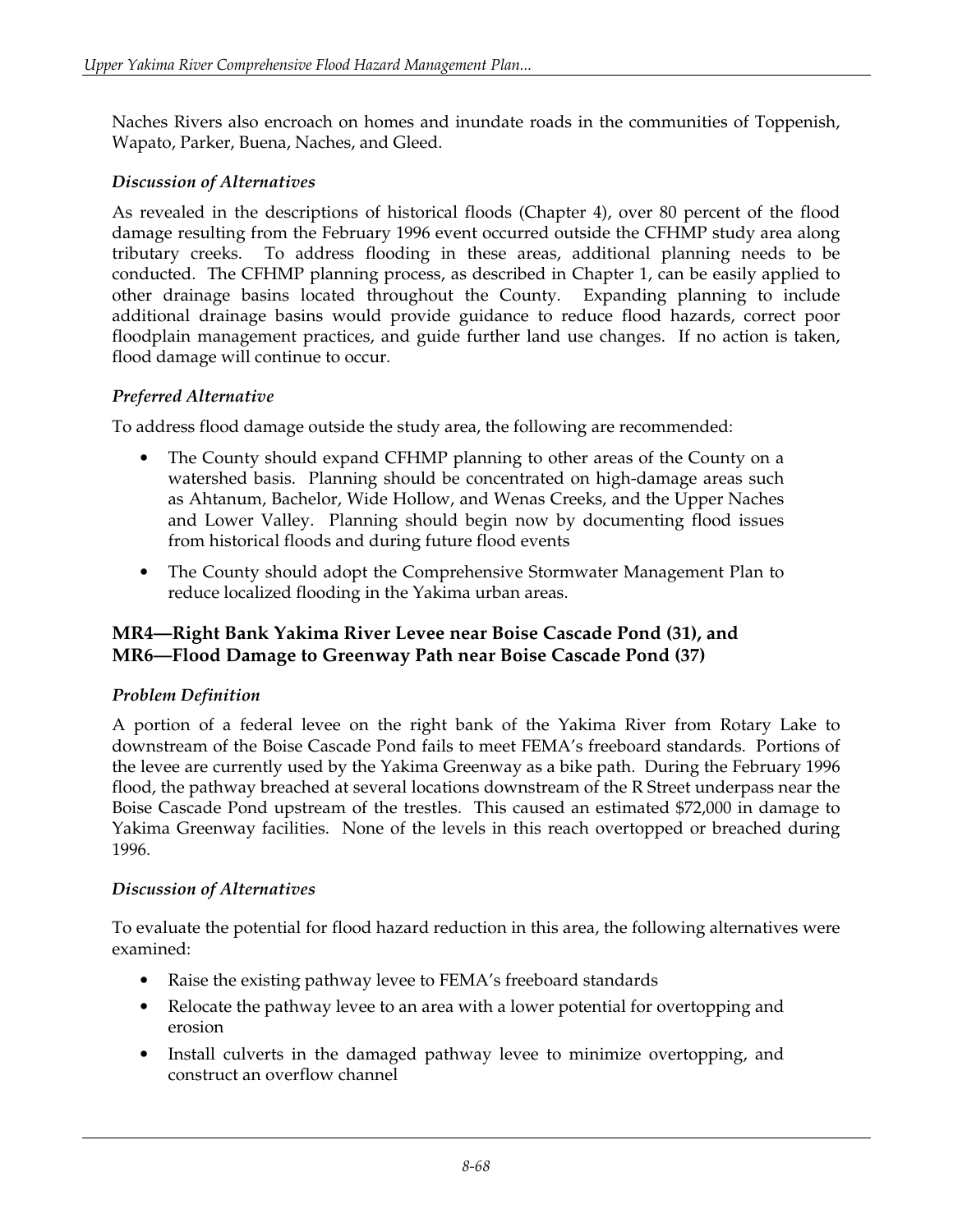- Construct the pathway levee for overtopping by decreasing top elevation near the breach areas and construct an overflow channel
- Rebuild the pathway levee using higher design standards
- Rebuild the pathway levee to pre-flood conditions.

Advantages and disadvantages of each alternative are summarized in Table 8-16. Many of the alternatives are quite costly in comparison with the potential reduction in damage. Each alternative provides a limited incremental increase in property protected or reduction in potential flood damage. Reducing damage from that which occurred during the February 1996 flood (estimated at \$72,000) may not justify the cost of many of the alternatives. For example, does \$679,000 to relocate the pathway levee justify the reduction of potential flood damage of \$72,000 during a 100-year event?

# *Preferred Alternative*

Based on the selection criteria described in Chapter 7, the selected alternative is to rebuild the existing pathway levee using higher design standards This is the only alternative for which potential benefits exceed costs. Potential public benefits associated with other alternatives do not justify the additional cost. Therefore, the following are recommended:

- Rebuild the existing pathway levee to pre-flood conditions; however, install additional embankment protection by applying heavy riprap in the highly erosive areas. This was accomplished following the February 1996 flood.
- Establish a maintenance budget for Greenway facilities. Rebuilding to higher design standards will reduce damage during smaller flood events, but damage should be expected during large events due to the location of the facilities. Establishing a maintenance budget would provide funds to repair facilities after significant flood events.

# **LR6—Spring Creek Backwater Flooding (33)**

# *Problem Definition*

Historically, Spring Creek conveyed Yakima mainstem floodwaters upstream of Union Gap. Flooding along Spring Creek was reduced with the installation of a floodgate in 1985 near the Valley Boulevard interchange, preventing Yakima floodwater from entering Spring Creek during high flows on the Yakima River. However, during significant flood events, the Yakima River rises to a level that inundates the southeastern portion of Union Gap, with floodwaters near Union Gap extending into the Ahtanum Creek drainage. If high flow is also experienced on Ahtanum Creek, the flooding can be aggravated. Floodwaters inundate residential and public property located near the mouths of Spring, Wide Hollow, and Ahtanum Creeks. In this area, flood damage has occurred to mobile homes and the City of Union Gap sanitary sewer pump station.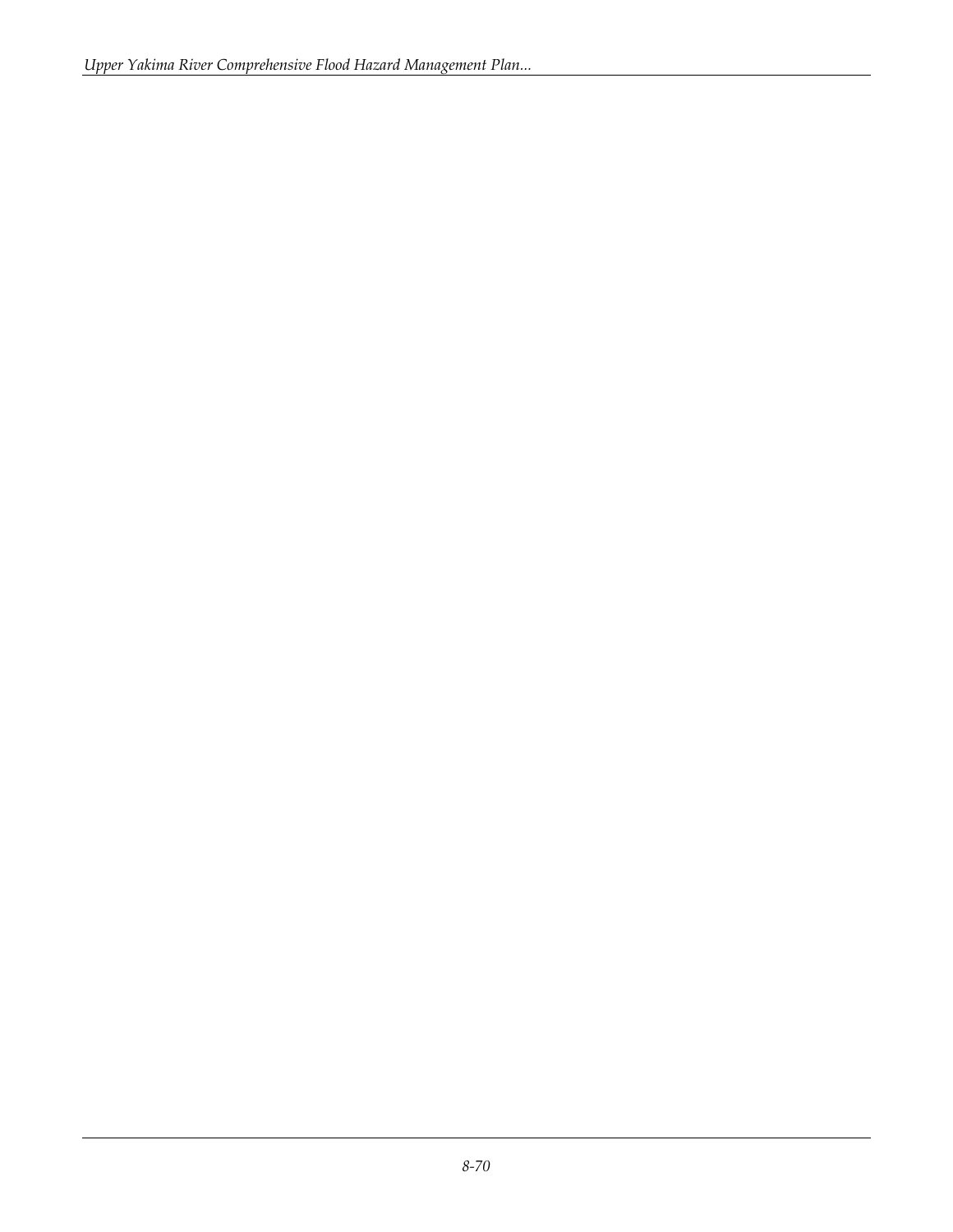## *Discussion of Alternatives*

Southeastern Union Gap floods under the following conditions:

- The Yakima mainstem inundates areas near the mouths of Spring, Wide Hollow, and Ahtanum Creek due to the floodplain topography
- Tributaries of the Yakima River (Ahtanum and Wide Hollow Creeks) experience high flow, causing overbank flooding due to inadequate conveyance capacity (HDR 1993)
- A combination of the two.

Significant structural modifications to the Yakima River floodplain would be required to reduce or eliminate flooding in southeastern Union Gap during significant flood events on the Yakima mainstem or during Yakima mainstem flooding combined with tributary flooding. Floodwaters on the Yakima mainstem would need to be contained east of I-82; floodwaters on Ahtanum Creek would need to be contained south of the railroad grade; Wide Hollow Creek would require a high-flow diversion and a closure structure would need to be constructed near the mouth of Wide Hollow Creek. This would potentially involve raising I-82, raising the railroad grade, constructing a high-flow channel for Wide Hollow Creek, and constructing a closure structure. The financial feasibility of this type of solution is highly unlikely given the anticipated benefits. Therefore, it seems more appropriate to address only the flood damage associated with tributary flooding and to prepare residents within the existing floodplain for flooding during significant events.

The City of Yakima's draft Comprehensive Stormwater Management Plan (HDR 1993) recommended a high water overflow channel within the Wide Hollow drainage to reduce flood damage. The project would redirect high flows in Wide Hollow Creek away from the City of Union Gap. A proposed diversion structure would pass low flows into the existing channel but divert high flows to the south between the two existing railroad embankments. This project would reduce flood damage when Wide Hollow Creek is experiencing high flow; however, flooding is likely to continue when high water is also present on the Yakima mainstem.

As of April 25, 1996, FEMA had five requests for private disaster assistance in the southeastern portion of Union Gap near the confluence of Wide Hollow Creek and Spring Creek (Appendix B). The amount of damage is currently unknown. Many of the residents in this area have experienced flood damage in the past and have taken precautionary measures by floodproofing or purchasing flood insurance. However, additional floodproofing, such as elevating, should be promoted to residents in this area who continue to experience flood damage. Floodproofing is also appropriate for the City of Union Gap's pump station in this area. Elevating the electrical panel or building a flood wall to prevent floodwater from entering the pump station could reduce damage at this public facility.

## *Preferred Alternative*

To address flood damage within southeastern Union Gap, the following are recommended:

- Integrate floodproofing techniques into the City of Union Gap's pump station
- Promote floodproofing and flood insurance to Union Gap residents who experienced damaged during the February 1996 flood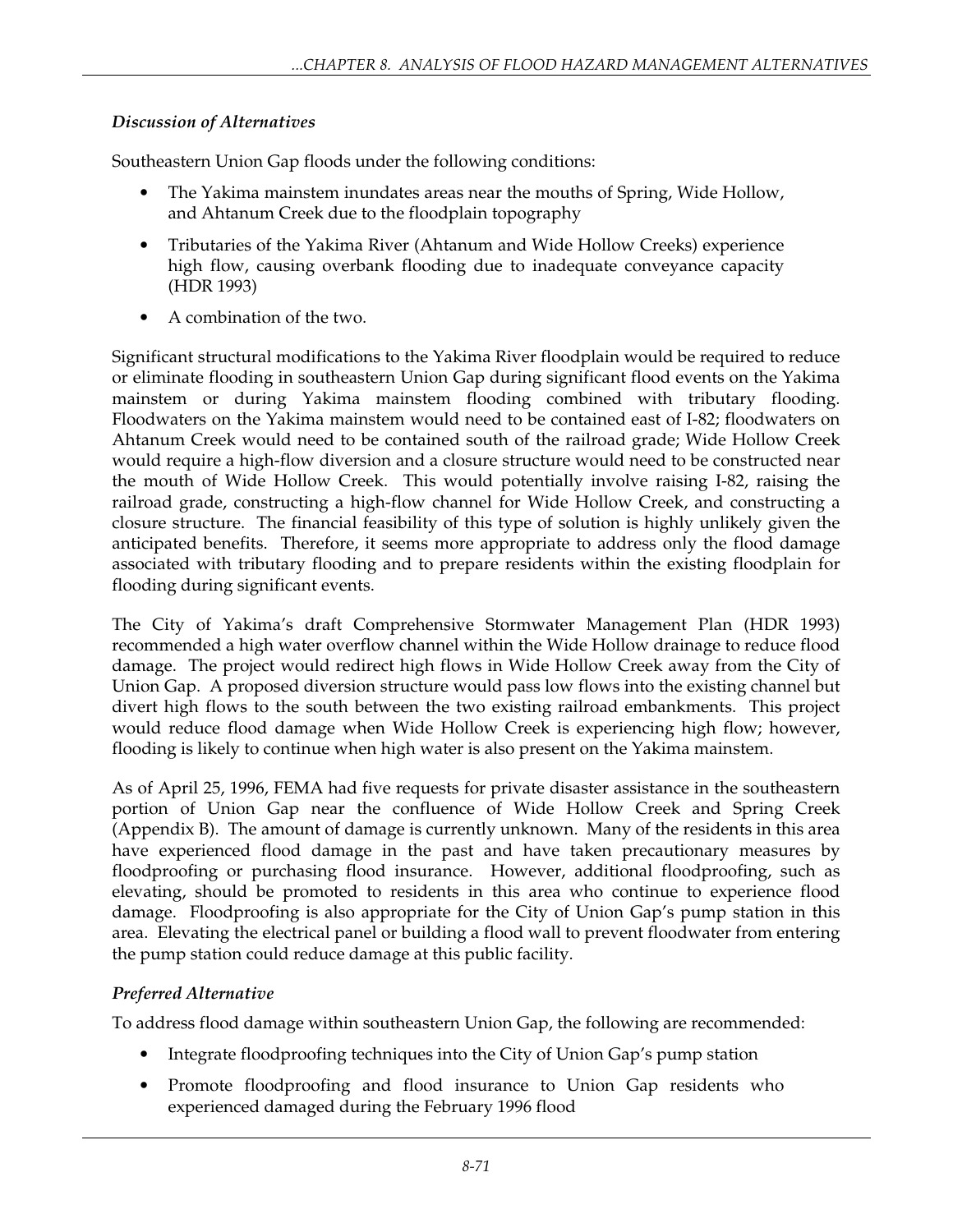- Construct the Wide Hollow Creek high-flow bypass as recommended in the draft Comprehensive Stormwater Management Plan, with the knowledge that severe flooding on the Yakima mainstem will continue to flood this area. Prior to final design, maximum flow through the low-flow channel should be determined using the Yakima River flood stage as a boundary condition and integrating considerations for a temporary closure structure near the mouth of the low-flow channel
- Conduct a comprehensive drainage study for the Ahtanum Creek watershed as recommended in issue OSA1—Continued Flood Damage Outside the CFHMP Study Area.

# **MR3—KOA Campground Levee (34)**

# *Problem Definition*

The KOA levee is located along the left bank of the Yakima River directly upstream of the SR 24 bridge and protects downstream residents. Diking District No. 1 recently upgraded the levee to FEMA standards and obtained 100-year levee certification from the COE. FEMA floodplain maps are currently being modified to incorporate this flood-control structure. However, the levee did experience some damage during the February 1996 flood: embankment rock was eroded for approximately 50 feet.

## *Discussion of Alternatives*

The KOA levee performed well during the February 1996 flood event. Minimal damage was experienced given the severity of the flood event and location of the levee. The levee is located in a constricted area on the outside bend of the river; therefore, the levee experiences significant erosive forces during high flow. Diking District No. 1 installed spur dikes to decrease the erosive forces, and they performed well during the February event. At this time no additional modifications to the levee seems appropriate. The COE is pursuing the repair of this levee to pre-flood conditions.

## *Preferred Alternative*

Based on the performance of the KOA levee during the February 1996 event, the following is recommended:

• Strengthen the damaged section of levee by adding additional riprap as needed. Inspect spur dike during low flow and repair as needed. (Diking District No. 1 has taken action to solve this problem).

### **MR7—Flood Damage to Robertson Landing (35), and UR3—Flood Damage to Harlan Landing (38), and UR4—Inundation of Elks Golf Course (39)**

## *Problem Definition*

Robertson Landing is located along the right bank of the Yakima River just upstream of the SR 24 bridge; Harlan Landing is on the left bank just upstream of the mouth of the Naches